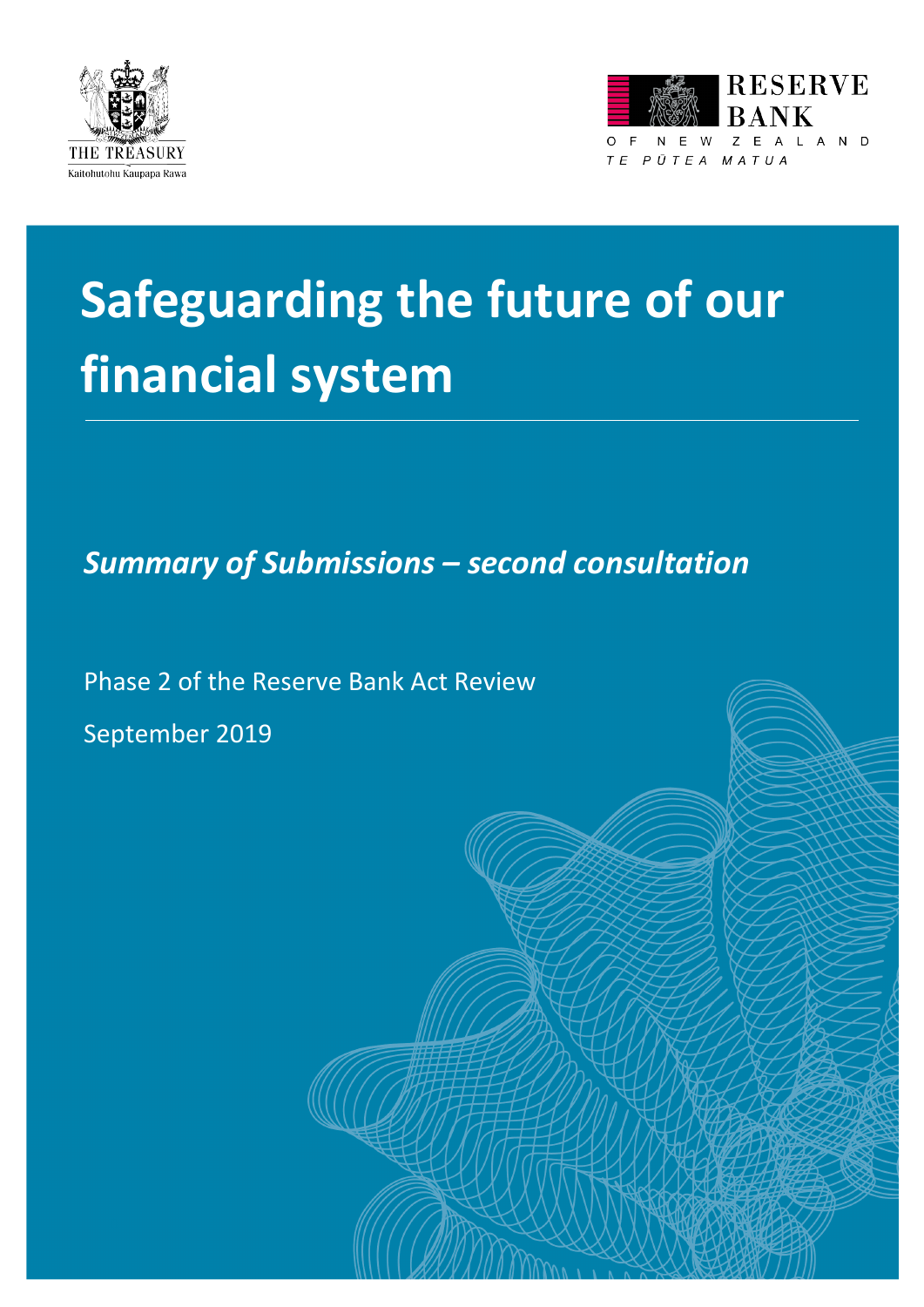



This work is licensed under the Creative Commons Attribution 4.0 International licence. In essence, you are free to copy, distribute and adapt the work, as long as you attribute the work to the Crown and abide by the other licence terms.

To view a copy of this licence, visi[t https://creativecommons.org/licenses/by/4.0/.](https://creativecommons.org/licenses/by/4.0/) Please note that no departmental or governmental emblem, logo or Coat of Arms may be used in any way which infringes any provision of th[e Flags, Emblems, and Names Protection Act 1981.](http://www.legislation.govt.nz/act/public/1981/0047/latest/whole.html#dlm52216) Attribution to the Crown should be in written form and not by reproduction of any such emblem, logo or Coat of Arms.

The Treasury URL at October 2019 for this document is https://treasury.govt.nz/news-and-events/reviews-consultation/reviewing-reserve-bank-act/publicconsultation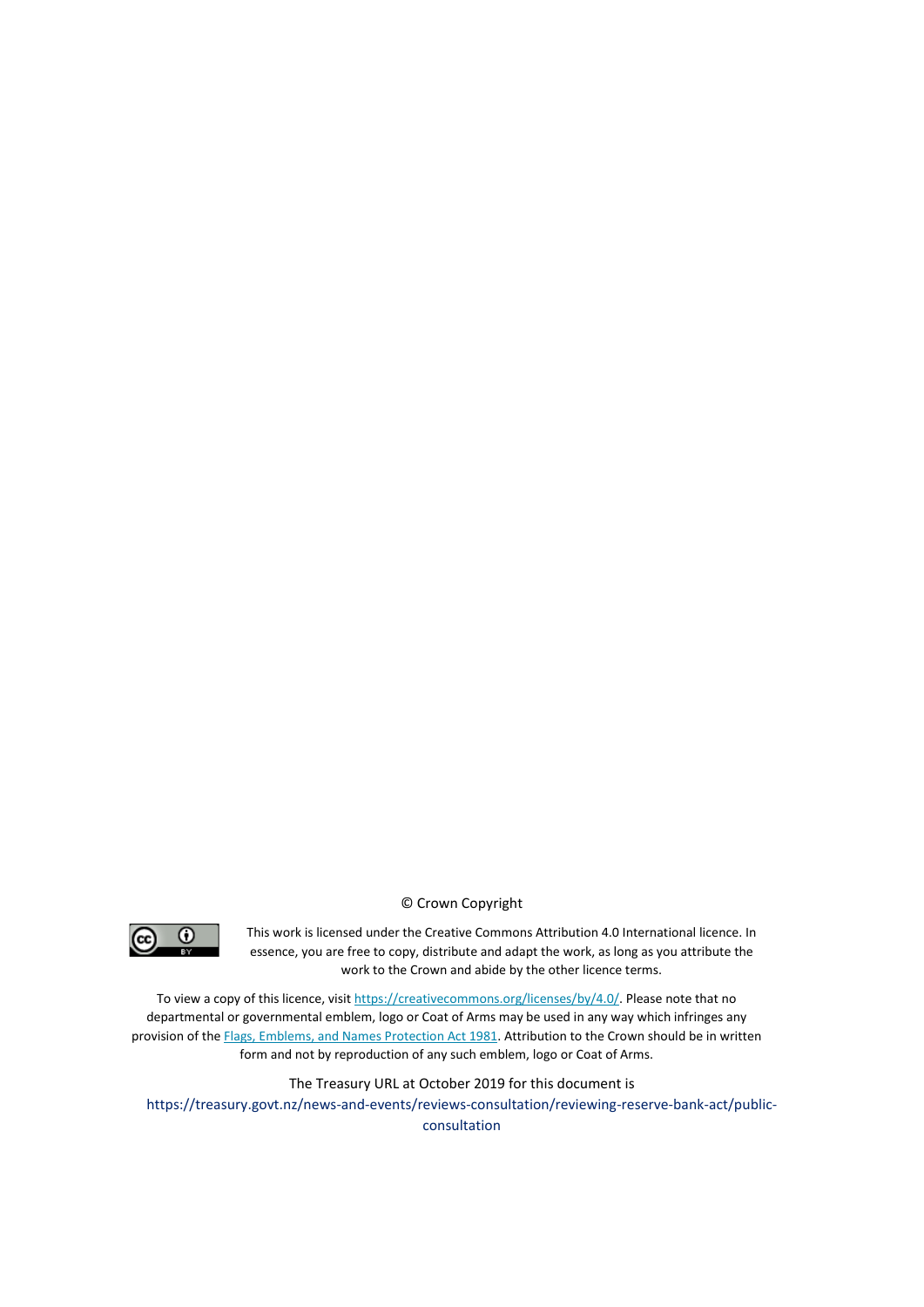## <span id="page-2-0"></span>**Contents**

| Chapter 1. Separation: Should prudential regulation remain with the Reserve Bank? 7                 |  |  |  |  |
|-----------------------------------------------------------------------------------------------------|--|--|--|--|
| Chapter 2. Objectives: What high-level financial policy objectives should the Reserve Bank have?. 8 |  |  |  |  |
| Chapter 3. Governance: How should the Reserve Bank be governed, including who should make           |  |  |  |  |
| Chapter 4. Regulatory perimeter: Which financial firms should the Reserve Bank regulate and how     |  |  |  |  |
| Chapter 5. Depositor protection: Should there be depositor protection in New Zealand?  16           |  |  |  |  |
|                                                                                                     |  |  |  |  |
| Chapter 1. Prudential tools and powers: What prudential regulatory tools and powers should the      |  |  |  |  |
| Chapter 2. Macro-prudential policy: What role should the Reserve Bank play in macro-prudential      |  |  |  |  |
| Chapter 3. Supervision and enforcement: How should the Reserve Bank supervise and enforce           |  |  |  |  |
| Chapter 4. Balance sheet functions: How should the Reserve Bank's balance sheet functions be        |  |  |  |  |
| Chapter 5. Crisis management: What features should New Zealand's bank crisis management             |  |  |  |  |
| Chapter 6. Coordination: How should the Reserve Bank coordinate with other government               |  |  |  |  |
| Chapter 7. Funding: How should the Reserve Bank be funded and resourced?  32                        |  |  |  |  |
|                                                                                                     |  |  |  |  |
|                                                                                                     |  |  |  |  |
|                                                                                                     |  |  |  |  |
|                                                                                                     |  |  |  |  |
|                                                                                                     |  |  |  |  |
|                                                                                                     |  |  |  |  |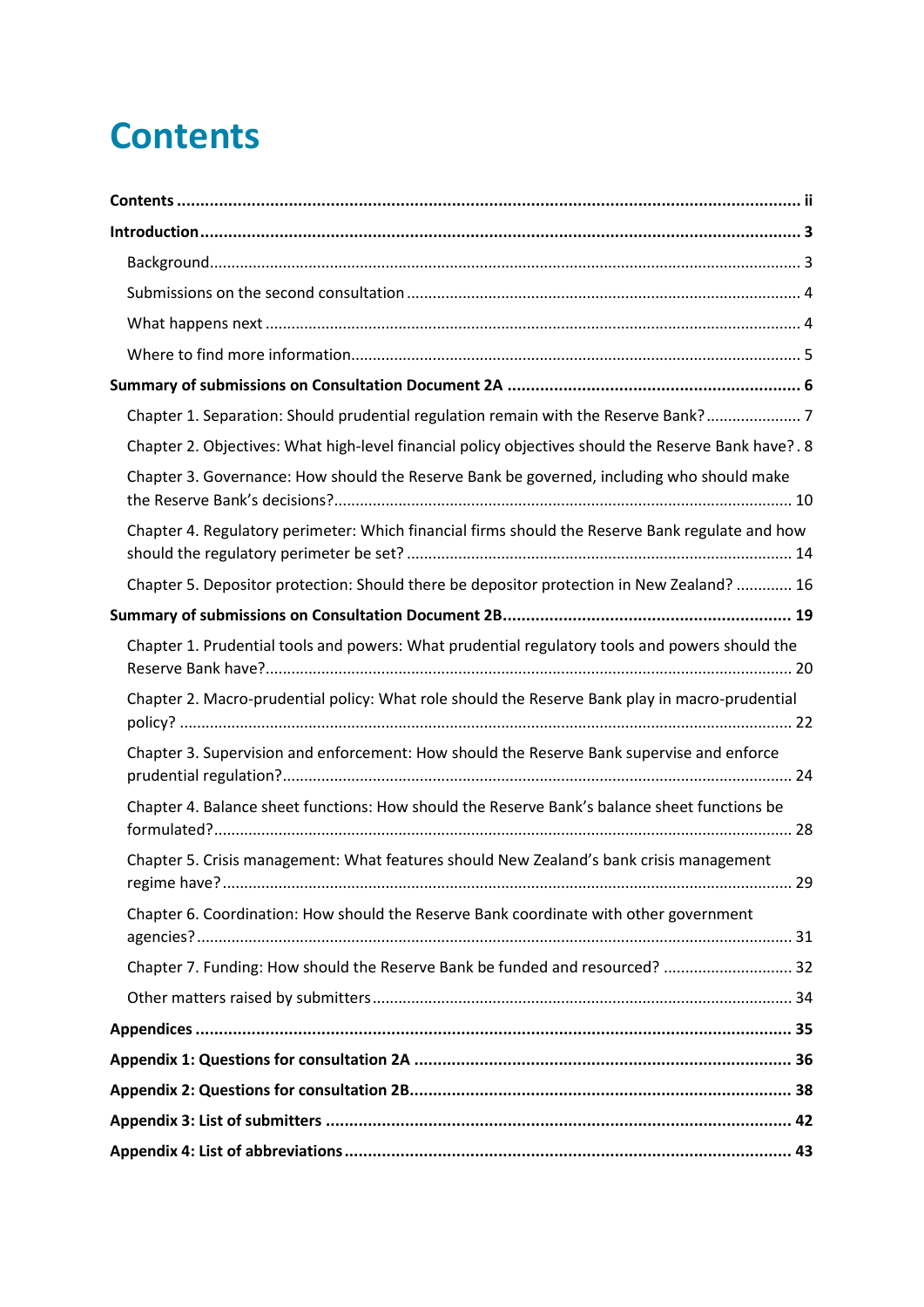## <span id="page-3-0"></span>**Introduction**

### <span id="page-3-1"></span>**Background**

This document provides a summary of public submissions received on the second consultation for Phase 2 of the Review of the Reserve Bank of New Zealand Act 1989 (the Review). The Review focuses mainly on the Reserve Bank's financial policy framework, which provides the basis for prudential regulation and supervision. It also deals with the Reserve Bank's governance arrangements. The Minister of Finance released th[e terms of reference](https://treasury.govt.nz/publications/information-release/terms-reference-review-reserve-bank-act-1989-phase-2-rbnz-act) for the Review on 7 June 2018.

The Review anticipates three rounds of consultation. The first consultation was conducted over 2018, and sought feedback on key topics crucial in shaping the Review's overall outcomes, such as the Reserve Bank's financial policy objectives, governance structure, the case for and against depositor protection, and whether the Reserve Bank should retain responsibility for prudential supervision. The first consultation is complete and the Minister of Finance (the Minister) made inprinciple decisions on the topics covered in the first consultation. A summary of submissions from the first round of consultations can be found [online.](https://treasury.govt.nz/sites/default/files/2019-03/rbnz-summary-sub-1-consultation.pdf)

The second consultation sought feedback on the Minister's in-principle decisions, and on the remaining topics covered by the terms of reference. Two consultation documents were used to seek submissions on the second consultation:

[Consultation Document 2A](https://treasury.govt.nz/sites/default/files/2019-06/rbnz-safeguarding-future-financial-system-2a.pdf) reports back on the Minister's in-principle decisions and considers more detailed elements of these decisions, including:

- **the case for and against separating prudential supervision from the Reserve Bank**
- **the Reserve Bank's overarching objectives**
- **the perimeter for prudential regulation**
- **the case for and against depositor protection, and**
- **the Reserve Bank's institutional governance and decision-making framework.**

[Consultation Document 2B](https://treasury.govt.nz/sites/default/files/2019-06/rbnz-safeguarding-future-financial-system-2b.pdf) considers the remaining topics covered in the terms of reference, such as:

- $\blacksquare$  the legal basis for bank regulation
- **macro-prudential policy**
- **the approach to supervision and enforcement**
- crisis management
- coordination with other agencies, and
- **the Reserve Bank's resourcing and funding.**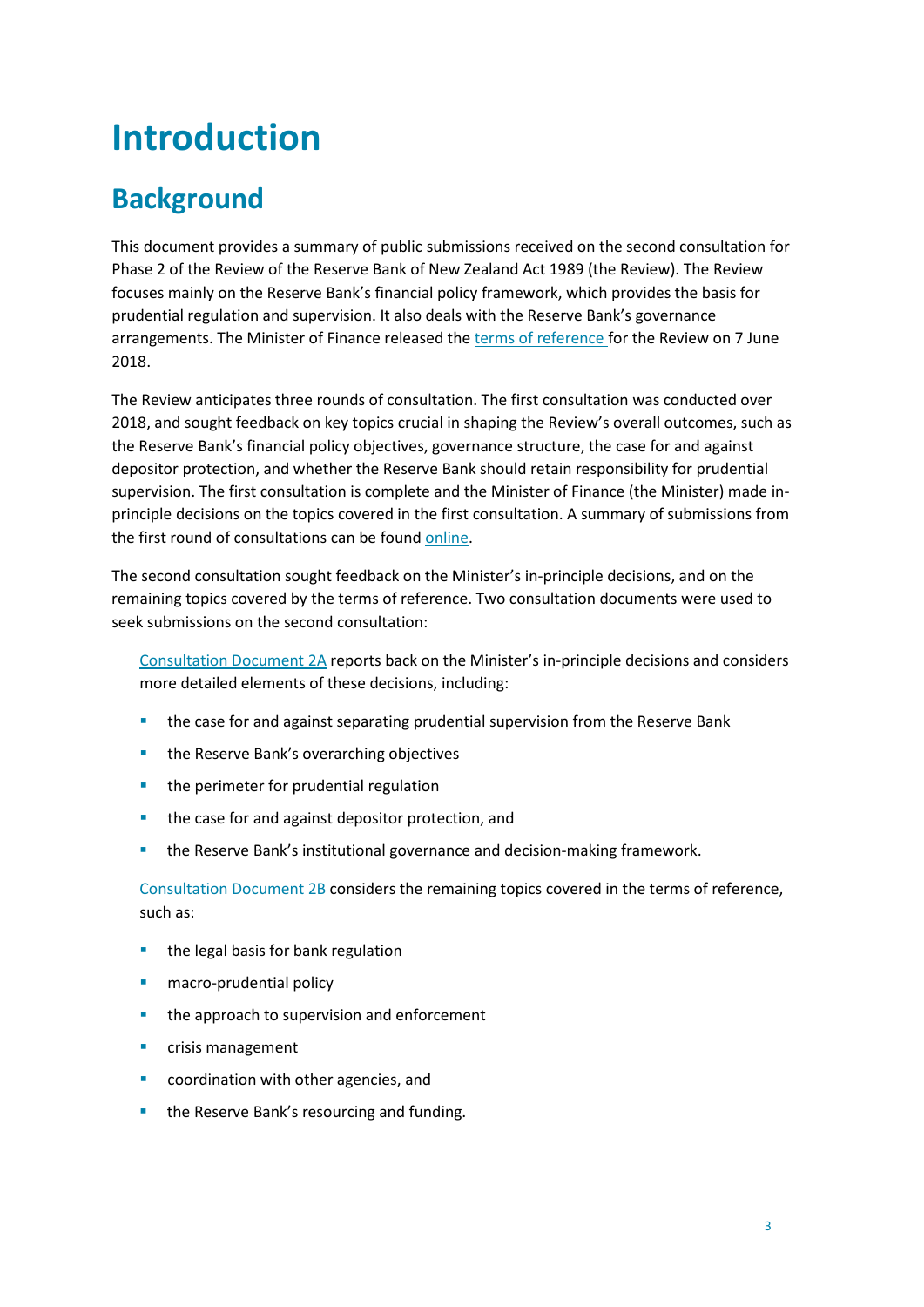The consultation documents were uploaded to the Review website along with supporting materials on 24 June 2019. The closing date for submissions on second consultation was 16 August 2019 (with some tolerance for late submissions).

### <span id="page-4-0"></span>**Submissions on the second consultation**

The second consultation received 45 public submissions, of which just over half are from organisations (including representatives of banks and non-bank deposit takers (NBDTs), among other prominent industries) and the remainder are from individuals. This document summarises these submissions according to the topics consulted on. The questions contained in the consultation documents are outlined for convenience in appendix 1 and appendix 2.

For stakeholders who made submissions on Consultation Document 2A, there was generally broad support for:

- **a** an overarching financial stability objective (provided that efficiency continues to be considered)
- **the governance board model proposed by the Consultation Document**
- **a** a single deposit takers regulatory framework, and
- depositor protection in New Zealand (with some concerns that the coverage limit should be higher).

For stakeholders who made submissions on Consultation Document 2B, there was generally broad support for:

- a standards-based approach to prudential rulemaking
- the continued use of macro-prudential policy (subject to consultation for "distributional" tools)
- increased scope in the Reserve Bank supervisory model
- **EXED** consultation with the Treasury where quantitative easing is being considered by the Reserve Bank
- **the crisis management regime proposed by the Consultation Document**
- **EXEDM** increased information sharing and coordination between the Reserve Bank and other agencies and,
- increased resourcing to the Reserve Bank.

### <span id="page-4-1"></span>**What happens next**

This feedback from stakeholders will be used by the review team in providing advice to Minister on decisions to progress the Review further. We currently anticipate providing a public update on progress and next steps in November.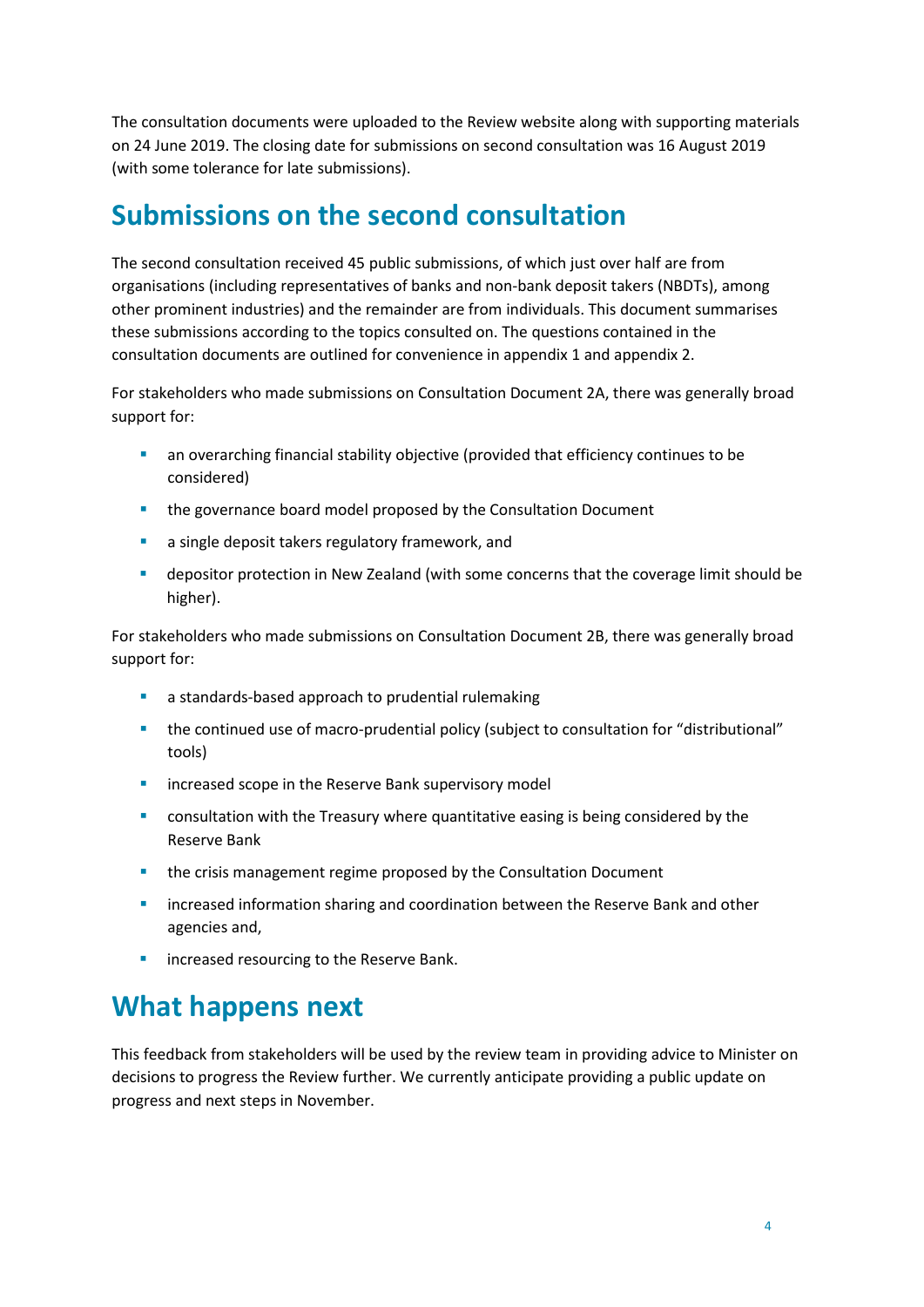### <span id="page-5-0"></span>**Where to find more information**

A series of papers and information related to the Review can be found on the Treasury [website.](https://treasury.govt.nz/news-and-events/reviews-consultation/reviewing-reserve-bank-act) This information includes the individual submissions underpinning this summary (subject to some redactions made at the request of submitters).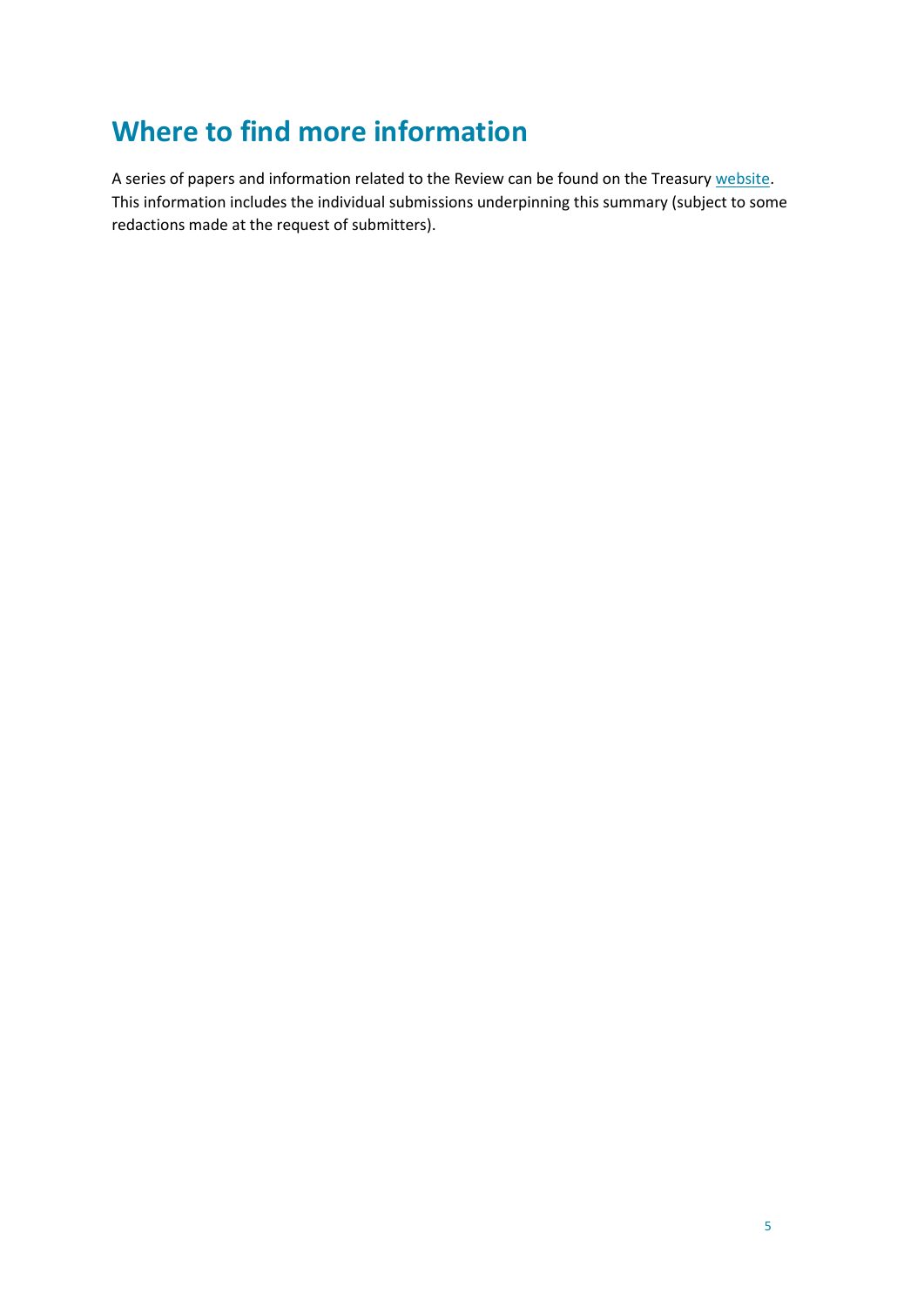## <span id="page-6-0"></span>**Summary of submissions on Consultation Document 2A**

This section summarises the submissions received on Consultation Document 2A according to the topics consulted on. These topics are:

**EXECT** Chapter 1. Separation: Should prudential regulation remain with the Reserve Bank?

C2A

- **EXECO ADDET 2. Objectives: What high-level financial policy objectives should the Reserve** Bank have?
- **E** Chapter 3. Governance: How should the Reserve Bank be governed, including who should make the Reserve Bank's decisions?
- Chapter 4. Regulatory perimeter: Which financial firms should the Reserve Bank regulate and how should the regulatory perimeter be set?
- Chapter 5. Depositor protection: Should there be depositor protection in New Zealand?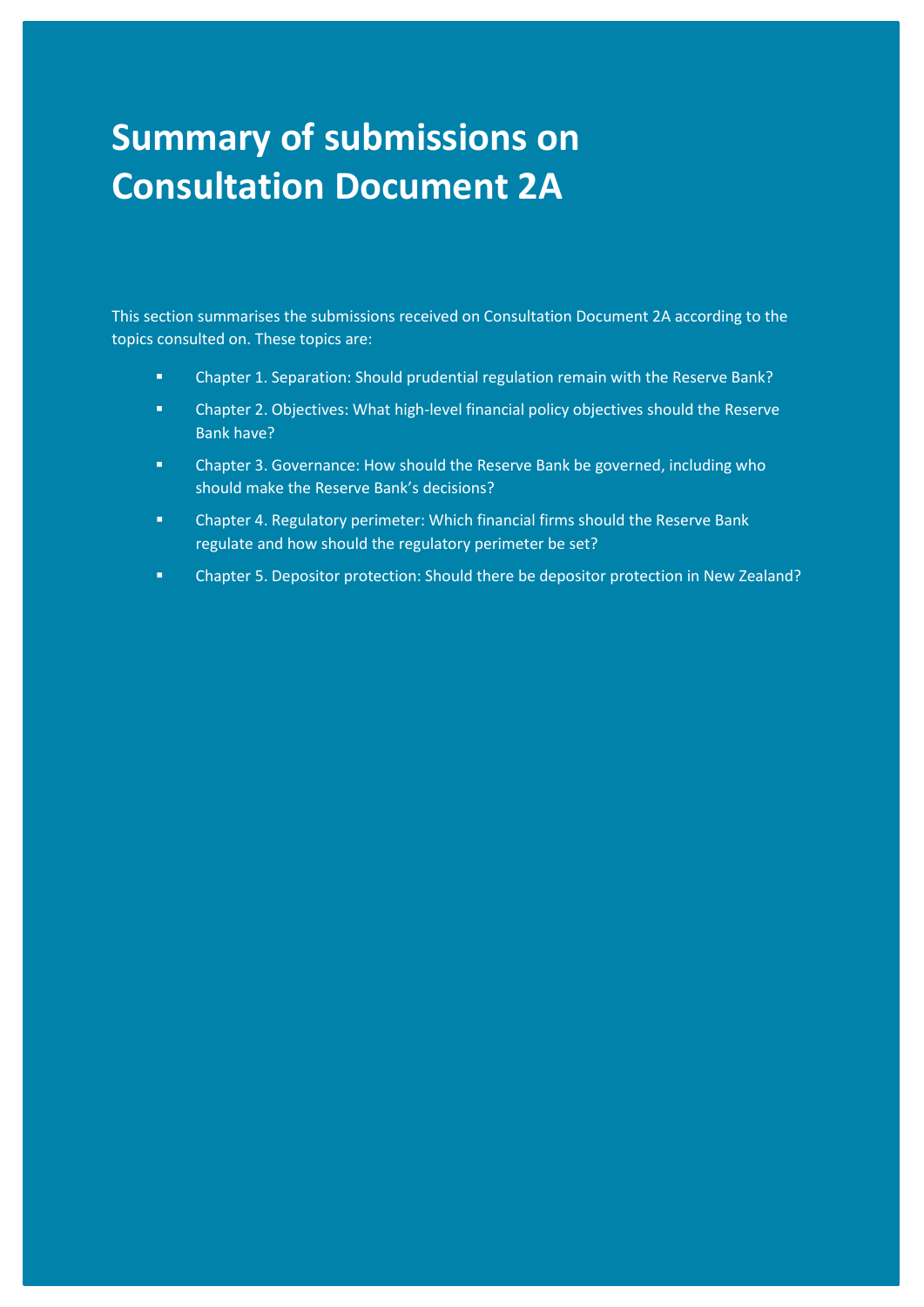### <span id="page-7-0"></span>**Chapter 1. Separation: Should prudential regulation remain with the Reserve Bank?**

Chapter 1 of Consultation Document 2A discussed the institutional arrangements for financial sector regulation in New Zealand. The Minister's in-principle decision to not "separate" prudential regulation from the Reserve Bank maintains the current "twin peaks" institutional structure, whereby the Reserve Bank is responsible for the prudential peak, and the Financial Markets Authority (FMA) for financial market conduct peak.

There were no explicit follow-up questions on this in-principle decision to retain the status quo. As a result only a small number of submitters chose to provide any feedback on the Minister's decision.

Those that chose to comment either did so by acknowledging the decision in passing, or to express their support. No stakeholders objected directly, although one thought that in an "ideal world" one might question the need for a separate prudential and conduct regulator (the New Zealand Financial Services Authority (NZFSA) option outlined in the Consultation).

Several submitters noted the dependency between the Minister's decision and other potential outcomes from the Review, including more resourcing for the Reserve Bank's prudential function, clearer objectives, improved governance arrangements, and opportunities for better alignment between New Zealand and Australia on prudential regulation.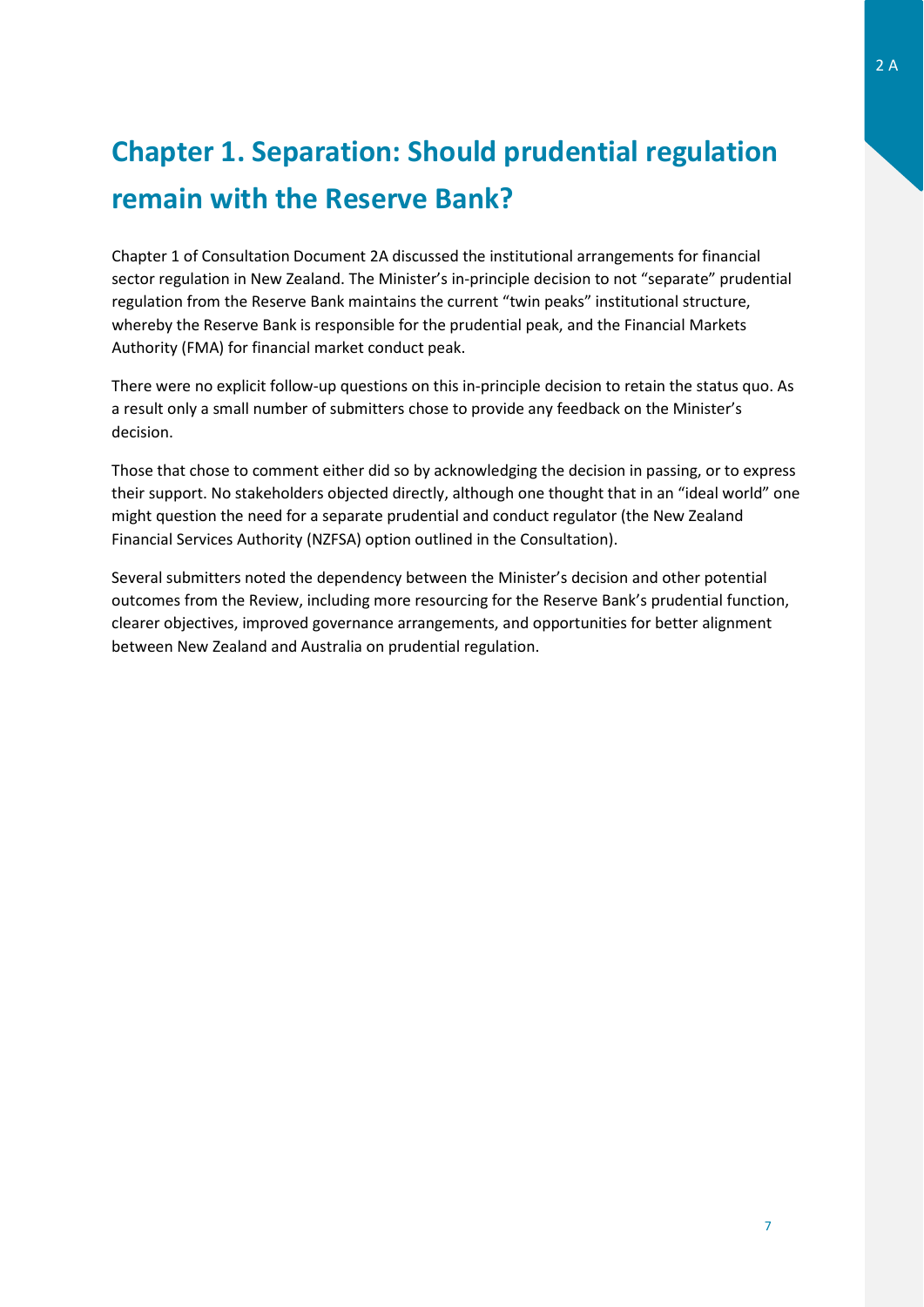### <span id="page-8-0"></span>**Chapter 2. Objectives: What high-level financial policy objectives should the Reserve Bank have?**

Chapter 2 of Consultation Document 2A concerned the scope of high-level financial policy objectives afforded to the Reserve Bank. Broadly, the relevant questions sought stakeholder opinions on current objectives, whether there would be merit in additional objectives, and more technical aspects such as the hierarchy and specificity of financial policy objectives.

24 submissions were received that related to this topic. Common themes from these submitters include:

- **support for a financial stability objective**
- some concerns over dropping the efficiency consideration
- a lack of support for a specific climate change objective (while recognising that climate change is an important consideration)
- some support for additional objectives (e.g. micro-prudential objectives) and,
- some concerns on the clarity and legislative grounding of additional objectives.

One submitter also noted generally that regulatory consistency with Australia should be considered.

### **Financial stability and efficiency objectives**

About half of submitters reiterated their support for a financial stability objective. However, one third of the 24 submissions that discuss financial policy objectives also expressed their concern over efficiency not being included as a primary consideration for the Reserve Bank.

These stakeholders preferred that efficiency be retained either as a primary objective, or as a secondary objective or consideration. Reasons for retaining efficiency as a consideration by the Reserve Bank are that efficiency acts as a natural constraint in the pursuit of financial stability, leading to net benefit decision-making by the Reserve Bank; and, that efficiency is a core part of financial stability. These submissions particularly noted that efficiency as an additional objective will ensure that regulatory burdens are minimised and justified.

One stakeholder also noted that the Financial Market Infrastructure (FMI) Bill has a soundness and efficiency objective, and that this Bill will need to align with any changes to the Reserve Bank Act.

### **Additional objectives**

#### **Climate change as an objective**

Almost half of the submissions regarding financial policy objectives discussed the possibility of a climate change objective for the Reserve Bank, and agreed for the most part that climate change is an important consideration of the Reserve Bank. However, the majority of the relevant submissions did not support climate change as a primary objective, and preferred that climate change be a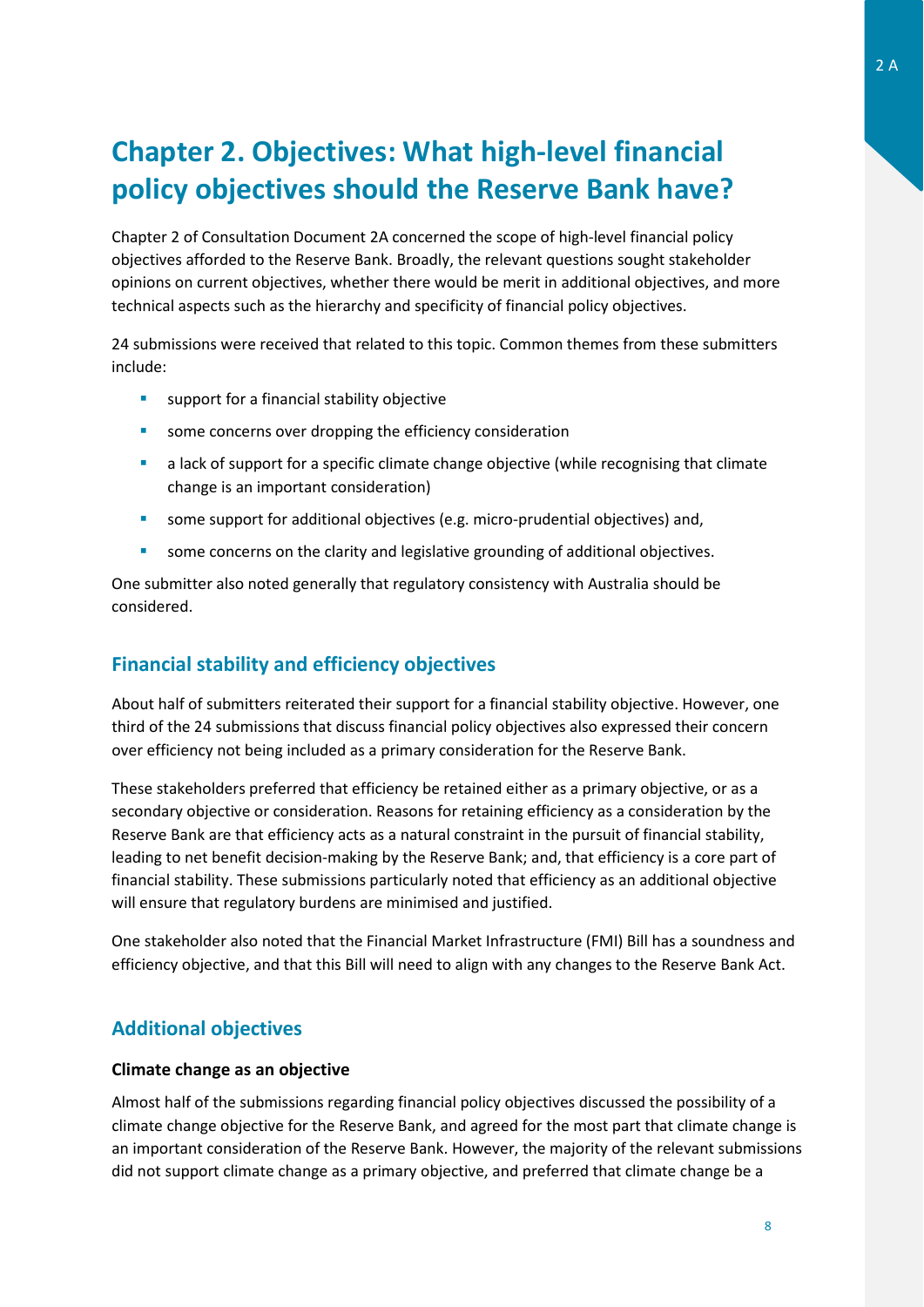strategic consideration. A number of large stakeholders (including Financial Services Federation (FSF), Bank of New Zealand (BNZ), Financial Services Council (FSC), and the Insurance Council of New Zealand (ICNZ)) expressed their opinion that the risks of climate change on financial entities are already captured by the concept of financial stability.

### **Other objectives**

A number of additional secondary objectives and considerations were proposed by stakeholders. The most common of these were the introduction of an objective concerning the efficiency of regulatory burdens and compliance costs to firms; and an objective concerning the microprudential soundness of individual entities. The latter of these secondary objectives was supported by submissions from the Trustees Corporation and FSC, who commented that supervision of NBDTs by the Reserve Bank may disregard smaller entities.

Additional secondary objectives suggested by a small number of stakeholders were:

- **financial literacy**
- competition and,
- land price inflation and debt.

### **Clarity and legislative grounding**

#### **Clarity of objectives**

Clarity of objectives was important to several submitters, who noted that there should only be a small number of primary and secondary financial policy objectives in order to avoid an overly prescriptive and inflexible regime. The New Zealand Bankers' Association (NZBA) noted that too many objectives risks policy becoming overly prescriptive, and removes the discretion of the Reserve Bank to interpret its objective as necessary. NZBA further noted that objectives should only outline *why* the Reserve Bank is executing policy, and not the matter of *how*.

#### **Remit-type document**

Three separate submissions expressed their support for a remit type document, provided that this document was bounded by well-defined legislative objectives. The NZBA, however, does not support a document of this type, citing more specifically that they do not support the government providing direction on policy execution that may confuse the Reserve Bank's core purpose.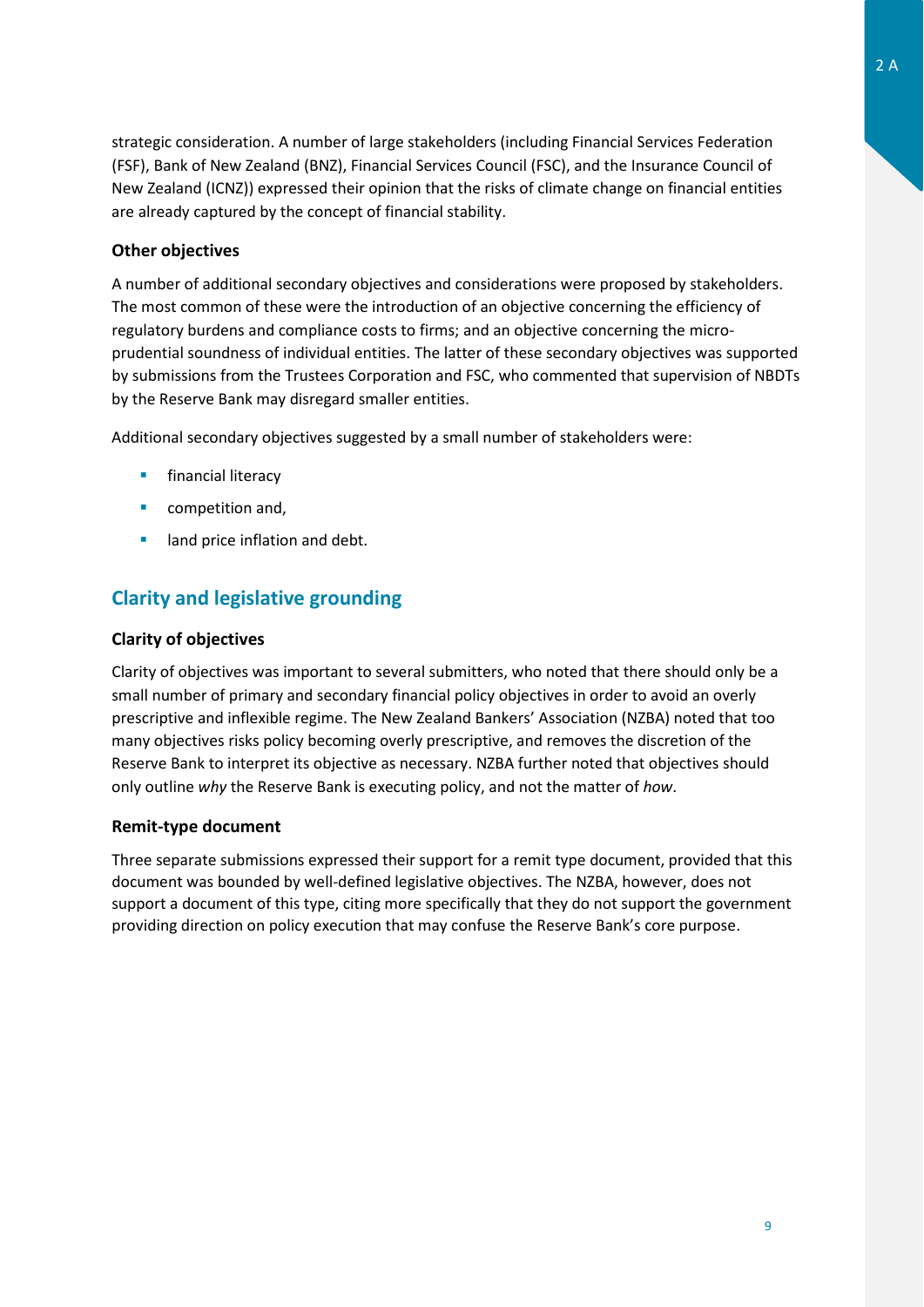### <span id="page-10-0"></span>**Chapter 3. Governance: How should the Reserve Bank be governed, including who should make the Reserve Bank's decisions?**

Chapter 3 of Consultation Document 2A concerned the governance of the Reserve Bank, and sought feedback on the design of and processes for the proposed governance board, as well as other governance matters. Feedback was specifically requested on delegation, monitoring, board membership, and other factors that may be important for an effective governance board.

21 submissions were received that related to this topic. Common themes from these submitters include:

- **EXECUTE:** support for the proposed governance board model
- support for majority non-executive board membership
- support for delegation of responsibility for day to day operations to the Governor by the board
- **E** support for reclassifying the Reserve Bank as a Crown entity
- **EXECTE:** support for the Treasury monitoring the Reserve Bank
- **some concern regarding the creation of FMA and/or Treasury positions on the board and,**
- **n** mixed suggestions for the appointment of board membership.

### **Governance board model**

Over half of the relevant stakeholders expressed an opinion regarding the proposed governance board model for the Reserve Bank. Overall, stakeholders were supportive of the proposal to establish a governance board, with nine submissions (including the NZBA, ICNZ, FSF and FSC) expressing their support for the proposal. A further submission noted their support for alignment with the FMA model. Three submissions did not directly comment on the proposed governance framework, but noted their concerns or dissatisfaction with the current governance arrangements.

Two submissions expressed opposition to the new governance model. One submitter was opposed to the proposed model on the basis that: it does not account for the Reserve Bank's commercial functions; it does not address conflicts arising out of the FMI Bill; and the Reserve Bank is different to the FMA and requires different governance arrangements. The second submitter had more general concerns around the Crown entity governance model.

Another stakeholder did not directly express a view on the proposed arrangements, but approached changes to governance in the context of the FMI Bill and the potential for conflicts of interest. This submitter suggested referring to the Bank of England (BoE) model.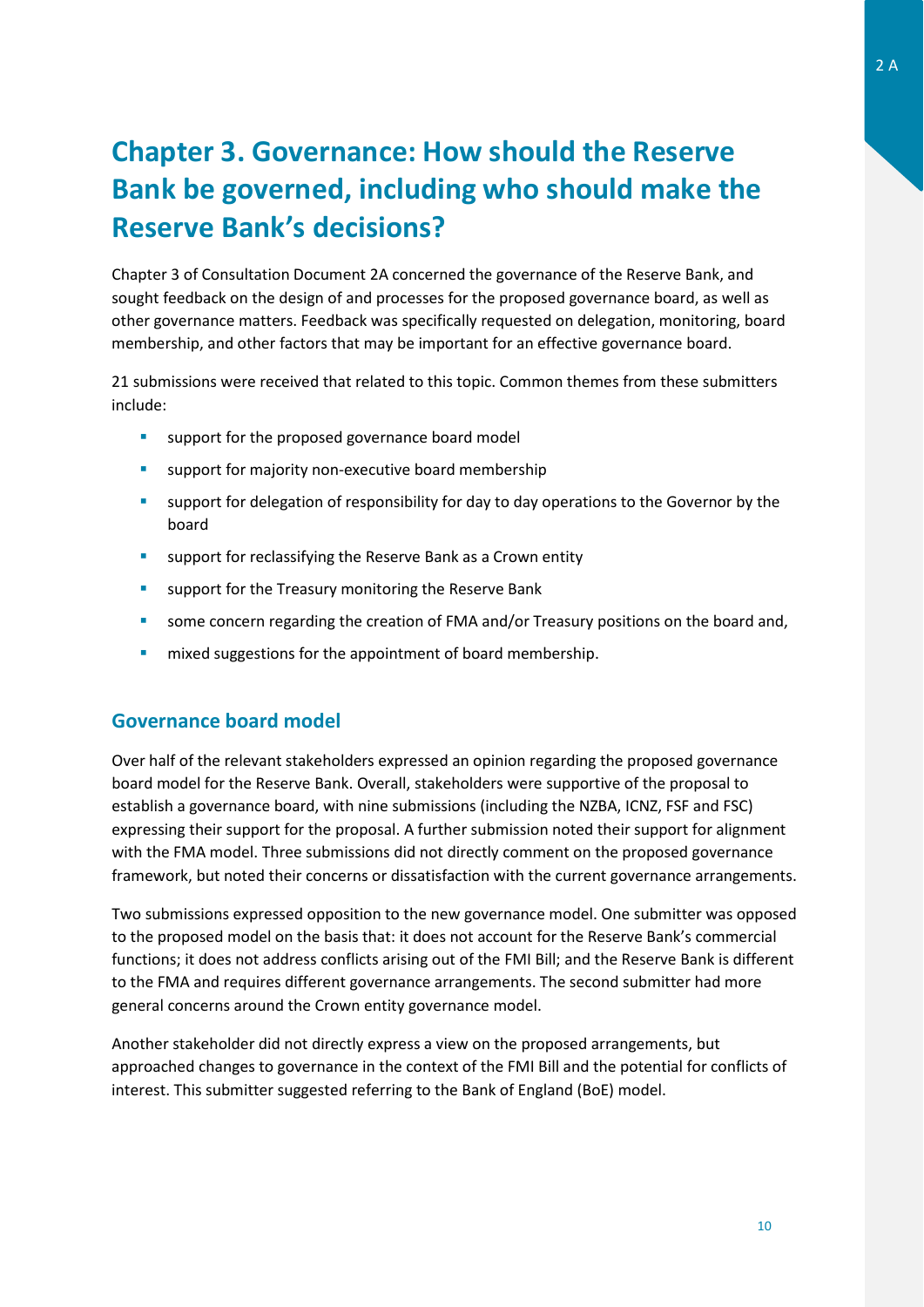### **Governance board composition**

### **Executive and non-executive board members**

There was broad support for the majority of board members to be non-executive. Three submitters were of the view that the board must be fully non-executive. A further five submitters thought that the board should be majority non-executive (or were happy with a fully or majority non-executive board). One submitter referred to the BoE and Reserve Bank of Australia (RBA) models and noted that the board needs to be majority non-executive with a non-executive chair. The same submitter also noted, however, that the "best practice" model is to have a fully non-executive board.

There was mixed support for the inclusion of the Governor on the board. Four submitters thought including the Governor on the board is a possibility.

#### **Board size**

Of the three submitters that commented on the size of the board, one suggested that it be composed of up to nine members, while another suggested seven to eight. The third submitter suggested the creation of a separate financial policy committee with a board composed of the Governor, Deputy Governor and six non-executive members with expertise in particular areas.

### **FMA and/or Treasury representation on the board**

Two stakeholders were opposed to creating a requirement for Treasury and FMA representation on the board. In particular, the NZBA queried the benefits associated with FMA representation, and did not want this to be at the expense of non-executive directors. Two other submitters were supportive of FMA non-executive members being on both boards, but did not support the creation of an *ex officio* position.

### **Board member skills, experience and other prerequisites**

Comments on the skills, experience and other prerequisites for board members were wide ranging. It was suggested that members have expertise or experience in areas including:

- banking
- **financial markets**
- **•** prudential regulation
- **E** insurance (including the "specialist expertise needed to administer IPSA")
- **Filter** risk management
- **p**eovernance
- **technology or cyber security skills and,**
- **I** logistics.

The FSF particularly emphasised the importance of appointing members with "diversity of views, independent challenge, and accountability". This sentiment was shared by the NZBA who thought that the members would need "to be able to challenge the Governor", as well as "understand, and interrogate analysis provided by the Reserve Bank staff".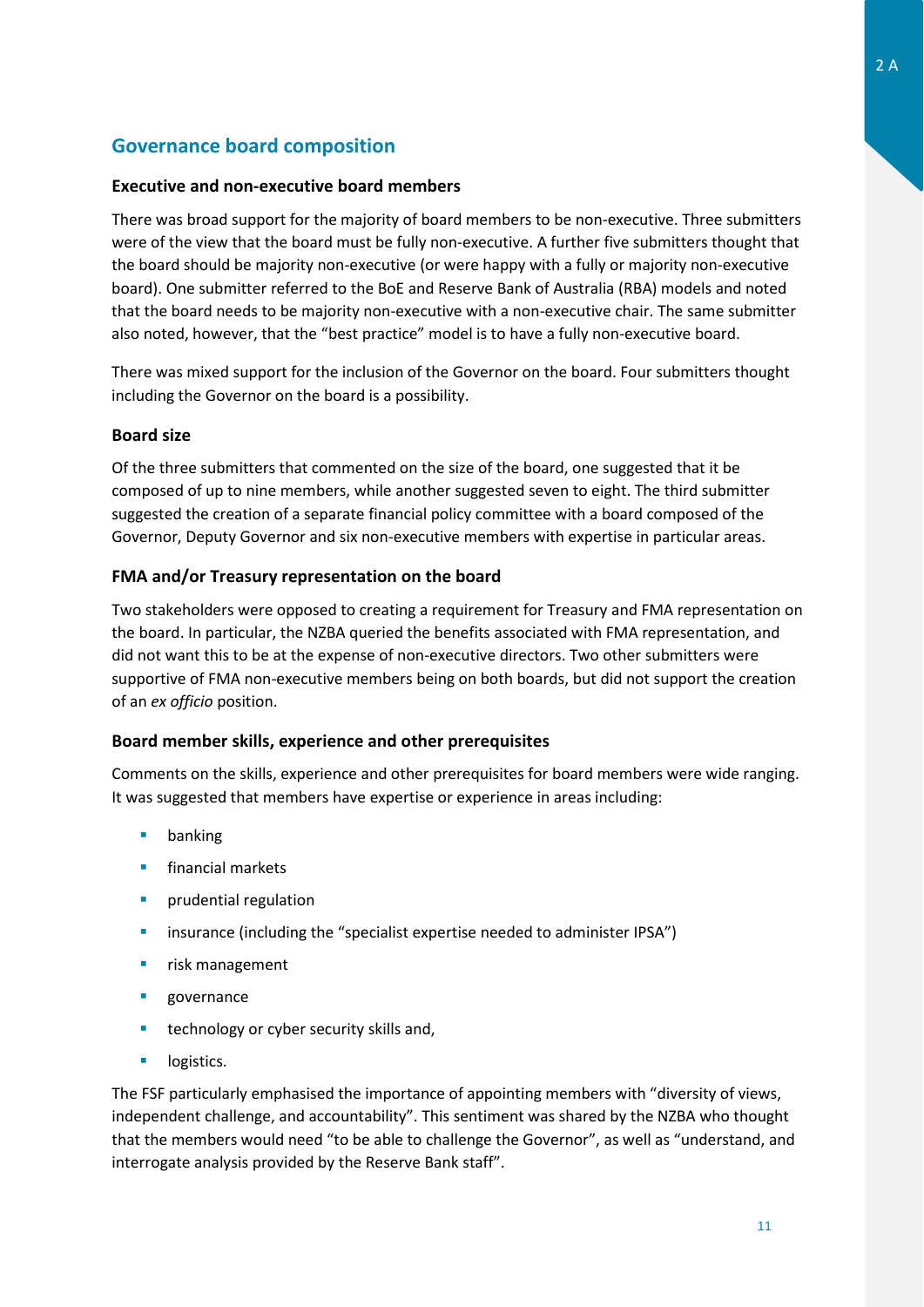### **Governance board processes**

### **Appointment of board members**

Five submissions related to the appointment of board members. One submitter was of the view that the appointment process for the board and MPC needs to be reconsidered. This submitter went on to support an independent nominations committee. The NZBA supported either: the Minister appointing the board based on board recommendations; or using an independent nominating committee based on the Guardians of New Zealand Superannuation model. The Institute of Directors (IOD) also emphasised the importance of an independent appointment process and suggested that the board Chair should be involved. ICNZ noted the need for the appointment process to provide "appropriately skilled and unconflicted members".

One submitter thought that the Minister should appoint the board. The NZBA suggested that if the Minister were to appoint the board, then this should be subject to statutory requirements with regard to board member skills and experience.

### **Appointment of the Governor**

Two submitters noted their support for board appointments of the Governor (one noting that this should be in consultation with the Minister). The NZBA also expressed support for the board having "a significant, if not determining, role in the appointment of the Governor". Another submitter suggested that the board should have a role in a decision to remove the Governor.

One submitter noted that he does not see a "strong case" for the board having responsibility for the appointment of the Governor.

#### **Delegations**

Three submitters did not think that there should be legislative restrictions on delegations by the board. The NZBA, in particular, noted that the board should have the ability to make changes to delegations as circumstances change. Four submitters further noted that they envisage that the Governor would have delegated responsibility for the day to day operations of the organisation. One of these submitters noted that it was important that the Governor have sufficient delegated responsibility to be able to act swiftly in "times of stress", while another noted that the Governor needs sufficient delegated powers to be able to respond to events in a "timely" manner.

#### **Conflicts of interest**

Two stakeholders noted the importance of avoiding conflicts at a board level. One suggested managing this via the appointment process and the other via appointing sufficient numbers of board members. Two other submitters commented on the potential for conflicts at a board level, one specifically in relation to the FMI Bill, and the other in terms of the complex and wide-ranging areas the board will be responsible for.

#### **Monitoring**

Five submitters (including the NZBA, ICNZ, FSF, FSC and the Wellington Chamber of Commerce) expressed their support for the Treasury taking on the role of the Reserve Bank's monitor, while an additional submitter expressed support for the Treasury taking on the role of administering the Reserve Bank's act.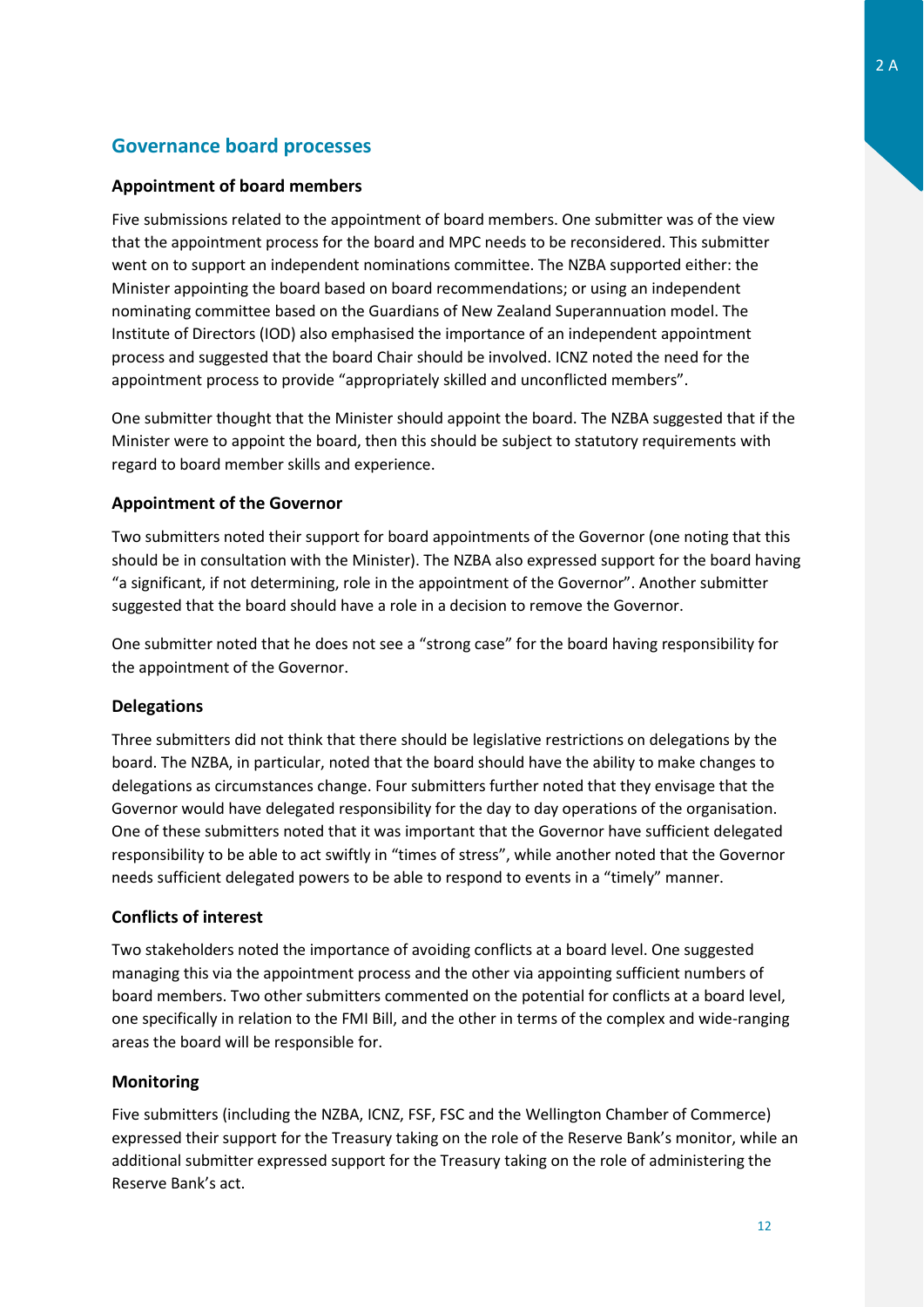Those that did not support a monitoring role for the Treasury suggested alternatives that include: Ministry of Business, Innovation and Employment (MBIE); the Finance and Expenditure Select Committee; an independent statutory oversight body; and an international or Trans-Tasman oversight body.

### **Other governance matters**

### **Crown entity designation**

There was general support for reclassifying the Reserve Bank as a Crown entity (six submissions, including the NZBA, ICNZ and FSC). One submitter noted that he did not have a "strong view" on the question, while another noted that the accountability arrangements for the Reserve Bank are most aligned with that of a Crown entity.

One stakeholder was opposed to the reclassification of the Reserve Bank as a Crown entity, arguing that the Crown entity model is "too corporate".

Two stakeholders emphasised the importance of designating the Reserve Bank as an independent Crown entity (as opposed to a Crown agent or an autonomous Crown entity).

### **Removal of statutory role of Deputy Governor**

One submitter noted his support for this proposal. There were no other submissions on this point.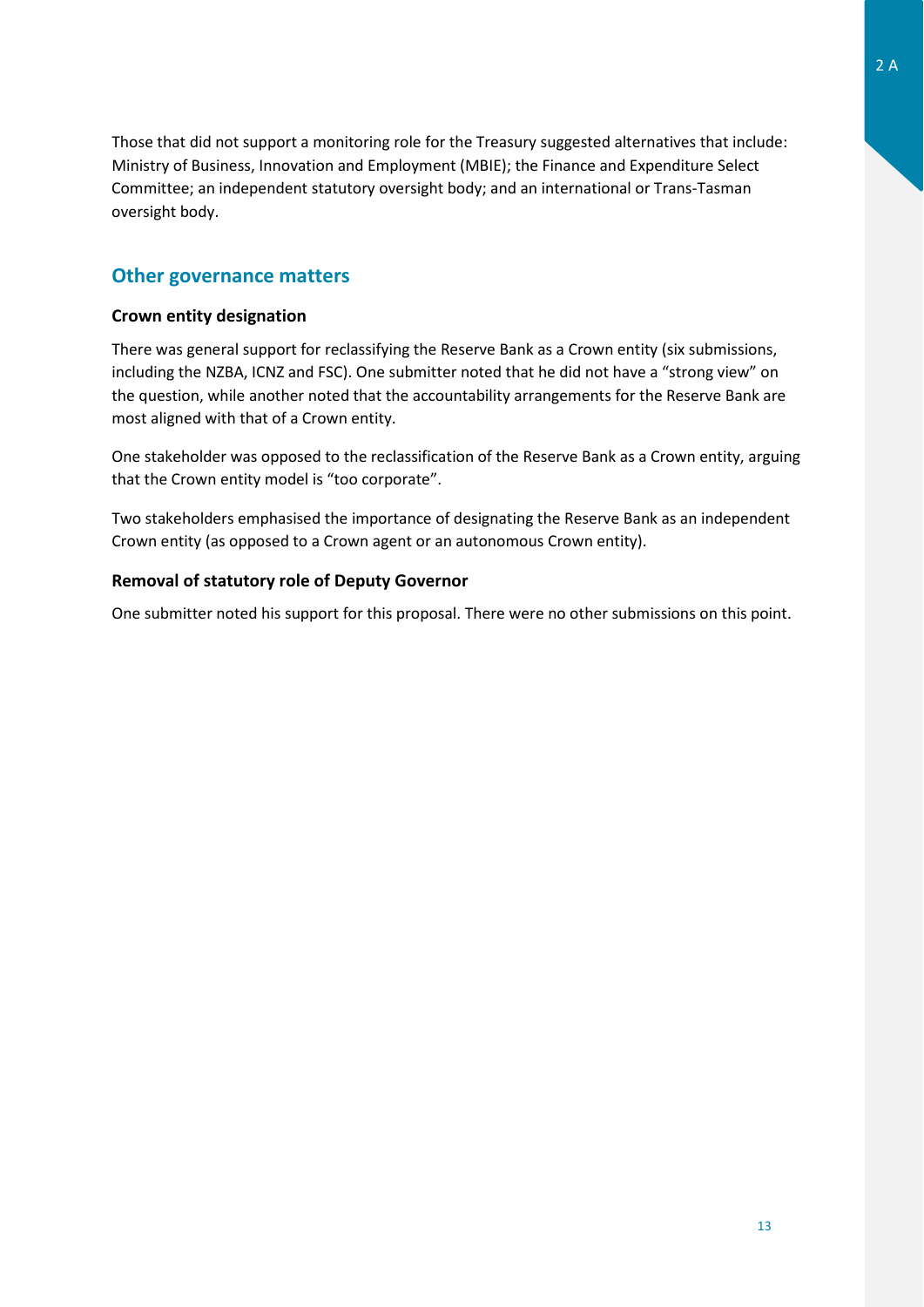### <span id="page-14-0"></span>**Chapter 4. Regulatory perimeter: Which financial firms should the Reserve Bank regulate and how should the regulatory perimeter be set?**

Chapter 4 of Consultation Document 2A concerned the nature of the firms that the Reserve Bank may regulate, and the firming of a "regulatory perimeter" around these specified firms. The document outlined the Minister of Finance's announcement of an in-principle decision to form a single "licensed deposit taker" framework that unites the two currently separate regulatory regimes for banks and non-bank deposit takers. Feedback was sought on further detail relating to the Minister's in-principle decision including on:

- **the definition of a deposit taker**
- **the ability of the Reserve Bank to monitor non-licensed entities, and**
- **PEDRIM** proposals for supporting an adaptable and flexible perimeter.

16 submissions were received that related to this topic. Common themes from these submitters include:

- **EXECT** majority support for the single deposit takers framework (with some stakeholders raising significant concerns)
- support for an activities-based definition of deposit takers
- majority support for monitoring of an outer perimeter of lenders by the Reserve Bank, and
- **EXED MIXED VIEWS ON applying macro-prudential standards to non-deposit taking lenders.**

### **Single Deposit Takers framework**

The majority of submissions, including the NZBA, supported the in-principle decision on the basis that it will create a more consistent and forward-looking regime, and is necessary to align with any deposit protection arrangements. A notable minority of submissions, including from a number of NBDTs and the Trustee Corporations Association, raised significant concerns about the in-principle decision. Key concerns included:

- that increased costs on NBDTs may result in them leaving the market, reducing competition
- **that further consultation with the sector is required on the requirements that would be** imposed before progressing further with a single framework
- **that some NBDTs are offering services that are significantly different from banks and** should not be subject to the same regulatory regime and
- that trustees are better placed to supervise smaller entities than the Reserve Bank.

Submitters generally noted that significant flexibility would be required to accommodate both large banks and small NBDTs in a single regime, although some argued that there should not be materially different rulebooks for different classes of deposit takers.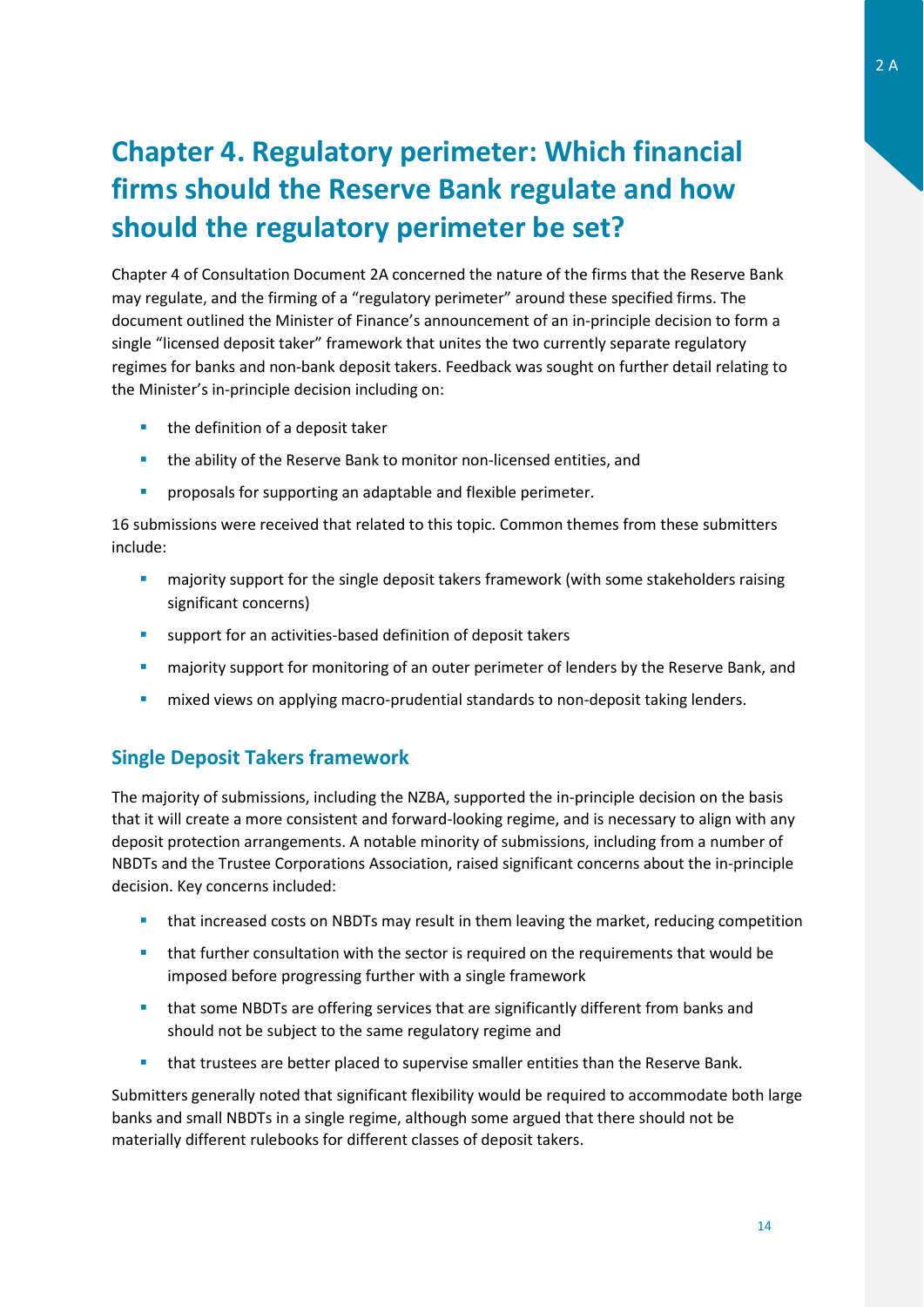### **Defining deposit takers**

The submissions that supported the creation of a single deposit takers regime also supported an activities-based definition of deposit takers. These stakeholders particularly supported a definition focussed on the activity of *taking deposits*, as opposed to the activity of issuing debt securities. Five submissions addressed the question of whether issuers of longer-dated debt securities should be captured by this definition as well. All relevant submissions supported excluding issuers of longerdated debit securities from the definition of a deposit taker.

### **Outer perimeter, designation powers and scope of macro-prudential policy**

The majority of submissions supported the Reserve Bank monitoring an outer perimeter of lenders for financial stability risks. A few of these specifically supported reporting requirements on these entities. Two stakeholders were specifically opposed to the Reserve Bank having any role in relation to entities it does not directly supervise, noting that the proposed amendments to the Credit Contracts and Consumer Finance Act would already provide sufficient protection.

The majority of submissions supported the Reserve Bank and/or the Minister being able to designate entities as deposit takers, as the perimeter must be "flexible". A few were opposed to any designation powers, on the basis that these entities are already regulated in relation to their lending activities or that the regulatory perimeter should only be extended via primary legislation.

A narrow majority of submitters (including the banks) supported applying macro-prudential standards to non-deposit taking lenders, on the basis that this provides an importantly competition-neutral environment and allows for the management of broader financial stability risks. A few submissions were opposed to applying macro-prudential requirements to non-licensed entities, on the basis that their lending is appropriately regulated under the Credit Contracts and Consumer Finance Act.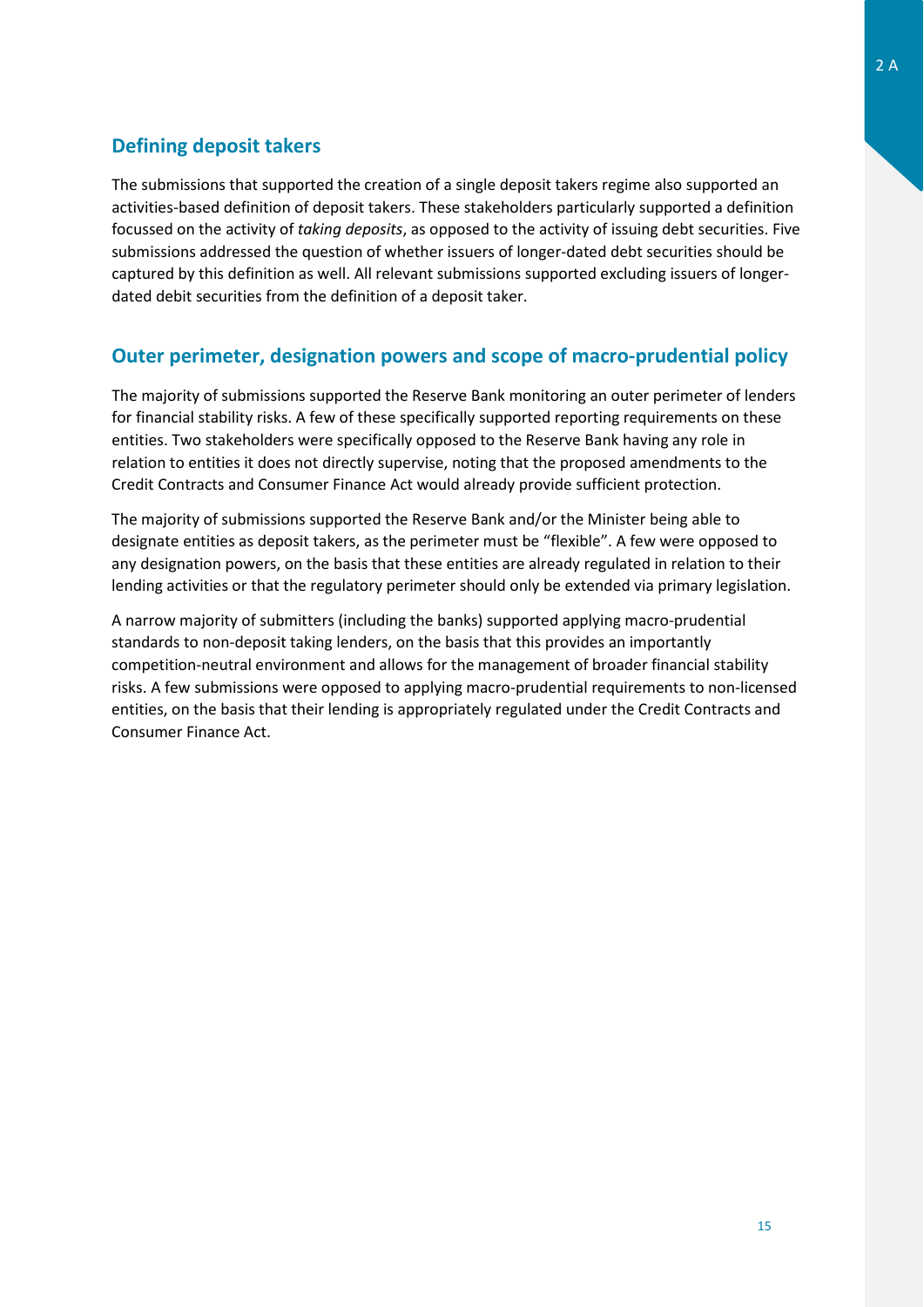### <span id="page-16-0"></span>**Chapter 5. Depositor protection: Should there be depositor protection in New Zealand?**

Chapter 5 of Consultation Document 2A concerned the provision of depositor protection by the Reserve Bank in the event of a failed deposit-taking institution(s). Following the first round of consultation, the government announced an in-principle decision to introduce a formal regime to protect depositors in New Zealand, including through a deposit insurance scheme with a coverage limit in the range of NZ\$30-50,000. The second consultation sought public feedback on several follow-up issues to inform the approach and design of the protection regime, including:

- **EXTER** its role in New Zealand's wider financial safety net
- **i** its public policy objectives
- **i** its coverage limit, and
- **•** whether there should be depositor *preference* (in addition to insurance).

29 submitters commented on depositor protection (around 60% of the total 45). These submissions were received from a broad cross section of New Zealanders, including the general public, lawyers, consumer representative groups, business groups, special interest groups, deposit takers, and academics.

Of the relevant submissions, around 60% indicated their support or acceptance of the general direction of the proposals, although the majority of these submitters thought that depositor protection should have a higher coverage limit than the proposed \$30-50,000 range. Around one quarter of relevant submissions were opposed to any protection regime, either because they believe that the low risk of bank failure in New Zealand does not justify the cost and effort of developing a regime, or because of concerns about moral hazard. A small number of stakeholders preferred an alternative way of protecting New Zealanders from banking sector risks through riskfree transactional accounts.

### **Depositor protection as part of the financial safety net**

A majority of submissions agreed that deposit protection is a key element of an effective financial safety net, even in the presence of stricter capital requirements. Comments in support of depositor protection included that this insurance is "long over-due", and that New Zealand is an "outlier" for not already having such provisions. These submitters encouraged officials to continue to consider the interactions between depositor protection and the other safety net elements in order to ensure that they are calibrated appropriately.

Of the submitters who opposed depositor protections, the reasons cited include that capital requirements would better protect the financial system; that New Zealand is already safe and sufficiently protected; and that stakeholders would prefer to see more information on the net benefits of depositor protection before pursuing such a policy. One submitter noted that the need for protection must be balanced against the need to maintain the attractiveness of New Zealand to foreign investors.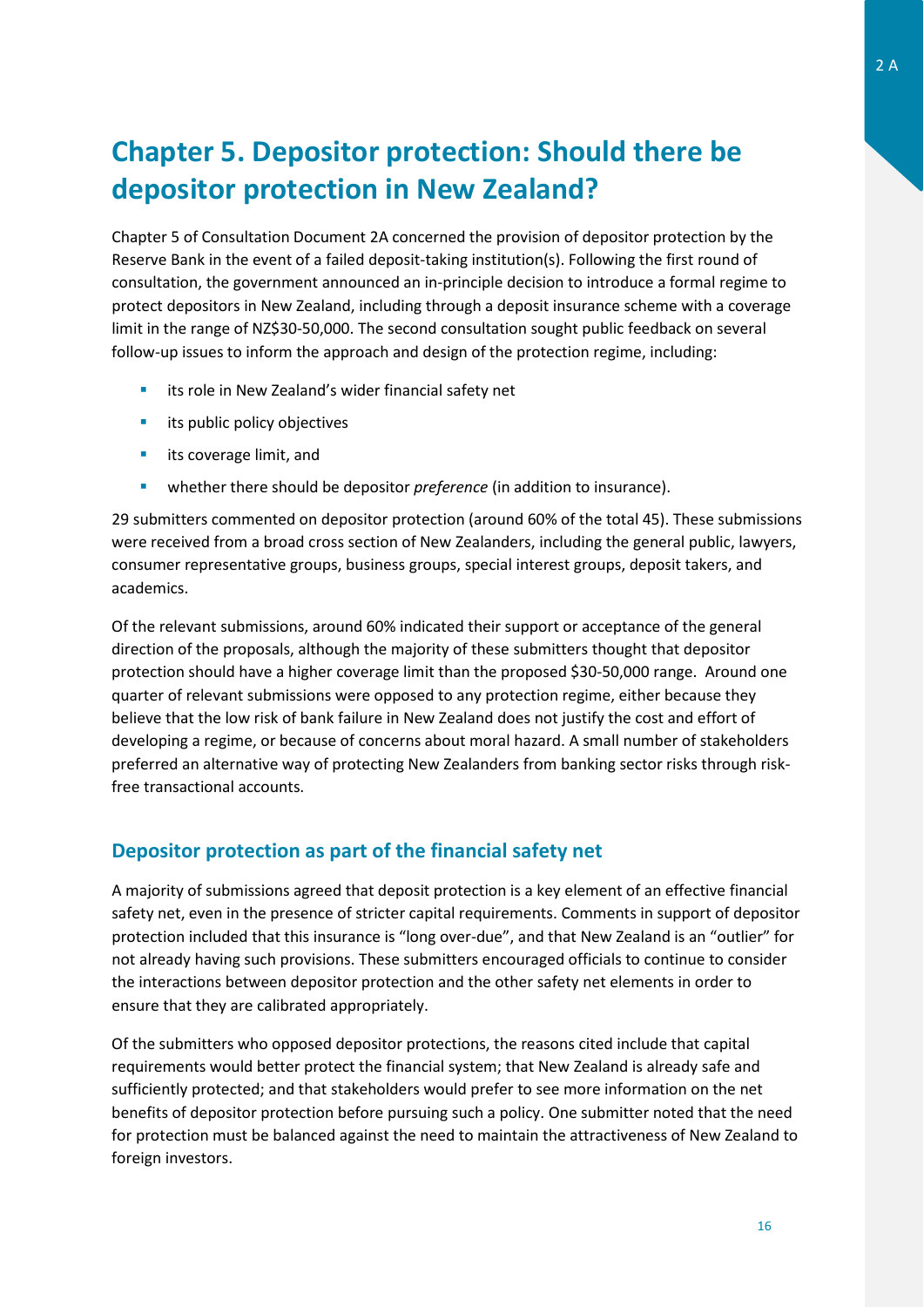### **Public policy objectives**

There were 12 submissions from stakeholders concerning the public policy objectives of depositor protection. The majority of these submitters preferred a dual mandate of depositor protection and public confidence. Most stakeholders argued that a key objective is to avoid depositor loss in the event of a bank failure, and that financial stability and public confidence is equally, if not more, important as an objective of New Zealand's depositor protection regime.

The issue of public confidence was particularly important to stakeholders in order to avoid bank runs, which would have further implications on financial stability. Some stakeholders commented that the provision of depositor protection is useful in the sense that it provides a "predictable and clear path" to resolution in the event of bank failure, which may reduce the severity of crisis cost and instability in New Zealand.

### **Coverage limit**

Of the 17 stakeholders that commented on the coverage limit, the majority had concerns on the coverage limit proposed by the Minister's in-principle decision. These submissions considered the NZ\$30-50,000 range inadequate, and considered this range to not be sufficient to achieve public policy goals of confidence and stability. Several submissions also noted that this range is low by international standards (such as Consumer, who noted that many OECD countries have coverage limits of up to \$150,000). The NZBA noted that the coverage amount is low compared to other jurisdictions, and that the proposed coverage level would increase the risk that deposit insurance would fail to prevent bank runs. However, the submission also recognised that the coverage limit decision is not straightforward. Westpac also noted that 10% of their customers would still be vulnerable at the \$50,000 coverage limit, including many customers over 65 years in age.

Some stakeholders noted their concerns over the operation and credibility of the scheme, suggesting that the low limit may lead to imbalances between large and small banks (as larger banks tend to have larger deposits), and may also encourage depositors to split their balances (thereby increasing total account costs).

One submission noted that they are comfortable with the \$30-50,000 range, as a higher range would expose public funds to excessive levels and exacerbate the moral hazard issue.

### **Depositor preference**

The 10 submissions on depositor preference were evenly divided on its merits. Some of those in support of depositor preference mentioned that many NBDTs already have such a provision, and that market discipline will be enhanced by this formalisation. A number of banks noted the potentially higher costs of wholesale funding that is associated with preference. Some submitters noted that they were opposed to adding complexity to New Zealand's creditor hierarchy, and were concerned about unintended consequences of depositor preference.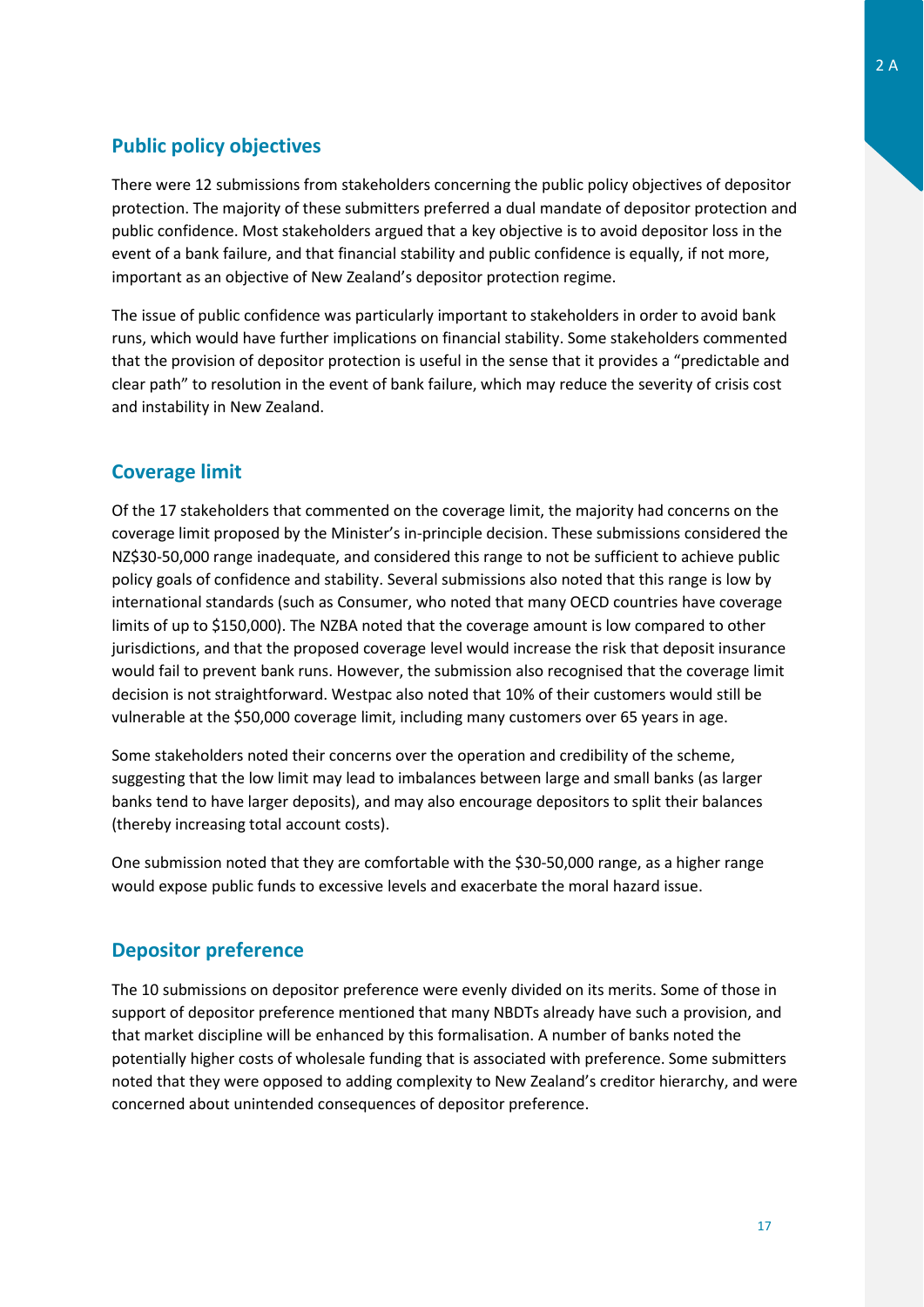### **Other matters**

Several industry submitters offered to assist in the detailed design of the protection regime. Submitters also suggested that, once in place, the regime should be subject to scheduled periodic reviews to ensure its design and settings remained appropriate.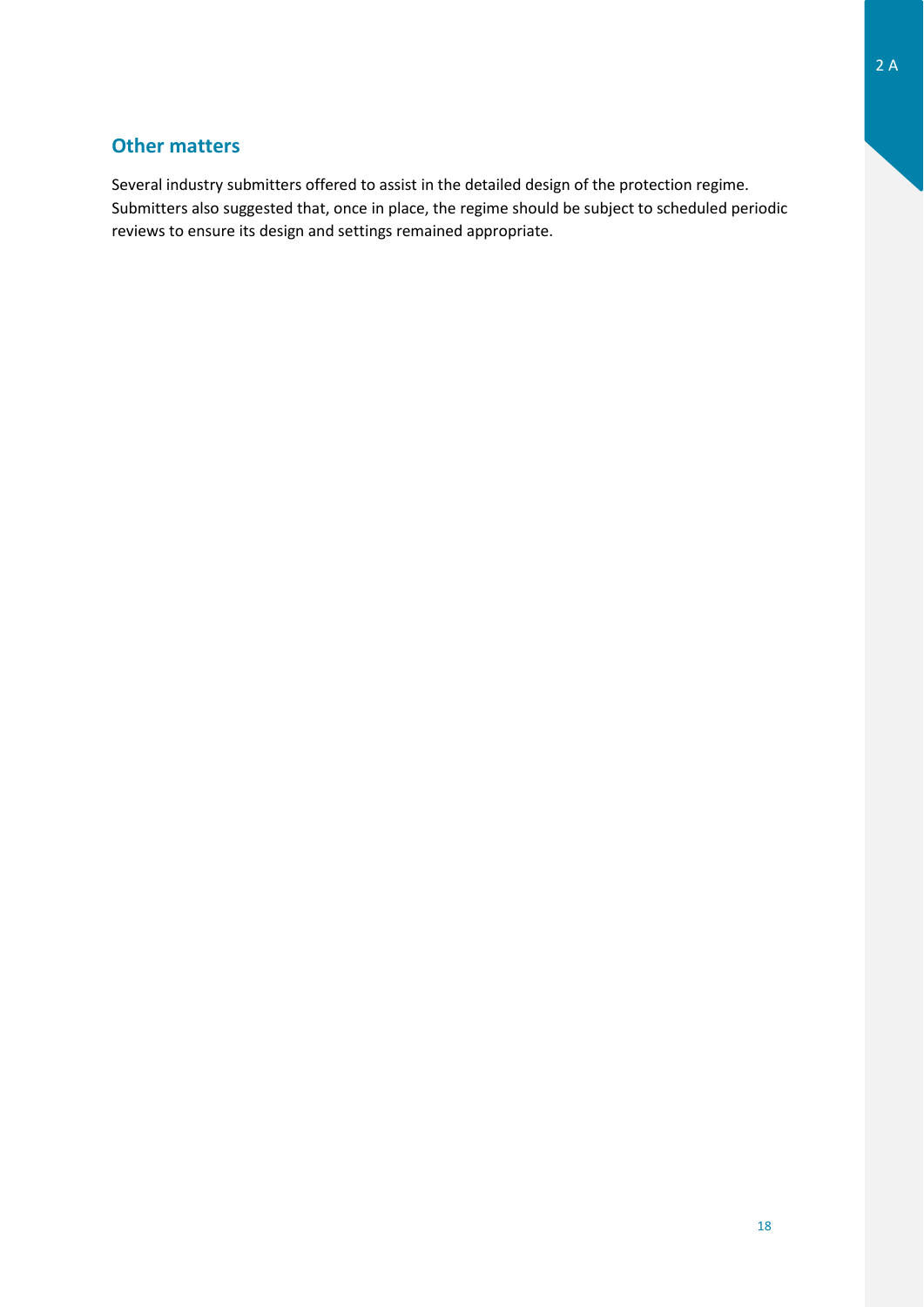## <span id="page-19-0"></span>**Summary of submissions on Consultation Document 2B**

This section summarises the submissions received on Consultation Document 2B according to the topics consulted on. It also notes submissions on some miscellaneous topics. These topics are:

 Chapter 1. Prudential tools and powers: What prudential regulatory tools and powers should the Reserve Bank have?

C2B

- Chapter 2. Macro-prudential policy: What role should the Reserve Bank play in macroprudential policy?
- Chapter 3. Supervision and enforcement: How should the Reserve Bank supervise and enforce prudential regulation?
- Chapter 4. Balance sheet functions: How should the Reserve Bank's balance sheet functions be formulated?
- Chapter 5. Crisis management: What features should New Zealand's bank crisis management regime have?
- Chapter 6. Coordination: How should the Reserve Bank coordinate with other government agencies?
- Chapter 7. Funding: How should the Reserve Bank be funded and resourced?
- Chapter 8. Other matters raised by submitters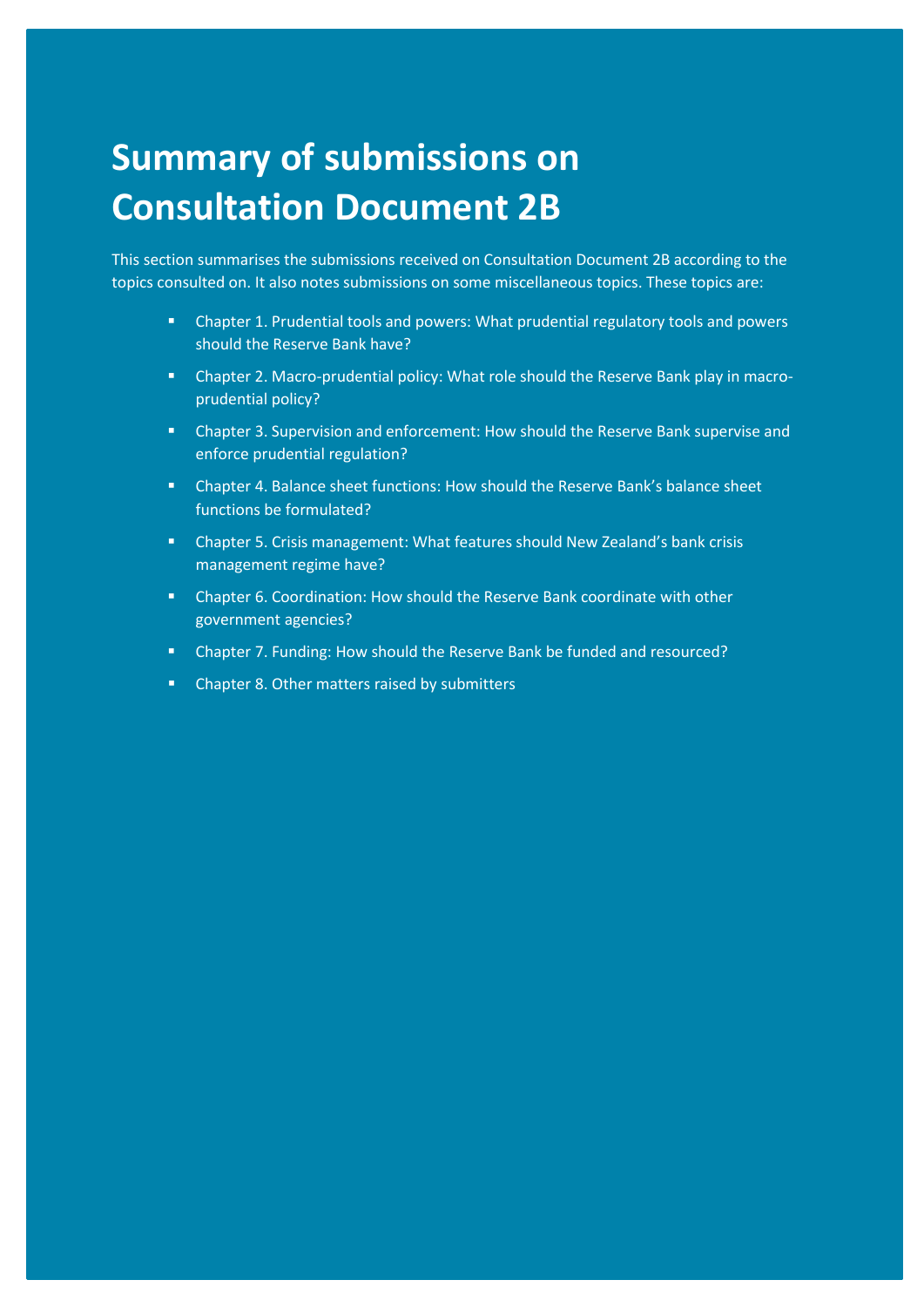### <span id="page-20-0"></span>**Chapter 1. Prudential tools and powers: What prudential regulatory tools and powers should the Reserve Bank have?**

Chapter 1 of Consultation Document 2B concerned the nature and design of regulatory tools that are available to the Reserve Bank. This chapter sought views on:

- **the balance between primary legislation and delegated rule-making powers**
- **the suitability of existing rule-making powers, and**
- **the level of executive accountability provided by prudential rules.**

20 submissions were received that related to this topic. Common themes from these submitters include:

- **E** support for a standards-based approach to prudential rulemaking
- **support for a proportional liability framework, and**
- **support for an executive accountability regime.**

#### **Rule-making powers**

Consultation Document 2B proposed three broad models for prudential rulemaking: an "enhanced status quo" model, a standards model, or a regulations model.

All of the submitters who addressed the issue supported a *standards-based* approach to setting prudential rules, with parliamentary oversight and review processes. Most of these submitters also emphasised that procedural requirements should apply to the creation of standards as well. Some favoured introducing a merits review for standards and other decisions affecting individual entities (as opposed to classes of entities).

There was a broad acknowledgement from stakeholders that prudential rules will need to be flexible enough to accommodate a broad range of entities and for the Reserve Bank to be able to respond to identified risks. Some submitters, including the NZBA, noted that matters of particular policy significance should be dealt with through regulations rather than standards. A related submission noted that clear regulatory roles are important in maintaining regulator accountability.

### **Liability framework**

Consultation Document 2B proposed that the liability model be adjusted from a criminal to a civil approach. All stakeholders who addressed the relevant issue supported a shift to a more proportional liability framework, including limiting criminal liability to deliberate or reckless conduct.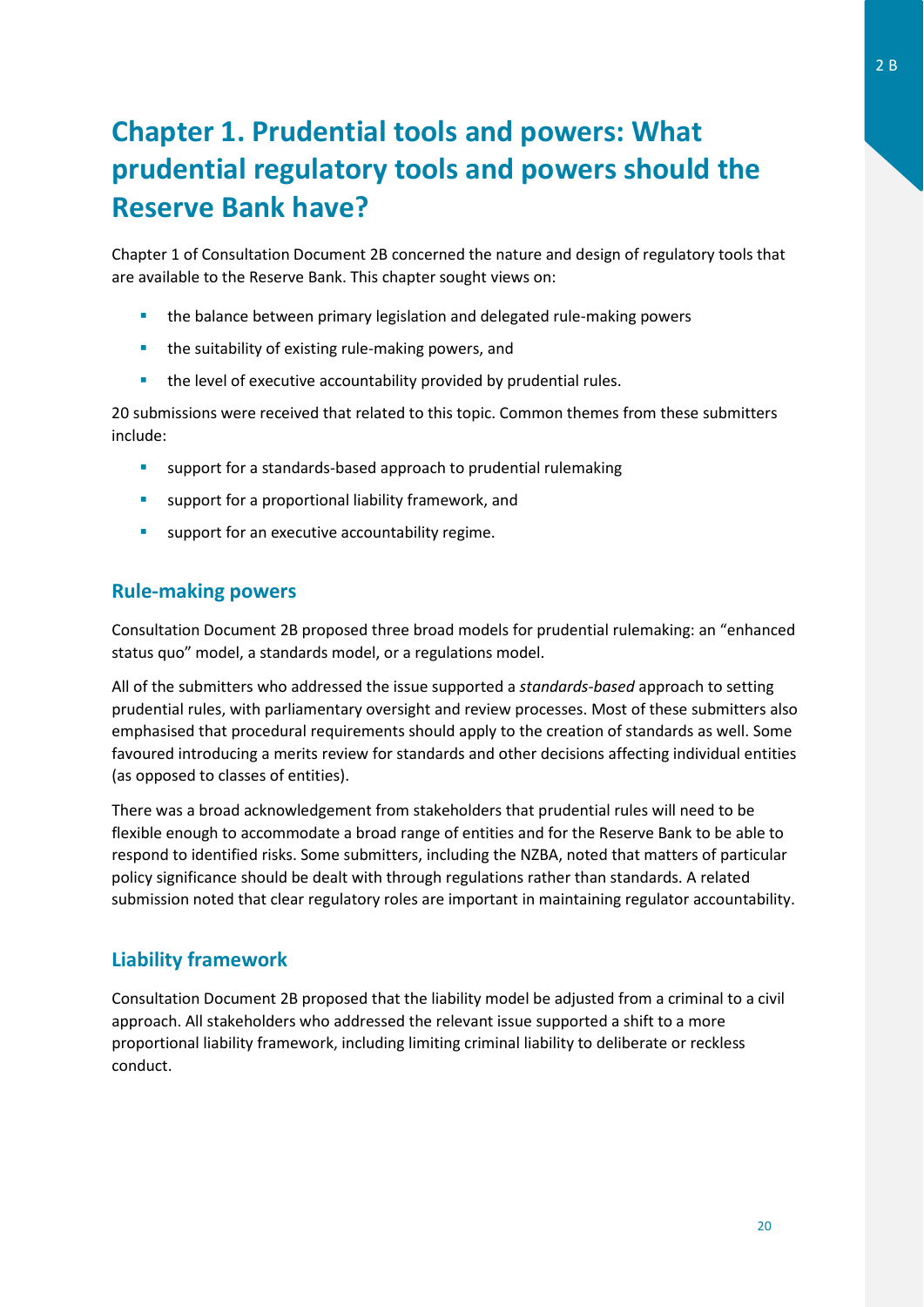### **Executive accountability**

The majority of submissions supported the introduction of a "senior managers-type" executive accountability regime. A number qualified their support by noting the importance of creating an integrated regime for prudential and conduct and the need for clear guidance on expectations, and that a long lead-in time may be required. A number of submitters also noted the range of different existing liability frameworks for both directors and executives across both existing and proposed legislation and argued for a focus on consistent and integrated obligations.

Three submissions opposed imposing direct accountability on executives, instead preferring enhancements to the status quo and a focus on director's obligations. Bank submissions in particular offered qualified support for an executive accountability regime, noting that it should aim to provide transparency to regulators and to promote accountability within institutions, rather than providing grounds for additional personal liability on directors and executives.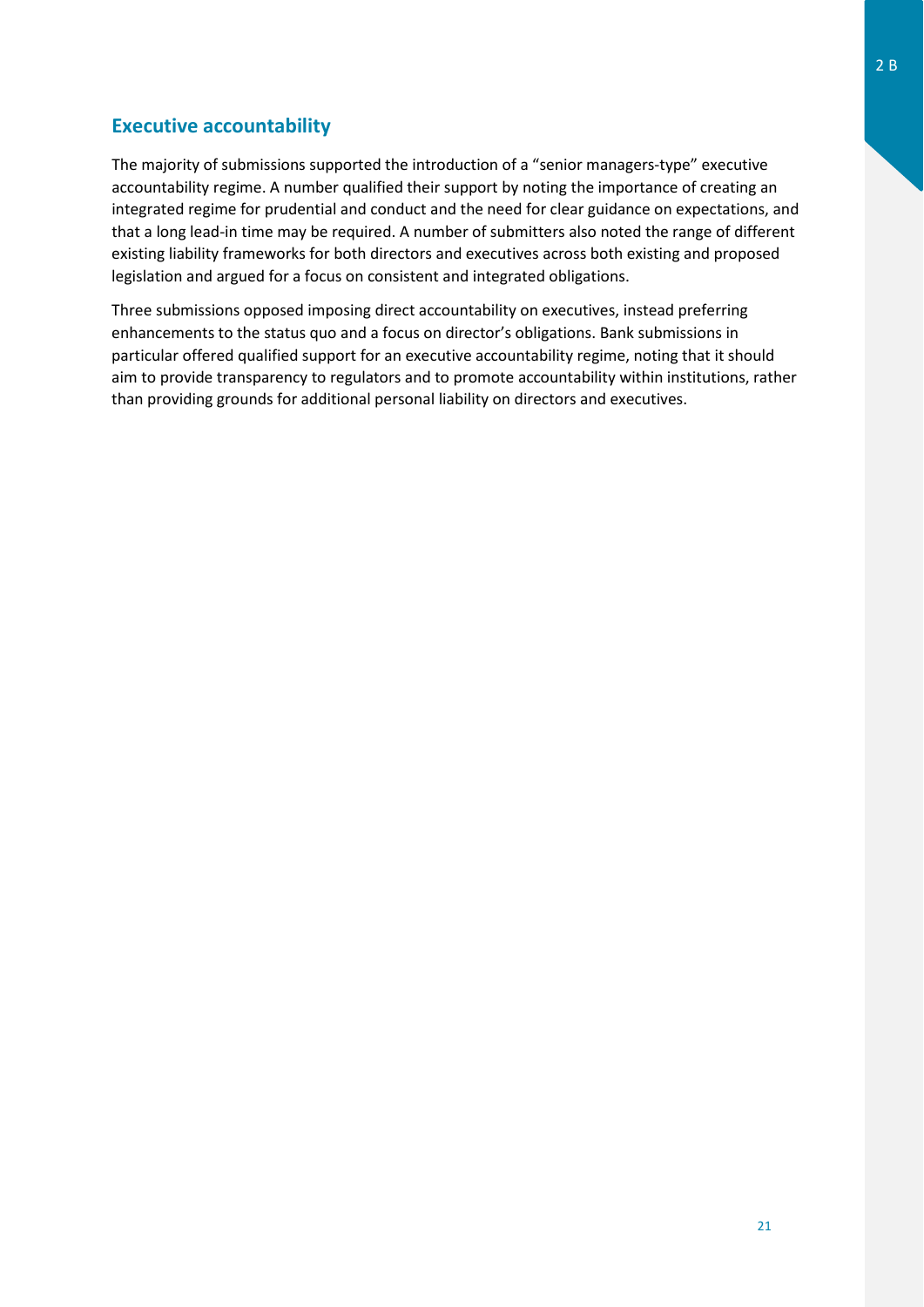### <span id="page-22-0"></span>**Chapter 2. Macro-prudential policy: What role should the Reserve Bank play in macro-prudential policy?**

Chapter 2 of Consultation Document 2B concerned the role of the Reserve Bank in executing macro-prudential policy, particularly concerning the objectives, tools, and conduct of the relevant policies. Stakeholders were asked to share their views concerning the previous conduct of macroprudential policy in New Zealand.

Around a third of total submissions dealt with macro-prudential policy substantively. Common themes from these submitters include:

- support for the use of macro-prudential policy
- support for more consultation and oversight, particularly for "distributional" tools, and
- **the belief that macro-prudential policy has been conducted less forcefully than desired** over the last 5 years.

### **Macro-prudential objectives and scope**

The majority of the relevant submissions were supportive of macro-prudential policy, including loan-to-value ratios (LVRs), and many recommended that debt-to-income ratios (DTIs) also be empowered as a macro-prudential tool. One submitter agreed that it should be clearer that lending standard policy should be aimed at "systemic risk" or financial stability, rather than a narrower objective of ensuring the solvency of individual lending institutions. Another suggested objectives for the Reserve Bank specifically related to avoiding "asset bubbles".

A couple of submitters noted the non-bank (especially wholesale funded) lending sector and suggested that it is not necessary to extend lending standard rules like LVRs to those lenders, since they are a very small part of the lending market and any financial difficulty they encounter would not create financial stability risks.

### **Macro-prudential tools**

A number of submitters agreed that macro-prudential policy should involve more consultation and oversight than "standard" prudential tools. Some suggested that additional oversight is particularly needed for distributional tools such as LVRs and DTIs, while one submitter specifically suggested that this oversight be extended to all time-varying tools. There were various views on the appropriate nature of that oversight:

- Several submitters agreed that a framework document approved by the Reserve Bank board would be useful (some noted the Reserve Bank had recently published one).
- A number agreed that the Minister of Finance (or the Treasury) should be consulted prior to the use of certain macro-prudential tools.
- Other submitters (including the NZBA and a number of banks) suggested that there should be a "measured approach" (NZBA) or "sensible oversight" (ASB), without further specifications.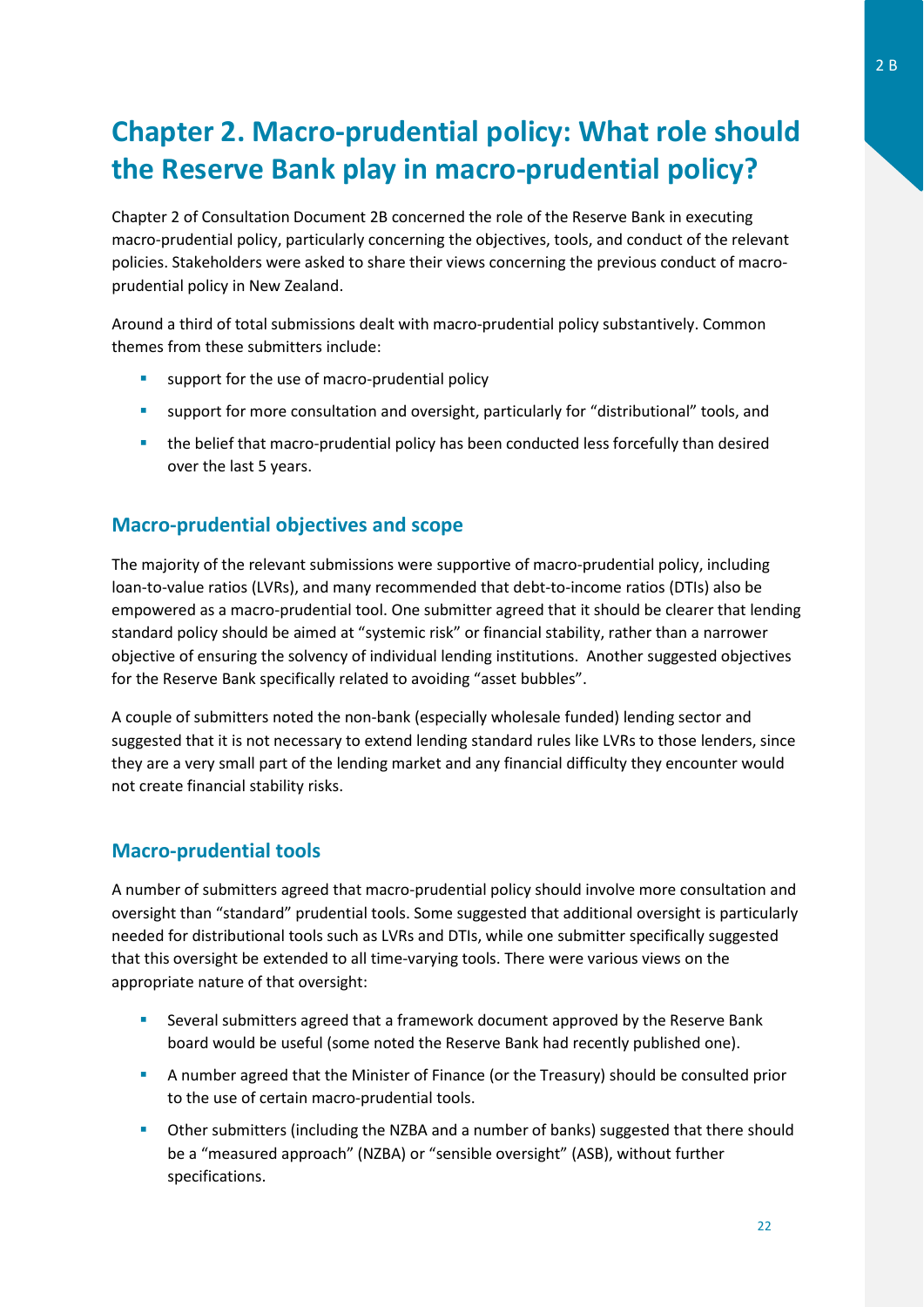Conversely, one submitter suggested that LVRs and DTIs are somewhat simplistic "rules of thumb" that may distract from good supervisory practice (which the submitter feels should involve deeper measurement of risk on bank balance sheets) and, consequently, did not favour any ongoing use of LVRs and DTIs.

Some submitters suggested that LVRs and DTIs should be applied more aggressively than they have been to date. Others suggested that tool settings should be permanent due to a concern around the extent of private credit creation in recent decades, and the focus of that private credit on residential property.

### **Previous conduct of macro-prudential policy**

The consultation paper asked for views on the conduct of macro-prudential policy over the last 5 years. As noted above, a number of contributors felt that macro-prudential policy should have been more forceful. One submitter had some more specific concerns. Firstly, they considered that the initial LVR policy did not restrict investor borrowing as much as was appropriate. They believed the 60% LVR threshold applied to investor lending in 2015 was desirable and should have been left in place permanently. The same submitter expressed concern that the high LVR loan capacity available under the speed limit might not be well allocated by the banks.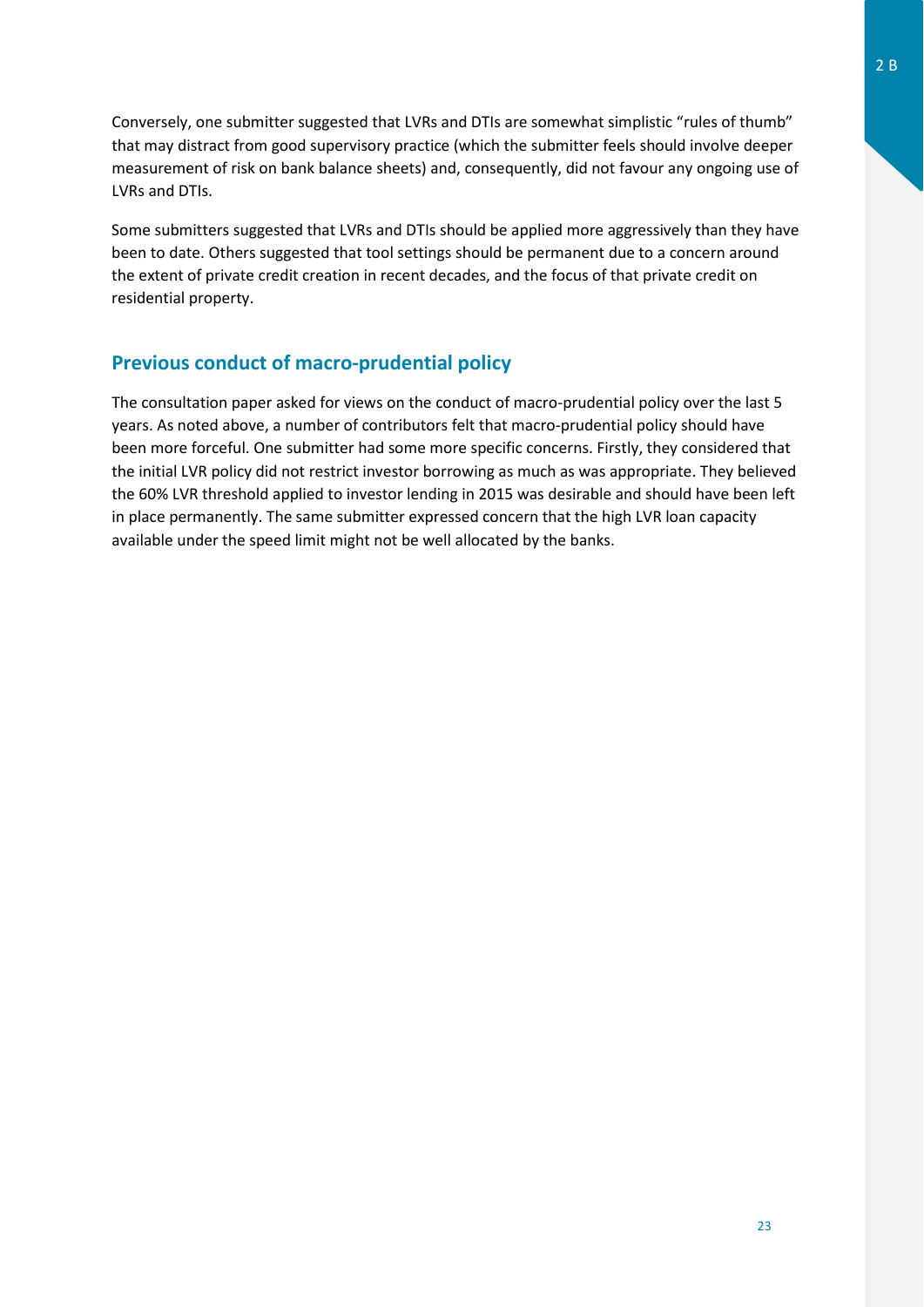### <span id="page-24-0"></span>**Chapter 3. Supervision and enforcement: How should the Reserve Bank supervise and enforce prudential regulation?**

Chapter 3 of Consultation Document 2B concerned the supervision and enforcement model employed by the Reserve Bank. Stakeholder views were sought on whether the Reserve Bank should shift to an "enhanced status quo" verification model to underpin the supervision function, or to a number of other verification options tied to a new statutory power for the Reserve Bank to undertake "on-site" inspections at the premises of regulated entities ("spot-check inspections", "regular on-site inspections", or "continuous monitoring" with supervisors embedded within regulated entities). The chapter also canvassed the merits of additional enforcement tools that the Reserve Bank could use to facilitate corrective action – either to help address emerging concerns in a more timely manner, or to address non-compliance with regulatory rules more effectively.

In the second round of consultation 34 submitters chose to comment on the Reserve Bank's approach to supervision and enforcement, either directly by engaging with the material in Chapter 3, or as observations tied to other topic areas across both 2A and 2B (e.g. perimeter, objectives, coordination, funding).

From these submissions there was a general consensus that the Reserve Bank needed to increase the intensity and intrusiveness of its supervisory model, supported by a more graduated suite of enforcement powers. A clear message from stakeholders was the need for the Reserve Bank to address an apparent lack of resourcing in order to improve the underlying capability and capacity to perform its prudential responsibilities.

### **Support for improvements to the supervisory and enforcement model**

Most submitters supported the proposition that the Reserve Bank's approach to the monitoring of regulated entities, and ensuring their compliance with prudential rules needed to improve.

However, few stakeholders engaged specifically with a preferred verification model from those options that were laid out in the consultation document. The NZBA, for example, chose not to offer a view on a preferred model on behalf of their members. Those that did engage directly with the options tended to be receptive to regular or routine on-site inspections, and to a lesser extent, spot-checks. There was little or no support for the continuous monitoring model.

There was also widespread support for the view that the Reserve Bank needed a broader suite of enforcement tools, with a relative de-emphasis on the role of criminal penalties. However, only a handful of submitters had views on the specific merits of the four individual additional tools proposed in the consultation document. For example, a couple of submissions question the efficacy of infringement fees as a sanctioning tool. A number of submitters discussed enforcement in the context of potential sanctions tied to options laid out in Chapter 1 of Consultation Document 2B for improvements to the individual liability provisions of the Act (e.g. executive accountability).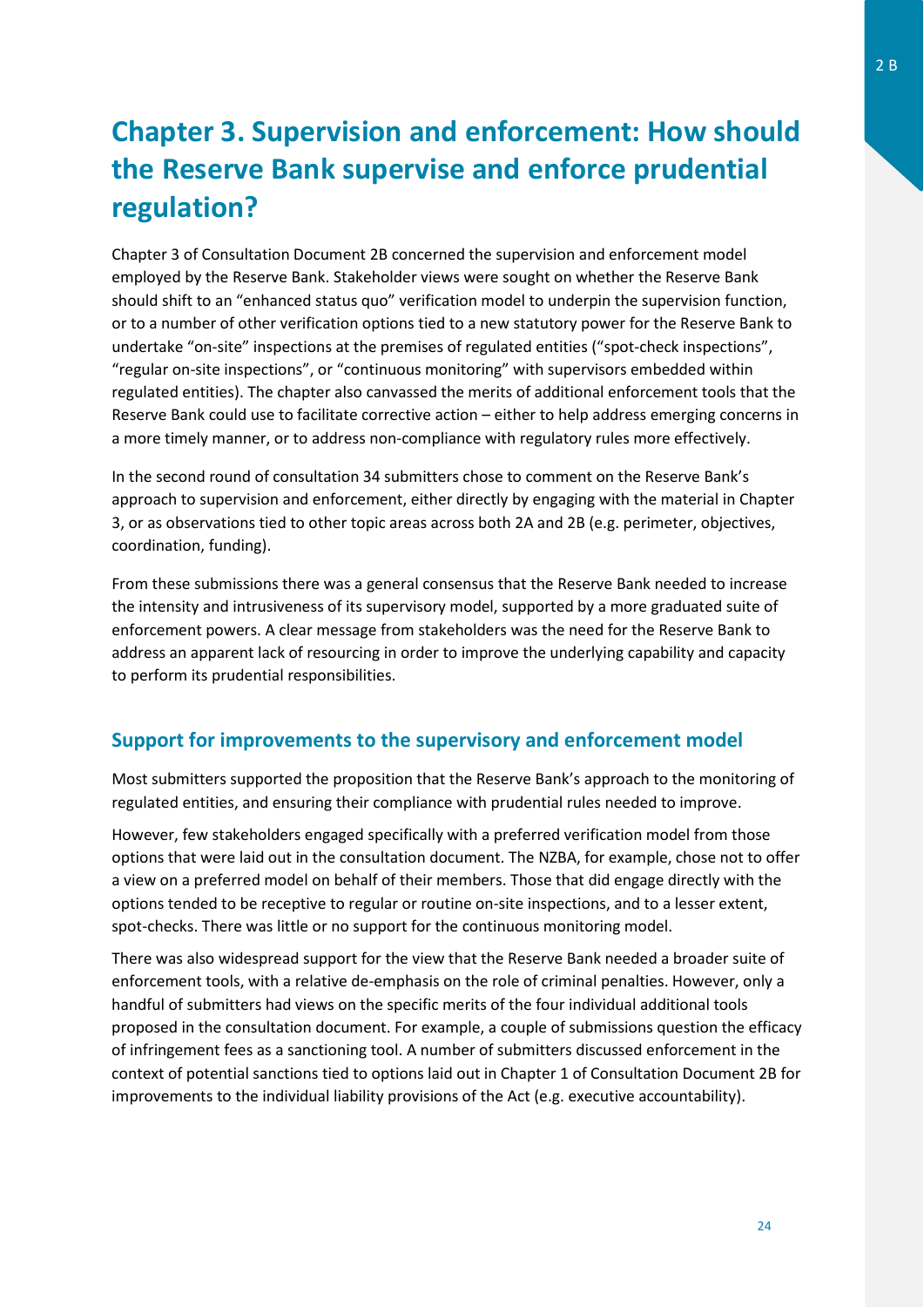### **Justification for changes to the supervisory and enforcement model**

Support for improvements to the Reserve Bank's approach to supervision and enforcement was based on a number of concerns with the current approach.

A number of stakeholders cited various examples of specific supervisory issues and "failings" such as ANZ's non-compliance with the Reserve Bank's internal model requirements, and the failure of insurer CBL. In this vein some submitters expressed a growing distrust of the banking sector based on recent issues with the lack of assurance of compliance through the bank director attestation process, as well as the broader outcomes of the Conduct and Culture Review undertaken by the Reserve Bank and the FMA.

Some stakeholders thought that Reserve Bank supervisory staff did not have a thorough enough understanding of regulated entities' business, and that both supervisory and policy staff responded too slowly to approvals, authorisations, and other requests. A lack of capability and capacity for the prudential function was emphasised in individual bank submissions and by the NZBA.

Other stakeholders referenced lessons from the global financial crisis more generally from other jurisdictions, and considered that a more intrusive and intensive supervision is required to align the Reserve Bank's approach with international standards, as highlighted by the International Monetary Fund's (IMF's) 2016/17 FSAP for New Zealand.

Several submissions noted that the enforcement regime is disproportionate, or "blunt and unsophisticated" according to one submitter.

#### **Suggestions on how to improve the supervisory and enforcement model**

A number of stakeholders provided specific insights and suggestions on how best to improve the Reserve Bank's supervisory and enforcement model. These suggestions include:

- **Resourcing:** this was a clear theme cutting across a number of submissions. More funding is required to help give Reserve Bank's supervisors a better understanding of a regulated entity's business. More resourcing would not only improve current desk-based (off-site) monitoring, but also support the Reserve Bank adopting some form of "on-site" inspection regime, where such inspections are very resource intensive. A lack of resourcing is also reflected in the Reserve Bank struggling to respond to regulated entities in a timely manner, or being reactive, rather than proactive (i.e., adopting a "wait and see" approach) to new emerging risks, or the adoption of global regulatory standards). One submitter thought that it would be worthwhile undertaking an Independent Capability Review to determine the specific gaps in skill sets and capability, in order to better understand the required increase in resourcing (similar to the recent Australian Prudential Regulatory Authority (APRA) Capability Review). Another stakeholder thought that supervisory resources might need to be doubled or tripled, but even that sort of increase was relatively small as judged against the banking system's annual profits.
- **Coordination:** several submitters emphasised the benefits of greater coordination and cooperation, both domestically and internationally (the latter with Australia in particular).
- **Objectives:** several submitters thought that changes to the supervisory model should be supported by an additional statutory objective to regulate or supervise *individual* financial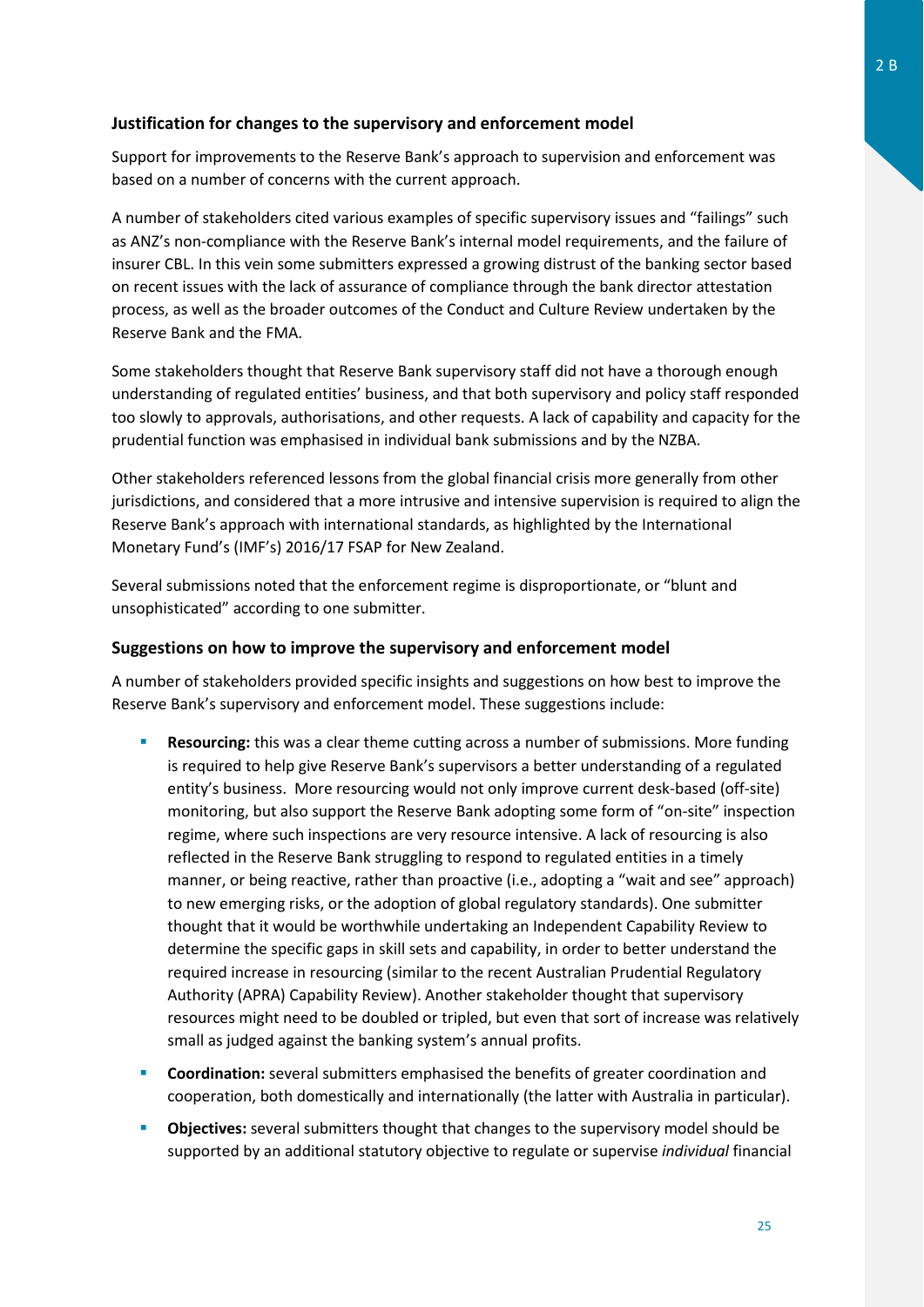institutions (so the Reserve Bank takes appropriate account of smaller regulated entities in its approach).

- **Prudential requirements:** some submitters thought that a more intensive approach to supervision should be supported by published guidance and regulatory benchmarks (against which to assess non-compliance), a clear prudential rulebook, and a clear framework type documents to provide stakeholders with a guide to how powers will be used in certain circumstances.
- **Data:** one submitter thought that the Reserve Bank needed to exploit opportunities such as "RegTech" (e.g. automated data collection) in order to support the supervision function.

### **Qualified support for changes to the supervisory and enforcement model**

While most submitters expressed a general desire for a better resourced supervisory and enforcement function to support a more intrusive and intensive approach, this support was often qualified in certain respects.

The NZBA and a number of banks expressed a view that any changes to the supervisory approach needed to be considered in the context of other changes to the financial safety net (e.g. the introduction of deposit insurance and the Reserve Bank's current capital proposals). Furthermore, the NZBA noted that more intensive supervision does not always guarantee good outcomes – the case for New Zealand will need a realistic assessment of the contribution that any changes would make to financial stability. One submitter noted that even a more orthodox prudential regulator like the APRA that has a long history of doing on-site inspections has had to revamp its approach to supervision in the aftermath of the Royal Commission.

Some thought the necessary increase in supervisory (and policy) resource could be challenging over a short time frame.

The ICNZ, while supportive of a more intensive approach in general, thought the Reserve Bank needed to be mindful of differences across the sectors the Reserve Bank regulates (e.g. that between deposit-takers and insurers).

One submitter was concerned that any shift to more intensive supervision should not undermine current incentives for effective self-discipline (while others note that these incentives could be enhanced by changes to executive accountability).

Some submitters from the NBDT sector thought that on-site inspections for this sector (tied to the in-principle decision to integrate the bank and NBDT sectors into a single regime) could impose significant costs for small entities. However, this was balanced by others who thought the inprinciple decision might result in under-supervision for the sector (relative to the current trustee model) if the Reserve Bank only focussed on larger entities.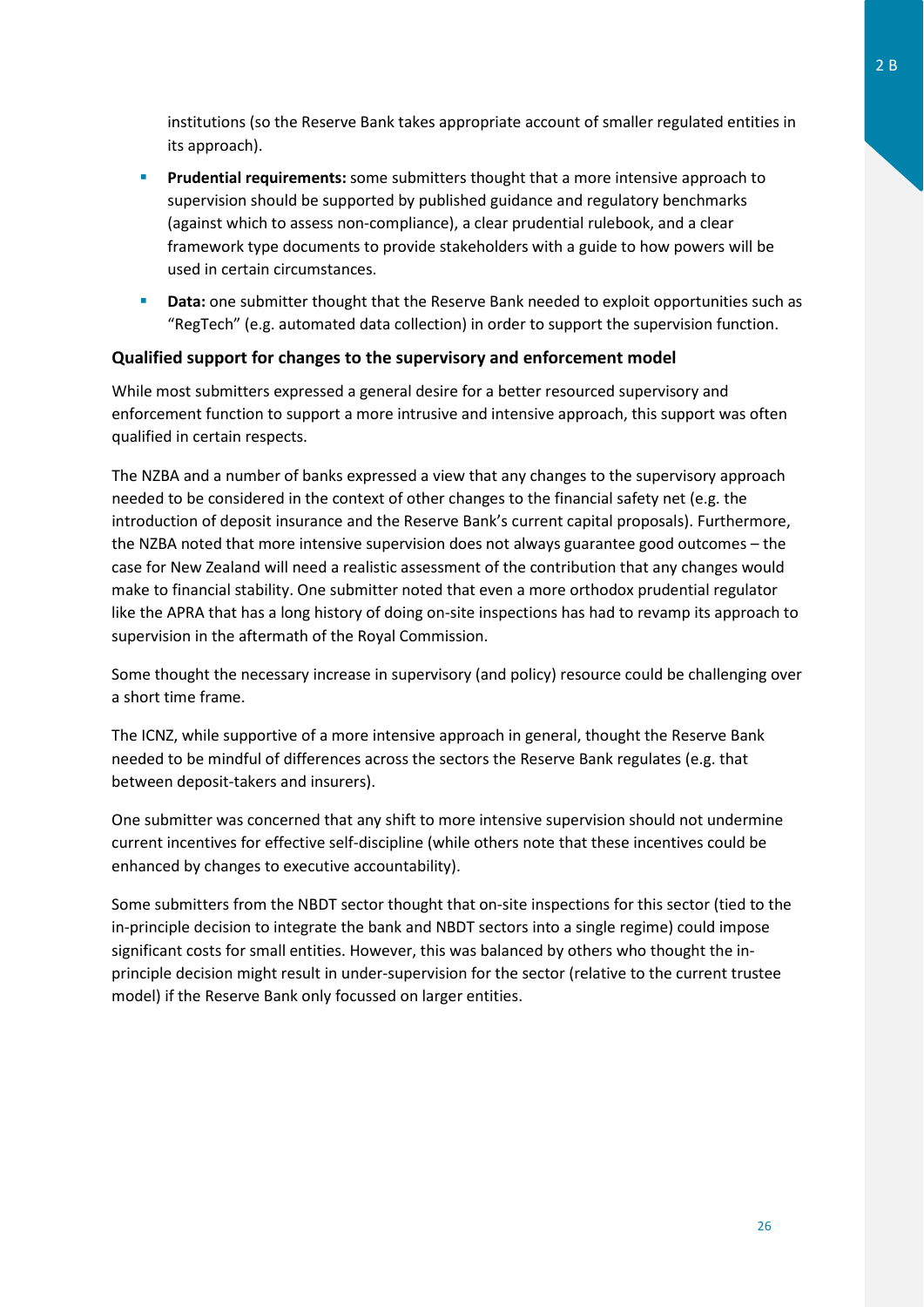### **Support for the Reserve Bank's current approach**

A small number of submitters expressed their support for the current model and did not support major changes to the Reserve Bank's supervisory and enforcement approach.

Several submitters thought that the Reserve Bank's current capital proposals designed to make banks safer, made any change to supervision unnecessary.

Several submitters from the NBDT sector were generally against the proposal to integrate banks and NBDTs into a single regime, and the associated shift of the supervisory function away from trustees to the Reserve Bank. According to this perspective, trustees have built up a close and intimate working knowledge of their business that would be lost if supervision shifted to the Reserve Bank.

### **Options to increase supervisory independence**

Only a handful of submitters commented on the option to enhance the Reserve Bank's supervisory independence by removing the role of the Minister in the de-registration of banks, and in consenting to the issuance of directions by the Reserve Bank. Of those that did provide comments, opinion was fairly evenly balanced. Those against removing the role played by the Minister included the NZBA who thought such a role provided a useful safeguard.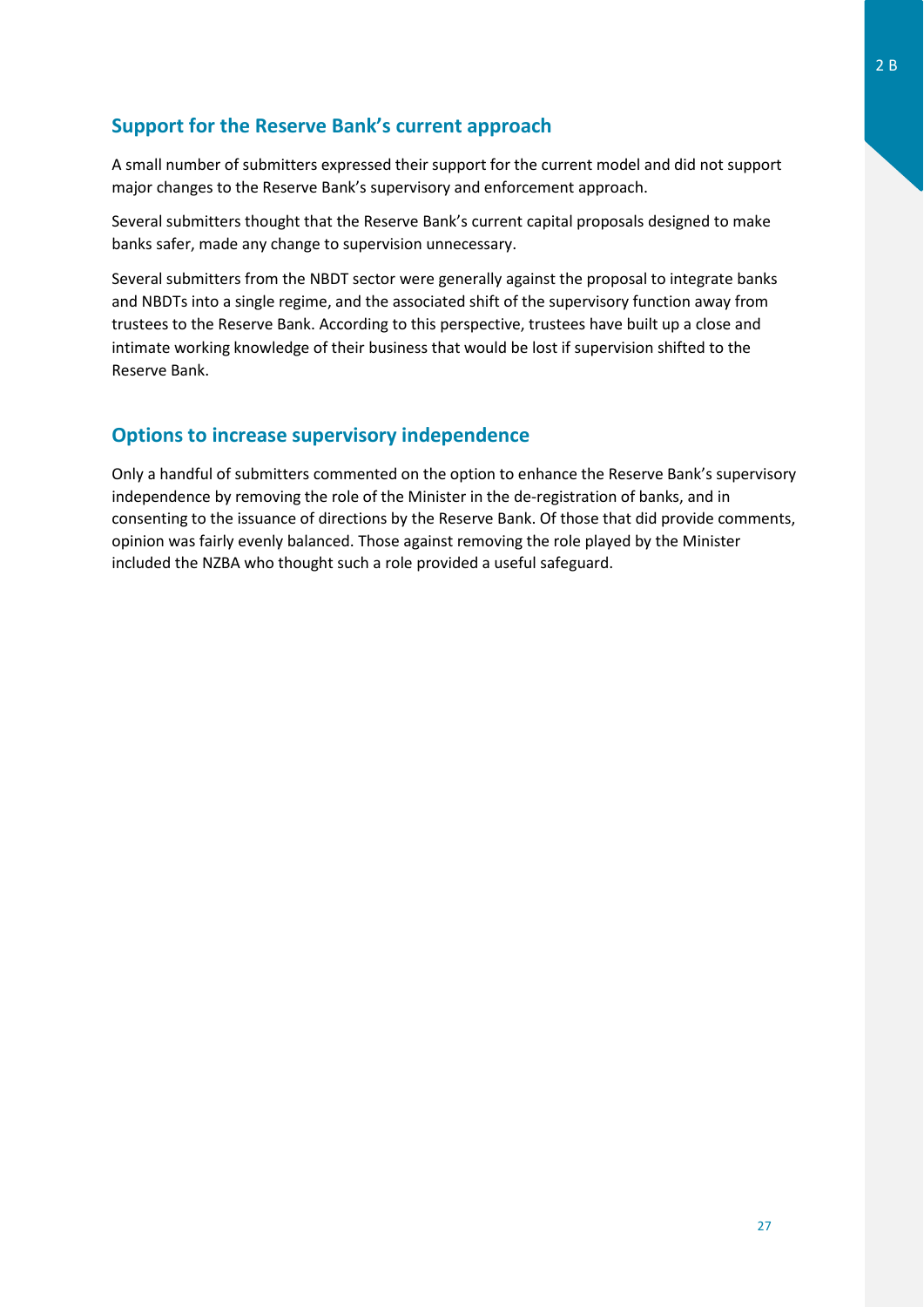### <span id="page-28-0"></span>**Chapter 4. Balance sheet functions: How should the Reserve Bank's balance sheet functions be formulated?**

Chapter 4 of Consultation Document 2B concerned the balance sheet functions of the Reserve Bank, particularly concerning its role as a lender of last resort, and the potential implementation of unconventional monetary policy. Stakeholder views were sought on the legislative details and scope of decision-making by the Reserve Bank in balance sheet matters. Around a third of submissions related to the Reserve Bank's balance sheet. Common themes from these submitters include:

- **E** acceptance of the increased likelihood of quantitative easing in New Zealand
- **•** consultation with the Treasury where quantitative easing is being considered by the Reserve Bank, and
- some support for bounds on the types of assets that may be purchased under balance sheet functions.

### **Quantitative easing**

A number of stakeholders recognised the increasing possibility that the Reserve Bank might consider undertaking quantitative easing (QE) if the economy weakened further. A common theme in several submissions was that this possibility should be discussed with the Treasury, so that the Treasury could consider complementing QE by recommending increased Government spending in support of the economy (e.g. infrastructure spending). Submitters noted that this approach would make the stimulatory effects stronger, since it would not rely on the potential for QE to stimulate private credit growth. It would also limit any tendency for QE to drive up existing asset prices like house prices.

Several submitters were of the view that QE should be an autonomous decision of the Reserve Bank. These submitters also supported the boundary proposed in the paper such that the Reserve Bank would only buy safe public assets domestically (e.g. Government debt), and would only consider buying private domestic financial instruments with the approval of the Minister of Finance. One submitter disagreed with the former points, and suggested that even buying Government debt should only be done with the Minister's permission due to the potential distributional effects of QE.

### **Other balance sheet crisis functions**

One submitter outlined some scenarios where the Reserve Bank might be required to take additional risks (beyond buying safe domestic assets). The submitter was of the view that these "crisis" actions should not be constrained by the accounting capital of the Reserve Bank, but did agree that these actions should be discussed with Government and not take place if the Government did not approve.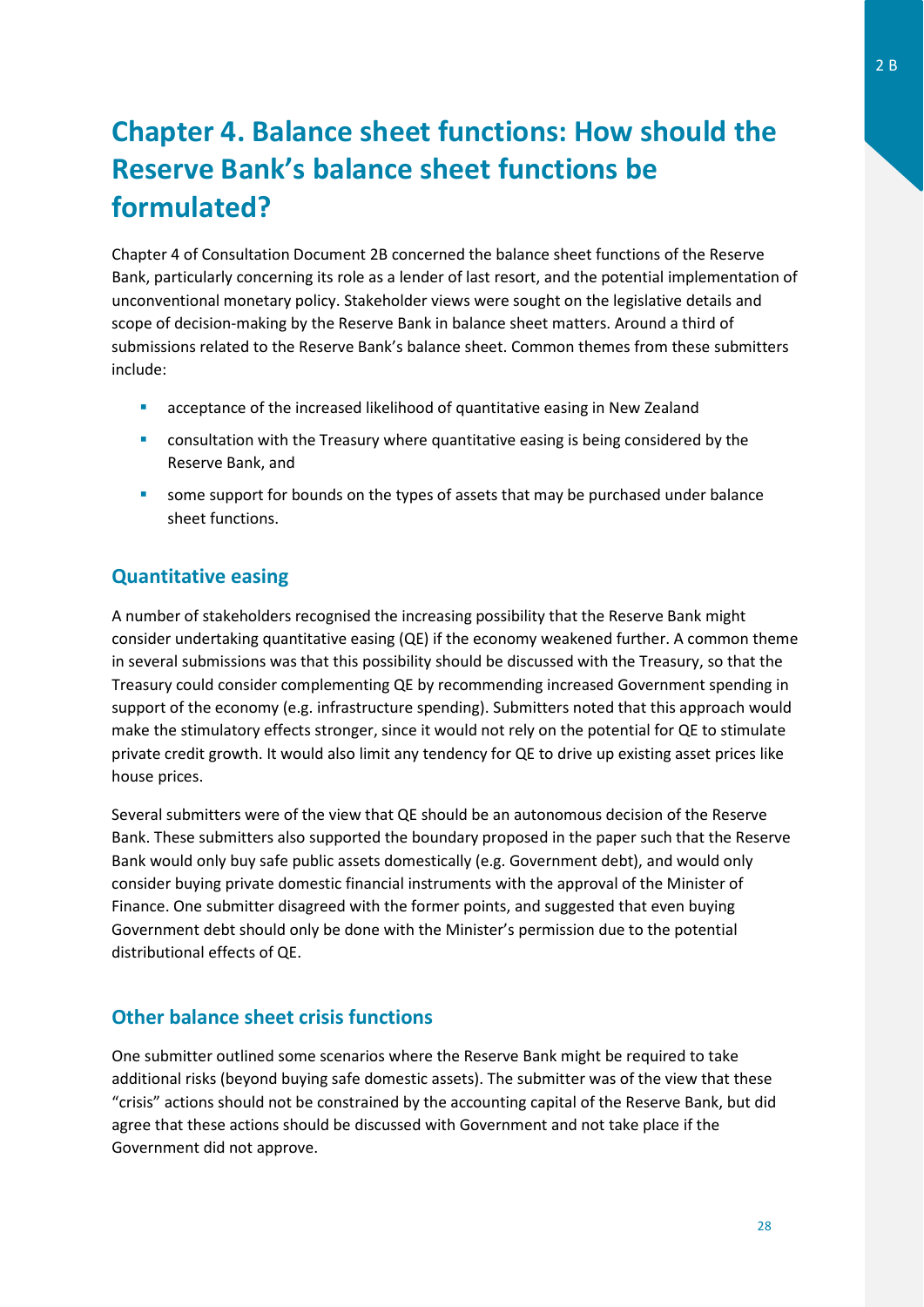### <span id="page-29-0"></span>**Chapter 5. Crisis management: What features should New Zealand's bank crisis management regime have?**

Chapter 5 of Consultation Document 2B concerned the crisis management regime in New Zealand, particularly regarding the Reserve Bank's role, objectives, and powers in the event of the failure of a regulated banking entity. Stakeholder views were sought on reforms to New Zealand's bank crisis management regime including:

- **designating the Reserve Bank as a resolution authority**
- **specifying clear objectives for the resolution of a failing bank**
- **EXED** ensuring that a sufficient range of tools is available to resolve a failed bank in an orderly manner without causing severe systemic disruption and without relying on taxpayer funds or putting taxpayer funds at risk;
- **EXECTE ENDIRIES I** establishing protections for creditor property rights
- **E** ensuring funding is available to support a resolution if necessary, and
- rebalancing the role of the Minister of Finance in bank crisis management, including ensuring that the Minister is able to prudently manage fiscal risk and Crown balance sheet implications in situations where taxpayer funds are at risk.

20 submissions were received that related to this topic. Common themes from these submitters include:

- **EXECT** support for the proposed crisis management reforms
- **the need for reforms to crisis management, the introduction of deposit insurance, and** regulatory capital requirements to be considered together to ensure policy coherency, and
- **EXECUTE:** lack of support for an industry-funded resolution fund.

### **Proposed bank crisis management regime**

#### **Support of proposed features**

Most stakeholders who submitted on bank crisis management were supportive of the proposed direction of reform to the crisis management regime. The NZBA and all banks that submitted individually on crisis management were supportive of the proposed direction. The NZBA, banks, and industry legal practitioners supported an "overhaul" of crisis management policies in New Zealand, including the role of statutory management, the Reserve Bank's OBR option, and the existing outsourcing policy.

Some of the other key themes mentioned by submitters in their support for the proposed crisis management reforms included:

- support for bail-in as long as depositors were excluded from it (i.e., apply bail-in only to institutional investors)
- the need to enable effective coordination with home authorities (especially Australia) in a cross-border situation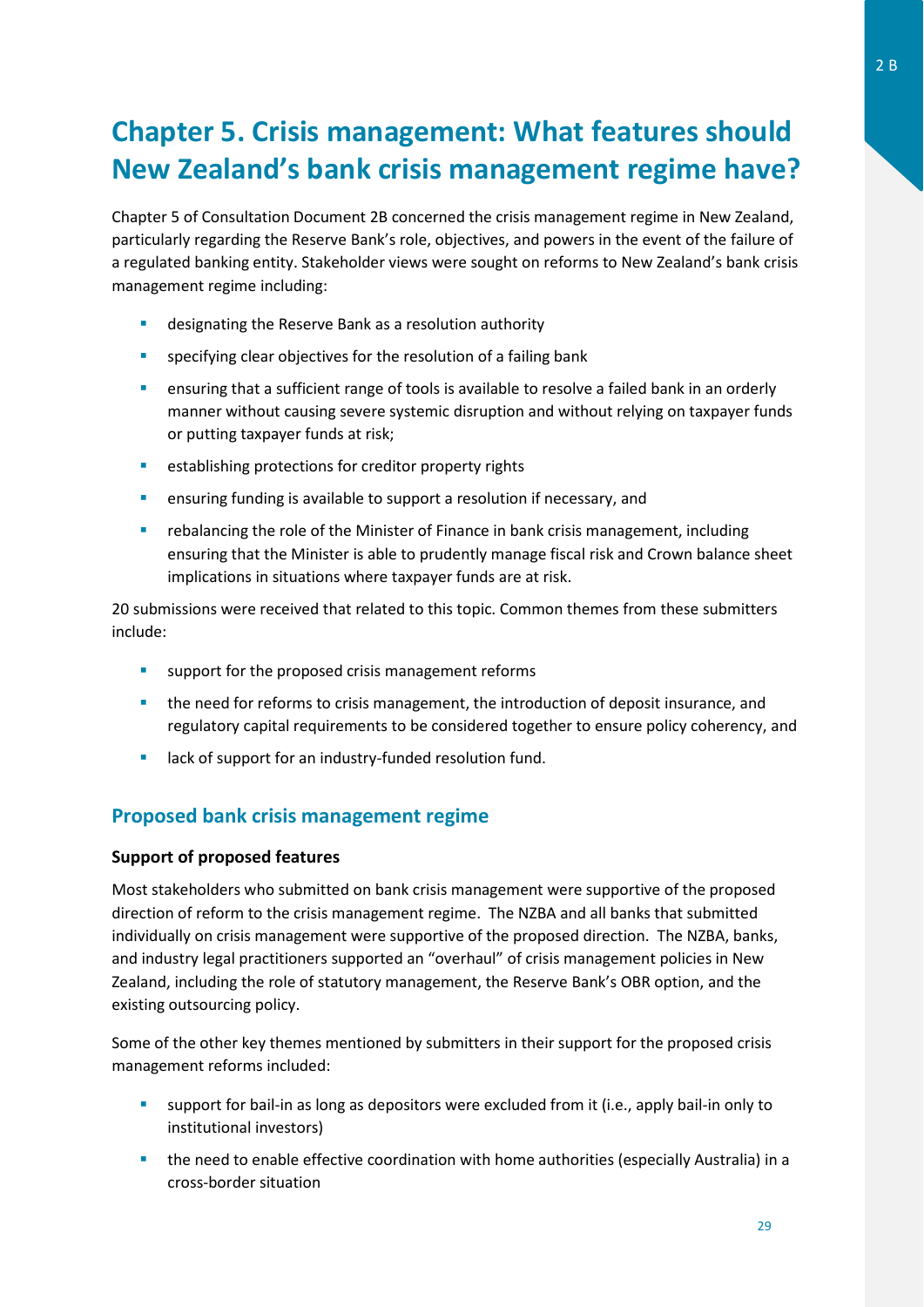- scepticism about the efficacy of the existing statutory management regime, and
- support for the proposed general alignment with international best practise, and the Financial Stability Board (FSB) Key Attributes in particular.

#### **Opposition to proposed features**

Four submitters were not supportive of the proposals on the grounds that they favoured more radical approaches to crisis management (like nationalisation) or to banking generally that would effectively make a special resolution regime redundant.

Among other submitters, there was a consistent lack of support for an industry-funded resolution fund.

### **Comments on linkages to other reviews**

Several submitters, including banks, the NZBA, and industry legal practitioners, emphasised their wish for deposit insurance, crisis management, and capital requirements (all parts of the financial safety net) to be considered together to ensure policy coherency.

Payments NZ (an FMI) devoted its submission to noting the linkages between the Phase 2 review and the draft FMI Bill, especially in crisis management, and suggested that these and other Phase 2 outcomes be incorporated into the FMI Bill before it is introduced into the House. This view was also supported by an industry legal practitioner familiar with the FMI Bill process.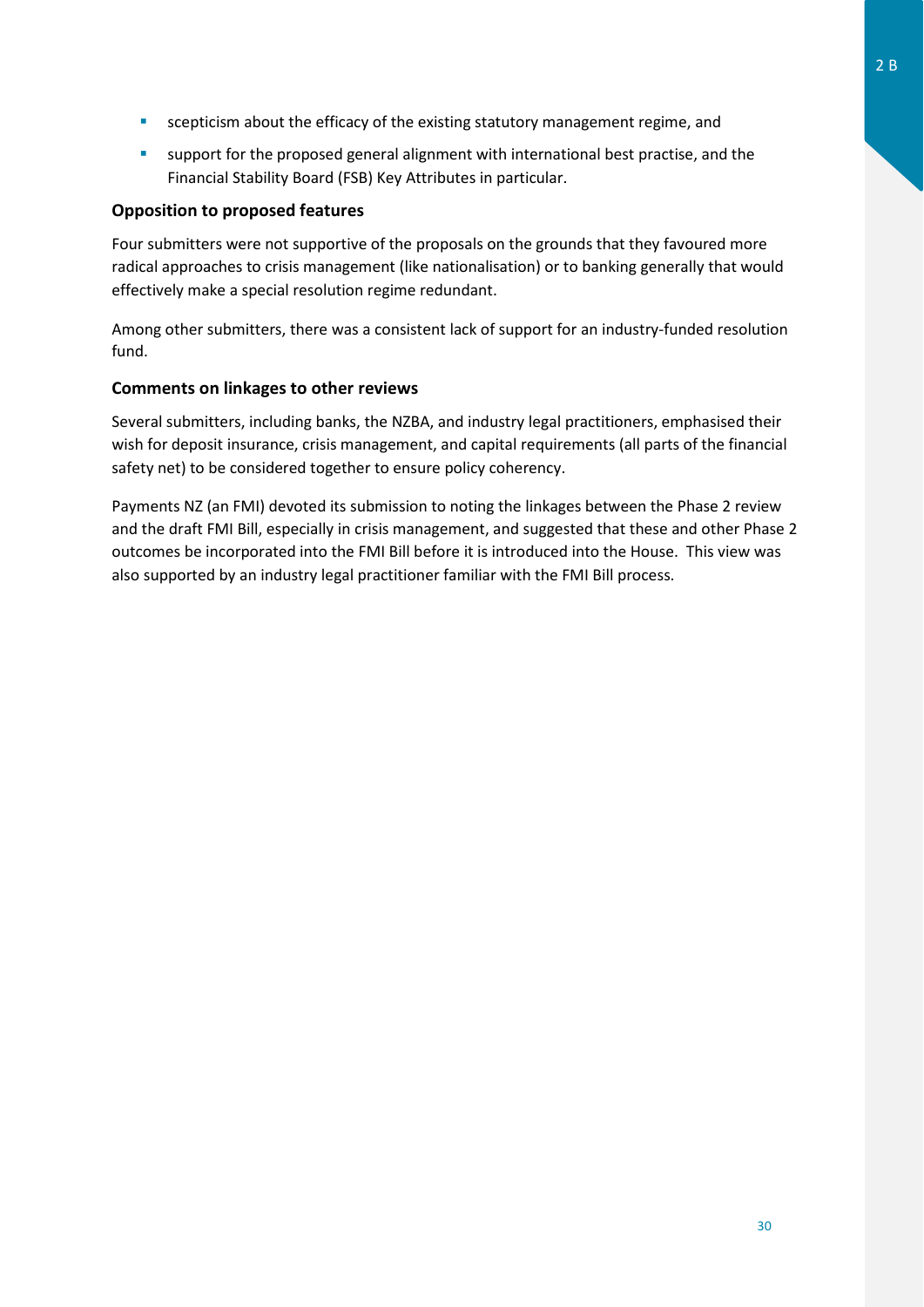### <span id="page-31-0"></span>**Chapter 6. Coordination: How should the Reserve Bank coordinate with other government agencies?**

Chapter 6 of Consultation Document 2B concerned the coordination of the Reserve Bank with other government agencies in overseeing New Zealand's financial sector and broader economy (such as the Treasury, MBIE, the FMA, and the Commerce Commission, among others). Stakeholder views were sought concerning the potential reforms including:

- **E** coordination via a letter of expectations from the Minister
- **the ability to share information through legislative provisions, and**
- allocating additional resources for coordination either within or across agencies.

17 submissions were received that related to this topic. Common themes from these submitters include:

- consistent acknowledgement of the importance of regulatory coordination
- support for increased information sharing between the Reserve Bank and other agencies, and
- support for an enhanced status quo (rather than a legislative role) concerning the Council of Financial Regulators.

### **General comments on coordination**

All of the relevant submissions noted the importance of regulatory coordination, and the need for greater resourcing and focus on this matter. In particular, many of these stakeholders emphasised the importance of close coordination on legislative policy and development, noting the range of reforms currently underway across the sector. A subset of stakeholders also acknowledged the importance of greater coordination with overseas regulators, including coordination on home-host arrangements. Other notable comments include the need for greater coordination between the Treasury and the Reserve Bank concerning macro-economic and macro-prudential matters.

All stakeholders who commented on information sharing were in support of greater information sharing between the Reserve Bank and other regulators. A few submissions noted that consideration should be given to consolidating the number of regulatory and policy agencies involved in the regulatory system, including shifting financial regulatory policy responsibility to a single agency. One submission in particular argued for more explicit acknowledgement of consumer credit regulation and the role of the Commerce Commission within the financial regulatory system.

### **Council of Financial Regulators (CoFR)**

All of the submissions that addressed the role of CoFR supported an enhanced status quo, rather than legislating for CoFR's role.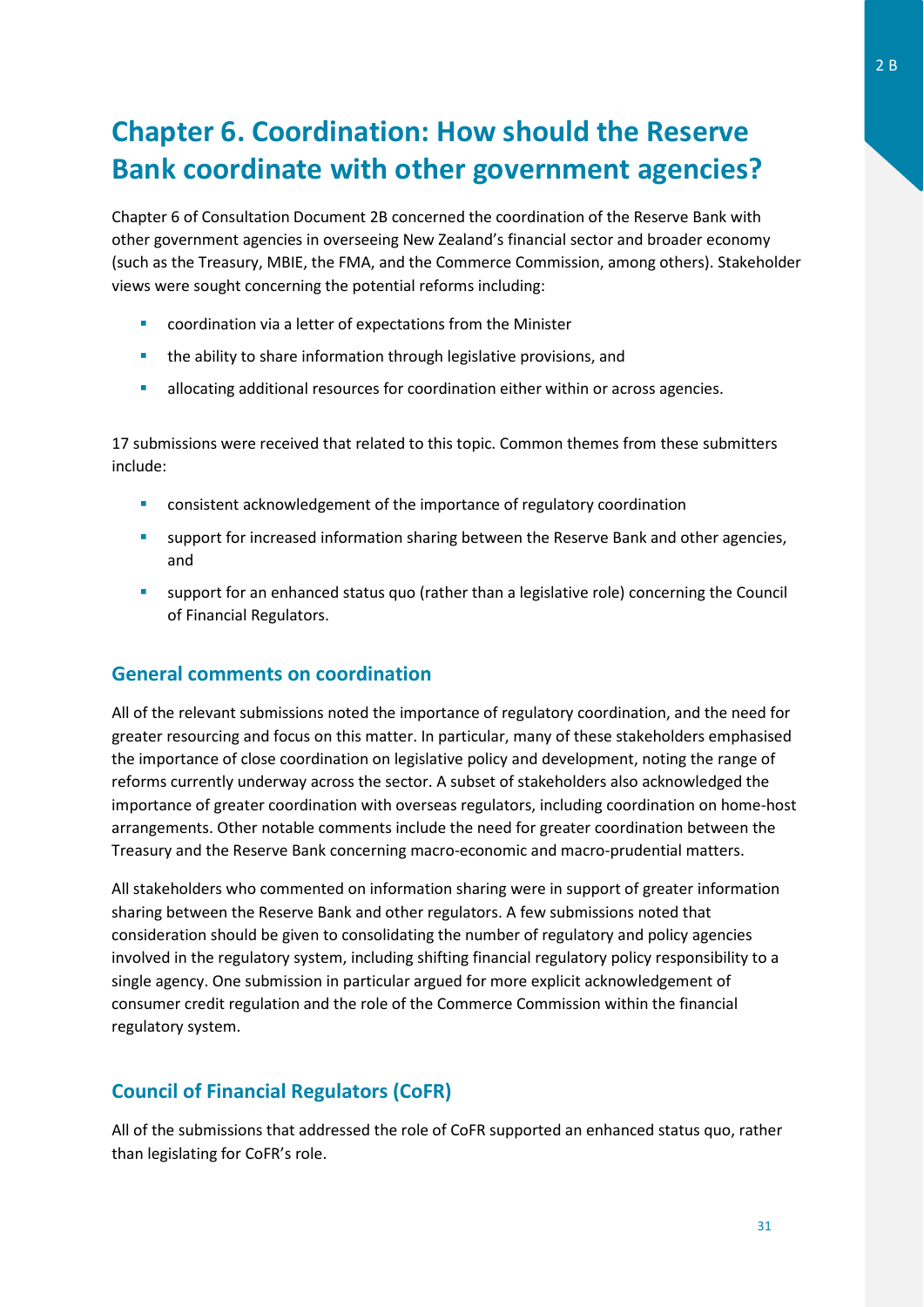### <span id="page-32-0"></span>**Chapter 7. Funding: How should the Reserve Bank be funded and resourced?**

Chapter 7 of Consultation Document 2B concerned the resourcing and funding of the Reserve Bank, with a particular focus on having the appropriate balance of budgetary independence and accountability checks. Stakeholder views were sought on potential reforms to the existing funding mechanism, including transparency requirements, the role of the Minister of Finance, and the source of funding for the Reserve Bank. Views were not sought on the appropriate level of funding for the Reserve Bank.

16 submissions were received that related to this topic. Common themes from these submitters include:

- **E** agreement with the issues identified in the consultation paper
- support for increased resources to the Reserve Bank (particularly in its prudential function)
- **EXECT** support for increased transparency of spending and funding, and
- **EXECT** support for some of the costs associated with the Reserve Bank's prudential functions to be recovered from the industry through fees or levies backed up by sufficient industry consultation.

### **General comments**

Most of the relevant 16 submitters agreed with the potential issues outlined in the consultation paper, with some highlighting a lack of flexibility and limited transparency. The majority of submissions noted that the Reserve Bank is under-resourced, or should be provided with more resources, with a particular focus on the prudential function. There was strong support for levies or fees provided there is associated industry consultation and transparency. There was also general support of more accountability and transparency on the Reserve Bank's spending and funding.

### **Degree of budgetary independence (role of the Minister) and accountability**

There was general agreement that there are issues with the current funding agreement, and that the agreement has not delivered sufficient resources to the Reserve Bank. Some submitters noted that the potential issues with the funding agreement relate to the *use* of the model rather than the *design*. That is, they noted that the current agreement design provides for flexibility and amendments, but that in actual use, funding agreements are only amended rarely. A small number of submitters endorsed a particular funding model, with four submitters supporting an "agreement" model and two submitters supporting a "consult" model.

A number of submitters noted weaknesses in the current accountability arrangements associated with funding, and supported enhancements including improved governance, reporting, consultation, and performance audits by the Auditor-General.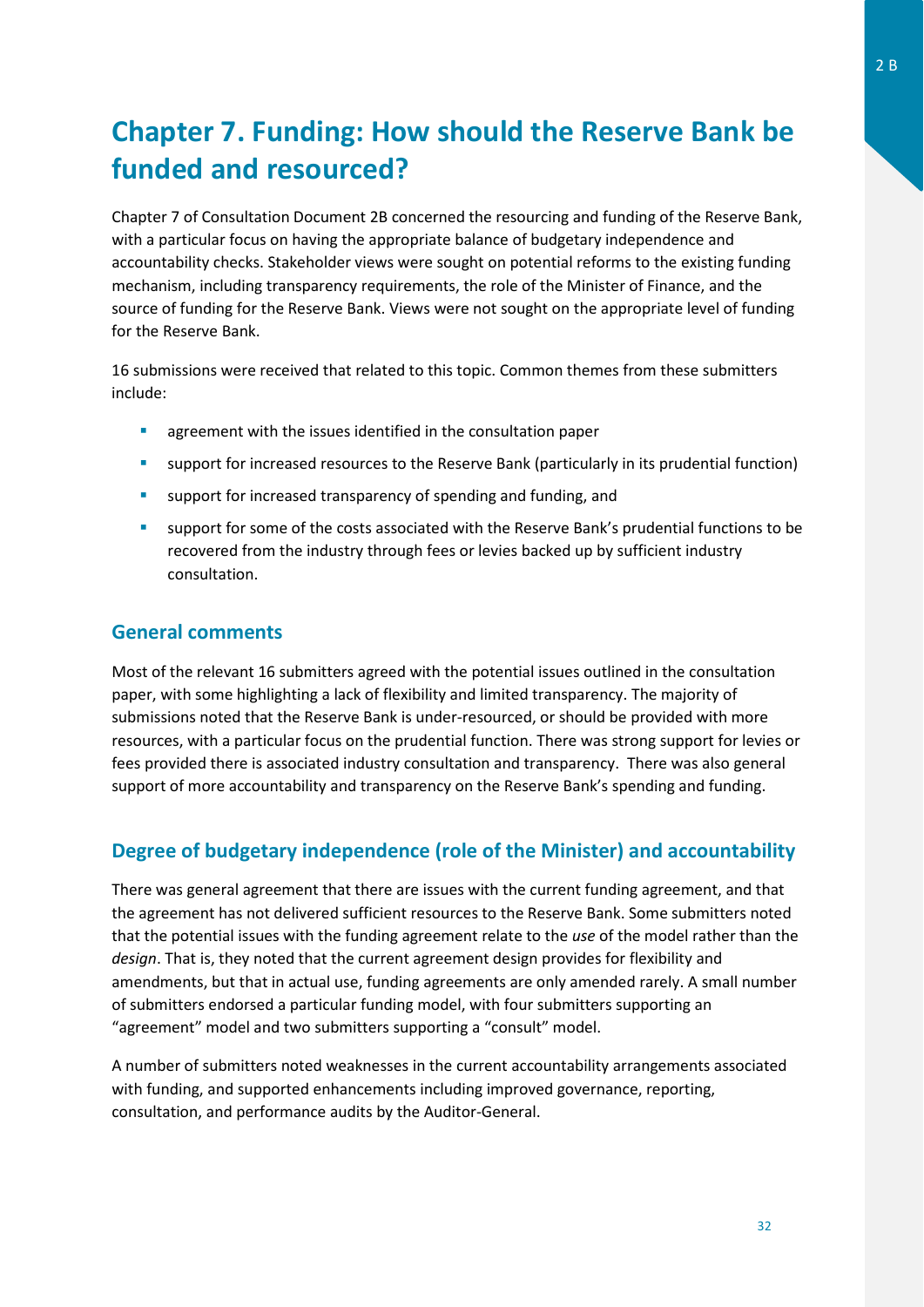### **Source of funding**

Concerning the source of funding for the Reserve Bank, there was strong support within the relevant submissions for some costs to be recovered from industry via fees or levies. This was most commonly viewed as appropriate to fund the prudential supervision function. The NZBA was supportive of levies, provided that this results in a more capable regulator, and provided that the funding is appropriately targeted, ring-fenced, and accounted for transparently. There was strong support for broad consultation on the calibration of such levies or fees, and a number of submitters noted that public sector guidance and practice should be adhered to when setting such charges.

A few submitters noted their concerns about the increasing costs of financial regulation. Concerns raised include increases to the FMA levy, trustee fees and the potential for a deposit insurance levy and resolution fund. In particular, smaller financial institutions and insurers were concerned that increasing costs could impact the viability of some firms. Some submitters noted that increases in costs could be passed on to customers. However, some of these submitters did note that the possible removal of trustee fees for NBDTs would offset some of the cost of any new prudential levies.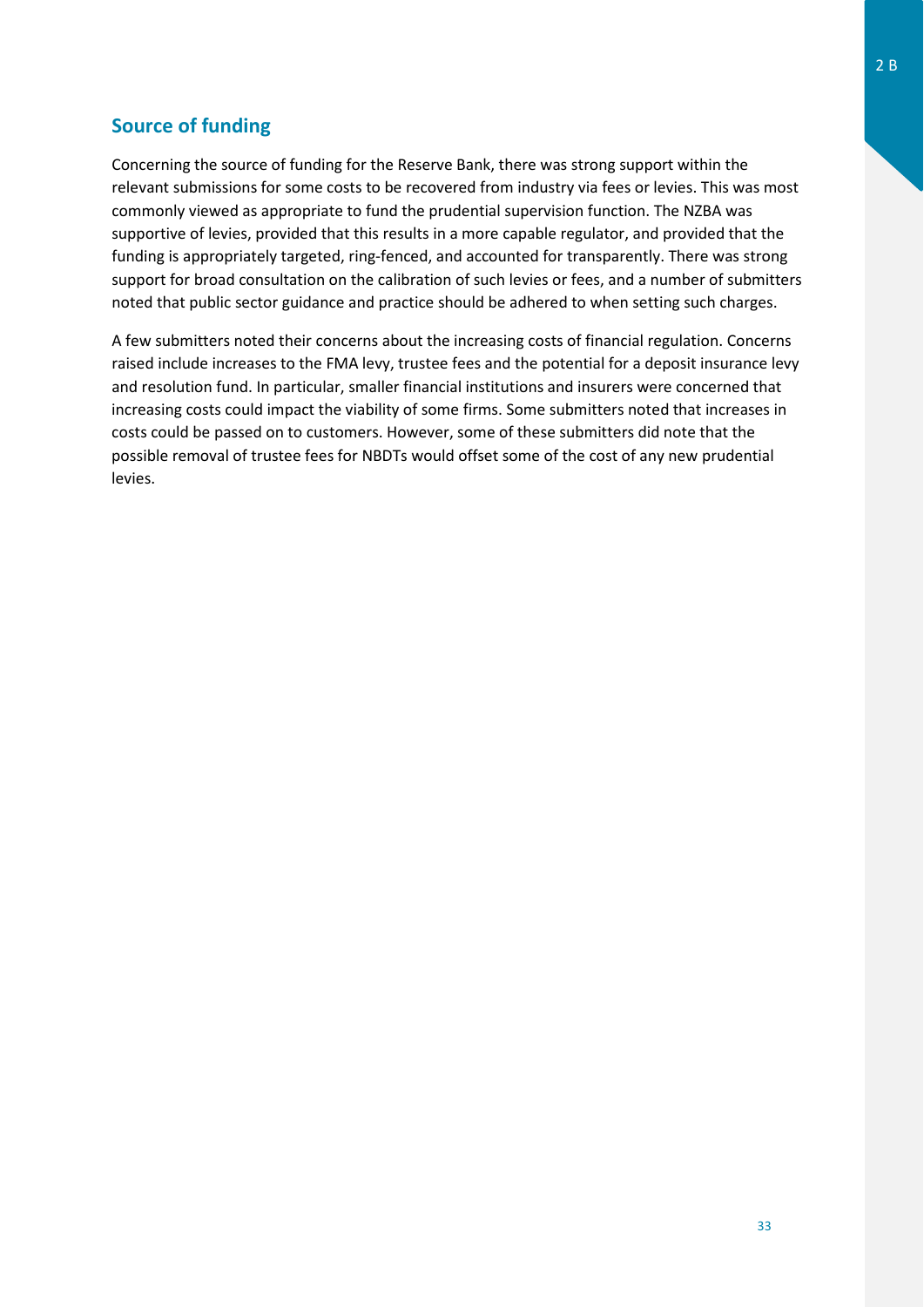### <span id="page-34-0"></span>**Other matters raised by submitters**

There were a small number of other matters raised by submitters in the second consultation that are not covered by the topics above. Of these, there were some stakeholders who identified potential short fallings of the proposed reforms; some stakeholders who submitted suggestions and academic references on the functioning of the Reserve Bank; and some stakeholders who requested specific policy changes.

#### **Comments on short -comings in current Institutional arrangements**

One submitter brought attention to the current gap in accountability provisions concerning the Reserve Bank's operational independence and prudential policy powers.

One submitter representing the NBDT sector noted the difficulties that may arise in applying current regulatory rules to NBDTs, such as capital requirements and liquidity rules, under a single regulatory regime. The representative emphasised that NBDTs operate under simple capital rules that may inappropriately designate certain instruments as tier 1 capital, and that NBDTs generally operate with shorter liquidity requirements than banks.

One submitter noted that the board's responsibilities for prudentially regulating payment systems presents a conflict of interest given that the Reserve Bank is currently running a systemically important payment systems (Exchange Settlement Account System and NZClear). The submitter suggested the Bank of England model in order to overcome any conflicts of interest.

#### **Policy requests**

One submitter requested that the capital ratio for trading banks be increased to 33% of riskweighted assets, and for other interventions proposed by the Consultation Document to be put aside as unnecessary given "sufficient" existing regulation and supervision.

One submitter requested that climate change be considered throughout the entirety of the Reserve Bank's governance, prudential, and structural reforms (rather than only in reforms on the objectives of the Reserve Bank).

#### **Other suggestions**

One submitter offered references to two articles concerning regulatory capture, and suggests the establishment of an assessment board in order to avoid such an outcome in New Zealand.

One submitter would like to see greater concern for derivatives and international distortions in financial stability policy in New Zealand.

One submitter believed that the Reserve Bank should be given a greater range of tools and powers, and thereby reduce its reliance on the official cash rate. This submitter is concerned with the low level of interest rates currently seen in New Zealand (and globally).

One submitter noted that the reforms proposed by the relevant documents should bear greater mind to land price inflation and land-based debt in New Zealand as a systemic, harmful issue.

One submitter suggested that the Reserve Bank should issue a new form of currency known as "sovereign money", and be funded through this currency.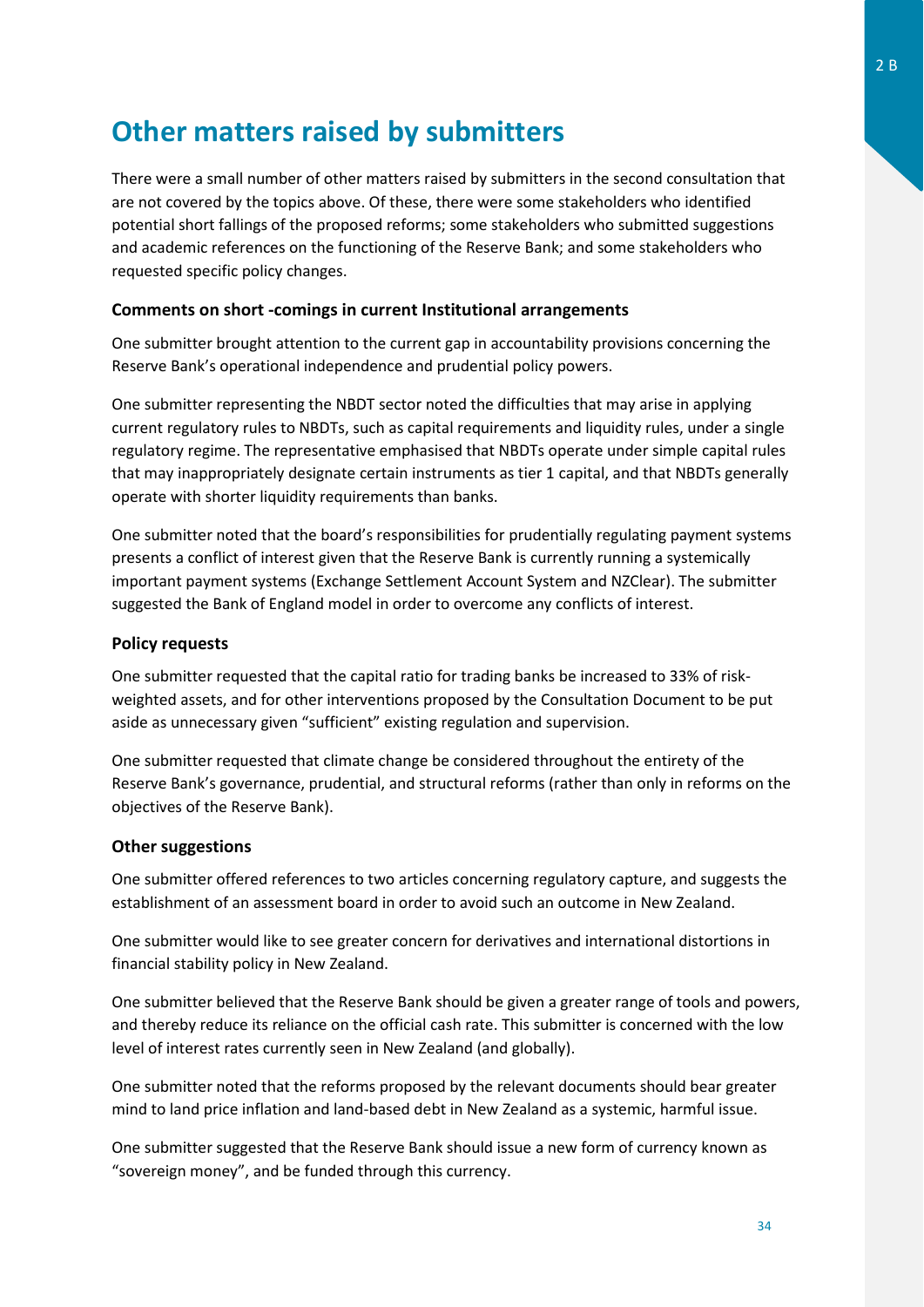## <span id="page-35-0"></span>**Appendices**

C2B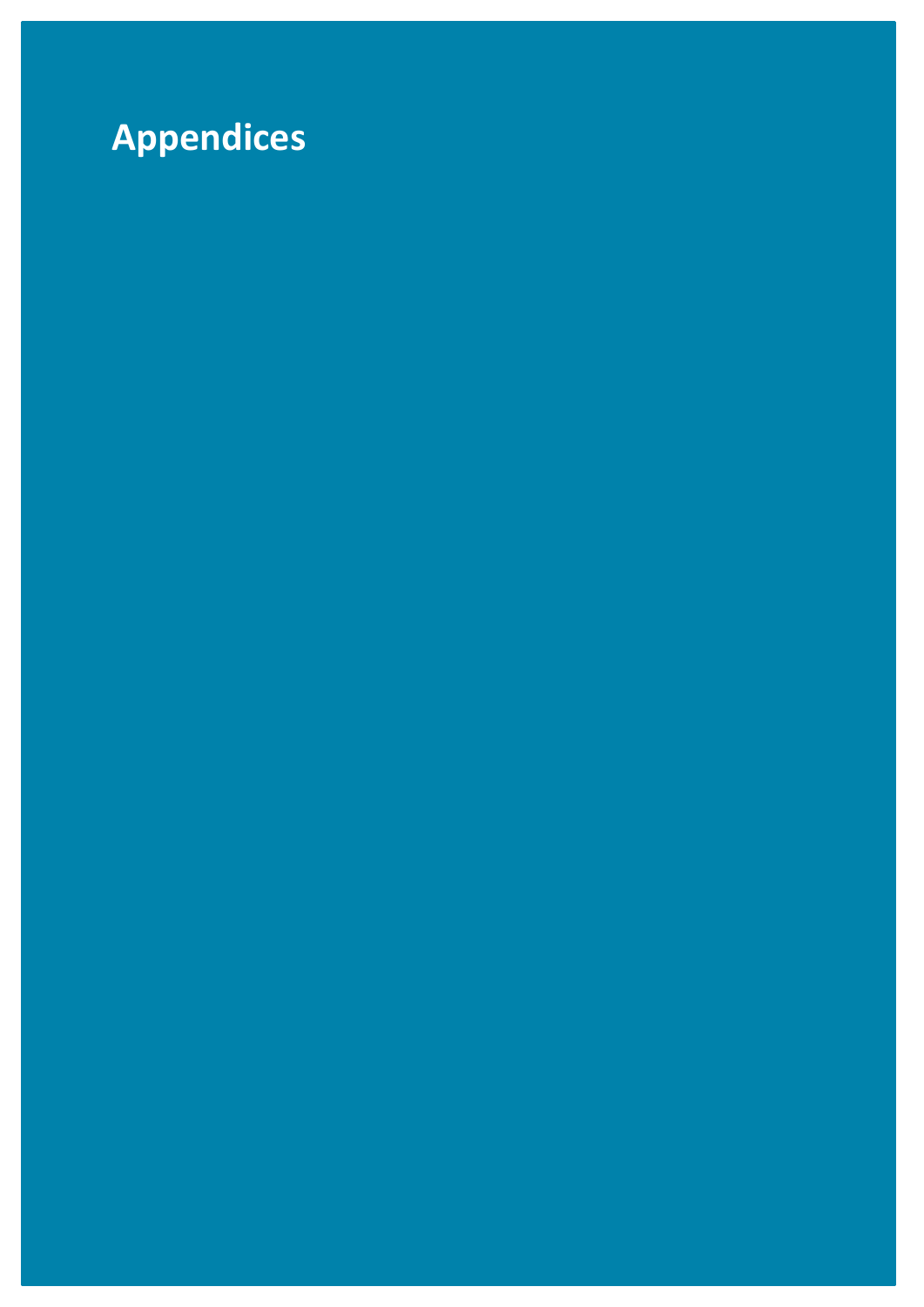## <span id="page-36-0"></span>**Appendix 1: Questions for consultation 2A**

### **Chapter 1: Should prudential regulation remain with the Reserve Bank?**

No follow-up questions.

### **Chapter 2: What financial policy objectives should the Reserve Bank have?**

2.A What other objectives should the Reserve Bank have?

- Which of the objectives discussed in Chapter 2 should feature in the Reserve Bank Act, and why?
- Are there any other objectives not covered in Chapter 2 that should be considered?

2.B Should the Reserve Bank be given a more explicit climate change objective? If so, what would be your preferred mechanism for achieving this?

2.C Where in the legislative hierarchy should any additional objectives sit – as 'secondary objectives', or as 'considerations' that the Reserve Bank must look at?

2.D How should the Reserve Bank's objectives be specified? Do you see a role for a 'financial policy remit'? If so, what should it include?

2.E What is your view on creating a new 'Deposit Takers Act' that combines material from the NBDT Act with the Reserve Bank Act's banking regulation material?

2.F Looking at the example of the Reserve Bank's objective set, which elements do you support and which would you change, and why?

### **Chapter 3: How should the Reserve Bank be governed?**

3.A What factors are most important for achieving the establishment of an effective governance board with responsibility for all the Reserve Bank's decisions outside of monetary policy?

3.B What is the appropriate degree of delegation from the board to the Governor? Are there any decisions that should be reserved for the board?

3.C What approach should the Treasury adopt in monitoring the Reserve Bank? What should the Treasury's monitoring responsibilities be? Should the Treasury's monitoring responsibilities be different for the MPC?

3.D Do you think there is merit in reclassifying the Reserve Bank as an independent Crown entity?

3.E For the new governance board:

- what should the split of executive and non-executive members be?
- what skills and expertise should non-executive members have? Is there merit in having representation from the FMA and/or the Treasury?
- **•** how should members be appointed and removed? Should the board be able to appoint the Governor as CEO?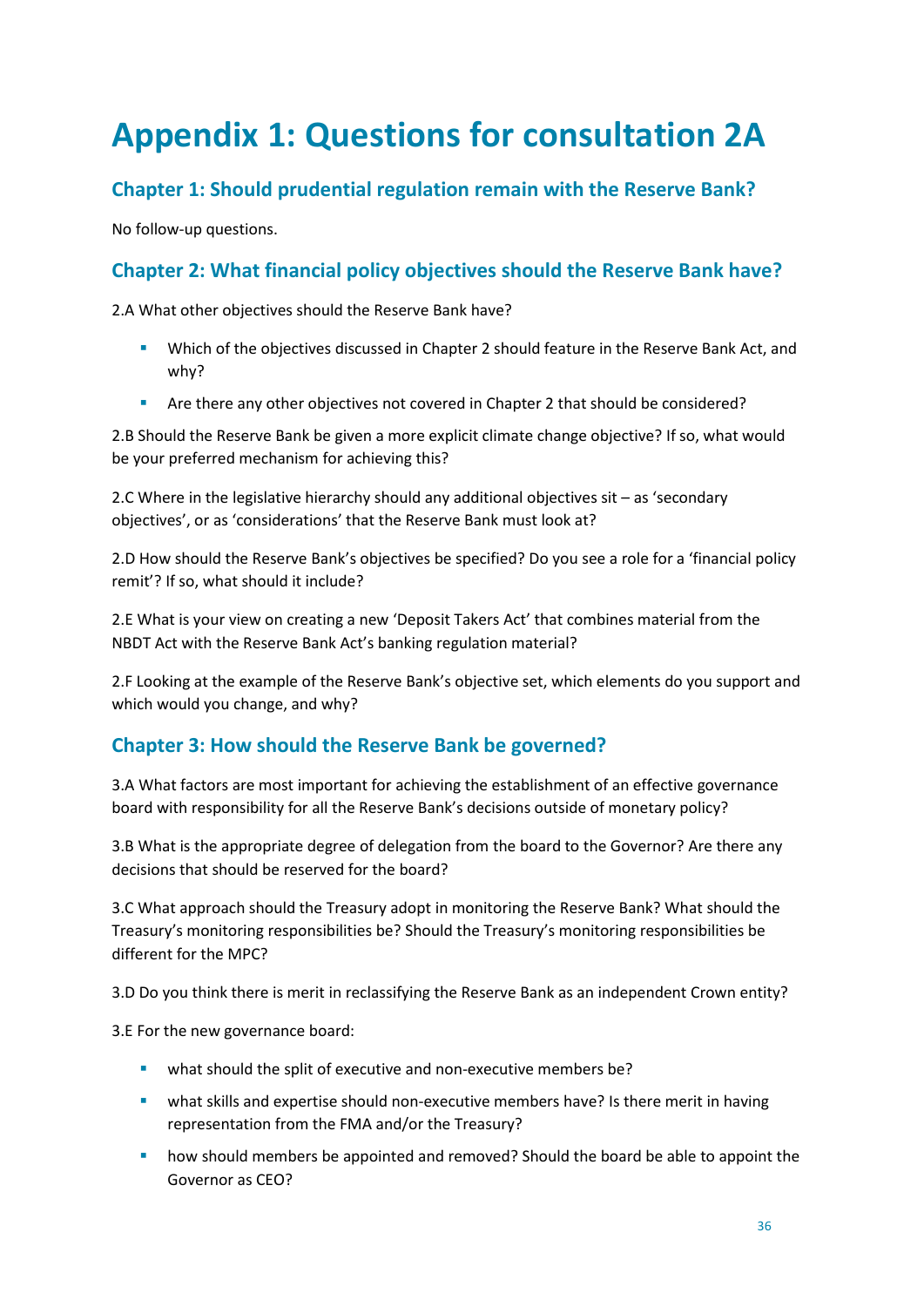3.F Are there any aspects of the board's operation would benefit from legislative clarity or guidance?

### **Chapter 4: How should the regulatory perimeter be set?**

4.A What is the appropriate definition of 'deposit taker'? Do you agree that the definition should be framed around entities that take retail 'deposits' and lend? If not, what approach do you consider would be preferable?

4.B Should the Reserve Bank's ability to monitor non-licensed entities be enhanced, for example through increased data reporting requirements? What do you consider would be the costs and benefits of such an approach?

4.C Should the Reserve Bank be given discretion to extend the perimeter within clearly specified parameters to avoid regulatory arbitrage (such as designating in entities with business models economically similar to deposit takers)? Do you agree that changes that are more significant may be more suited to legislative change, supported by pre-positioning?

4.D Should tools that are not linked to licensing have a different perimeter? For example, it is common internationally for non-bank lending institutions to be subject to macro-prudential lending tools, even though they do not take deposits.

### **Chapter 5: Should there be depositor protection in New Zealand?**

5.A Are the interactions between depositor protection and the other parts of the financial safety net set out in Part I of Section 2 described appropriately?

5.B What objectives should the depositor protection regime in New Zealand have? Should its objectives be:

- to protect depositors from loss?
- to contribute to public confidence and financial stability?
- **•** both of these?
- something else?

5.C The Minister has made an in-principle decision that the depositor protection regime should have a limit in the range of \$30,000-\$50,000. Given your answer to 5.B, what coverage level would be best within this range?

5.D How would your preferred limit affect depositor wellbeing, public confidence, and depositors' responsibilities for their financial choices?

5.E Do you think the New Zealand depositor protection regime should be supported by a preference for insured depositors? How would this affect the costs and benefits of a depositor protection regime in New Zealand?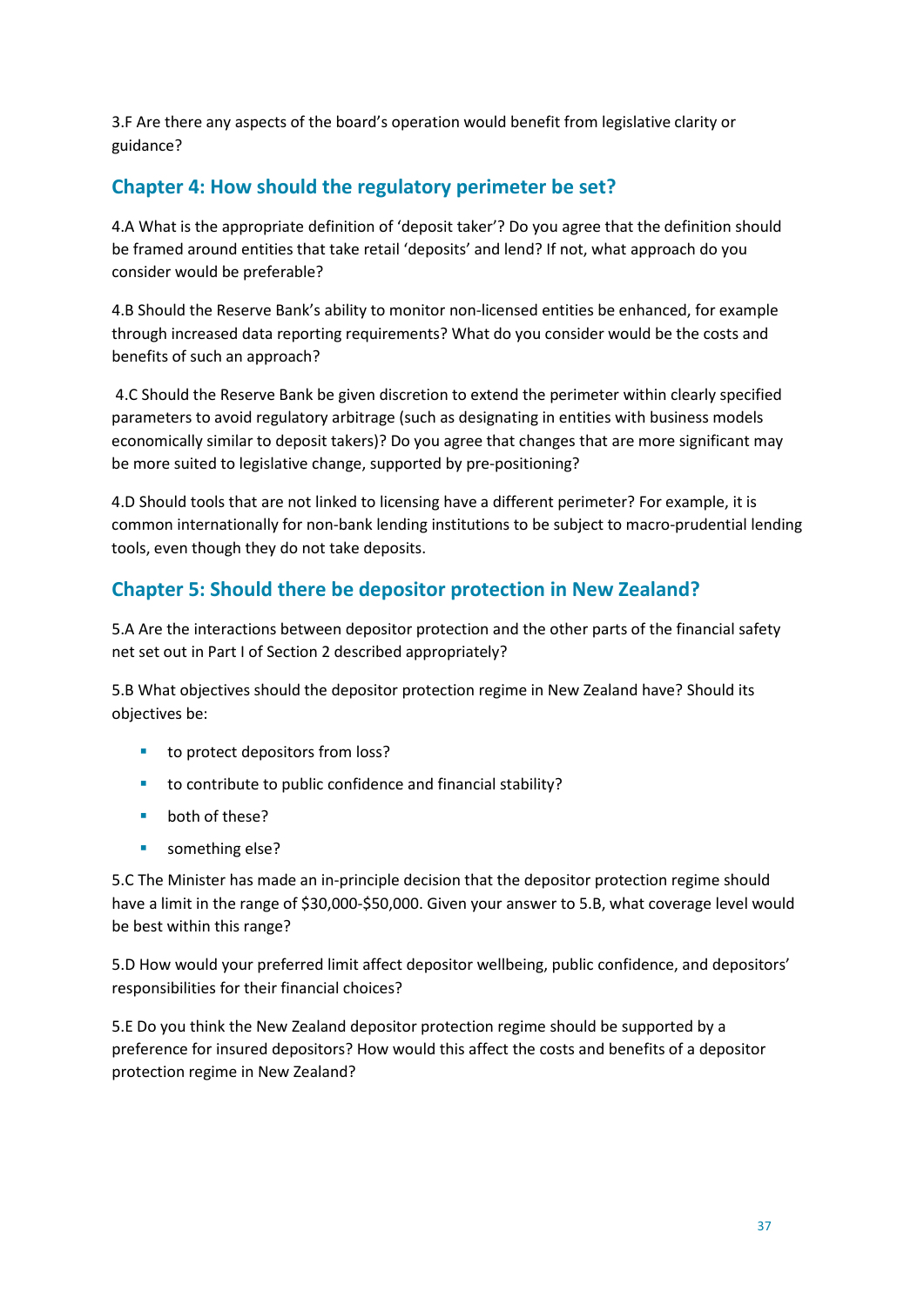## <span id="page-38-0"></span>**Appendix 2: Questions for consultation 2B**

### **Chapter 1: What prudential regulatory tools and powers should the Reserve Bank have?**

1.A Do you agree that the broader Reserve Bank Act model strikes an appropriate balance between primary legislation and delegated powers? If not, why not?

1.B Are there any areas of the Reserve Bank Act where changes to the model are required, such as the introduction of greater safeguards?

1.C Does the chapter appropriately identify the key issues with the current framework for setting prudential rules? If not, what is missing?

1.D What are your views regarding the potential options proposed for setting the core prudential instrument? Are there any other changes to the rule-making framework that should be considered?

1.E What do you see as the costs and benefits of introducing enhanced process rights for administrative decisions? If you consider there is a case to introduce these rights, how should they be framed?

1.F Is there a case to change the breach reporting and liability models that apply to regulated entities in the Reserve Bank Act? If so, what models would be preferable?

1.G Is there a need to increase executive accountability?

1.H If so, which of these models would be most effective in doing so, and why?

### **Chapter 2: What role should the Reserve Bank play in macro-prudential policy?**

2.A Does the Reserve Bank's framework document (Ovenden, 2019) present its expected macroprudential strategy in enough detail to allow monitors to ensure the Reserve Bank is following the strategy and predict future macro-prudential actions?

2.B What are your views on the conduct of macro-prudential policy in the past five years? It may be useful to read the recently released framework document (Lu, 2019) and the sub-questions below:

- Are there any lessons to be learned from New Zealand's experience with loan-to-value ratios (LVRs) to date?
- Do you think LVR policies that have greater impacts on certain buyers (e.g. investors) or regions than on others are appropriate?
- Has the Reserve Bank's 'speed limit' approach reduced risks without affecting too severely buyers who may need high LVR loans owing to special circumstances?
- **Would a greater use of macro-prudential tools other than LVRs have been appropriate** during the recent housing boom?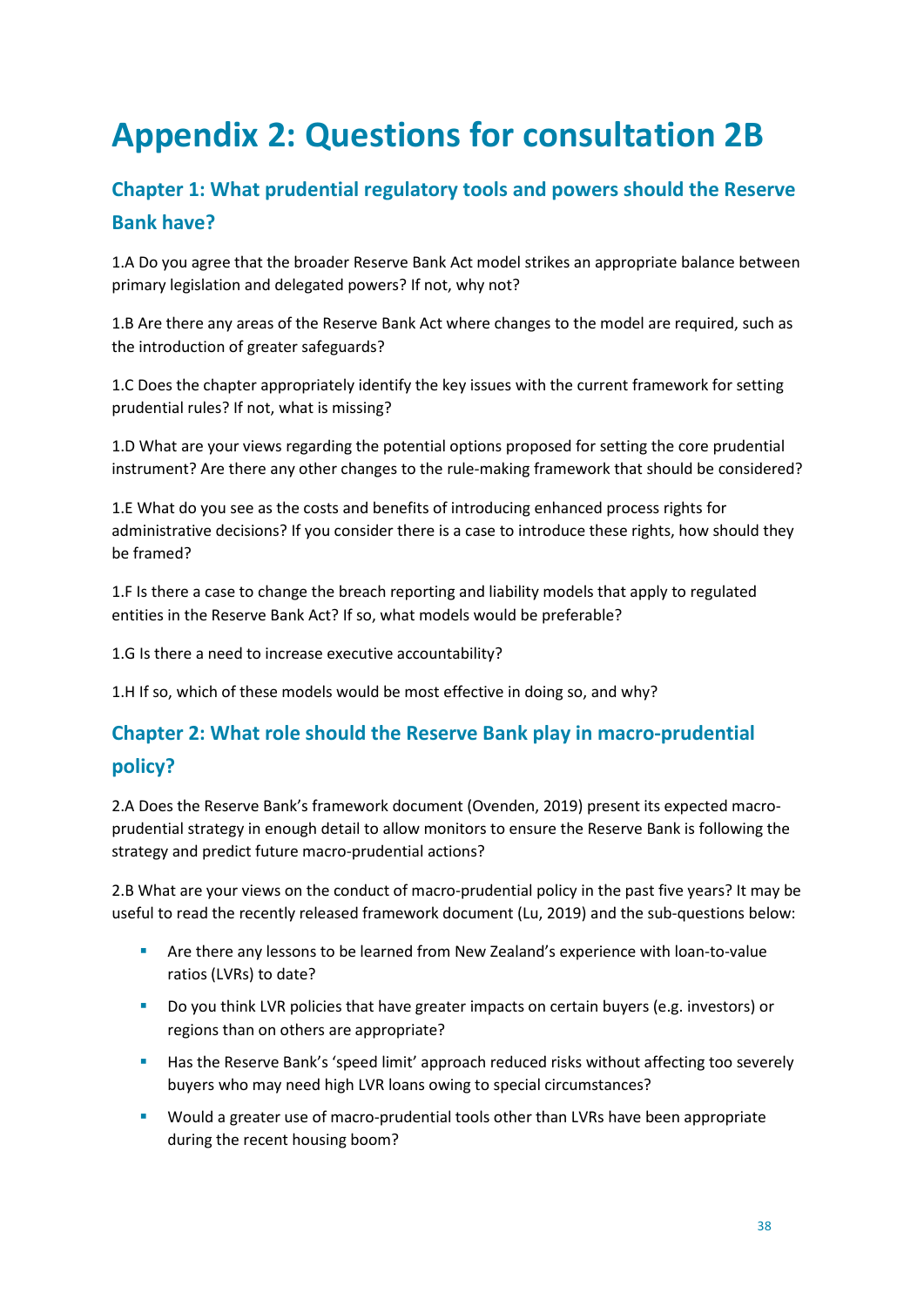2.C Is it appropriate to regulate lending standards (e.g. LVRs)? How broad should these powers be (should they include other tools such as debt-to-income restrictions)?

- **Should lending standards apply only to deposit takers or to all lenders?**
- **Should there be special governance arrangements for these tools?**
- Should the Reserve Bank reconsider its view that these tools should only be applied temporarily?

2.D Other than lending standards, when the Reserve Bank makes time-varying use of standard prudential tools such as capital ratios, are there any concerns or reasons for wider political oversight?

### **Chapter 3: How should the Reserve Bank supervise and enforce prudential regulation?**

3.A What do you think are the strengths and weaknesses of the Reserve Bank's current approach to supervision and enforcement?

3.B Do you think that the Reserve Bank's planned approach to the supervision and management of climate change-related risks is appropriate and adequate? Do you think that the Reserve Bank's approach to climate change would be different if it was given a more explicit climate change objective, as considered in question 2B of Consultation Document 2A?

3.C In what areas do you think the Reserve Bank could improve its approach to supervision and enforcement? How could this be best achieved (e.g. through legislative change, resourcing, relationships with regulated entities)?

3.D Do you think the Reserve Bank should take a more intensive approach to verifying supervisory information? If so, which verification model do you favour?

3.E What are the appropriate enforcement tools for the Reserve Bank? Which tools in particular should be added to the toolkit?

3.F Is the Minister's role in issuing directions and deregistration appropriate?

### **Chapter 4: How should the Reserve Bank's balance sheet functions be formulated?**

4.A Should more detailed principles for the Reserve Bank's LoLR function be set out in legislation? Do the principles and governance considerations in Chapter 4 seem appropriate? Would you add others?

4.B If the Reserve Bank were to launch an asset purchase programme (quantitative easing), do you believe it should be able to make its own decisions to purchase government debt, but require ministerial consent to purchase other assets? Are there other implementation issues around asset purchase programmes that should be considered?

4.C How much power should the Minister have in determining the scope and objectives of the Reserve Bank's foreign exchange interventions? Should the current arrangements – which will give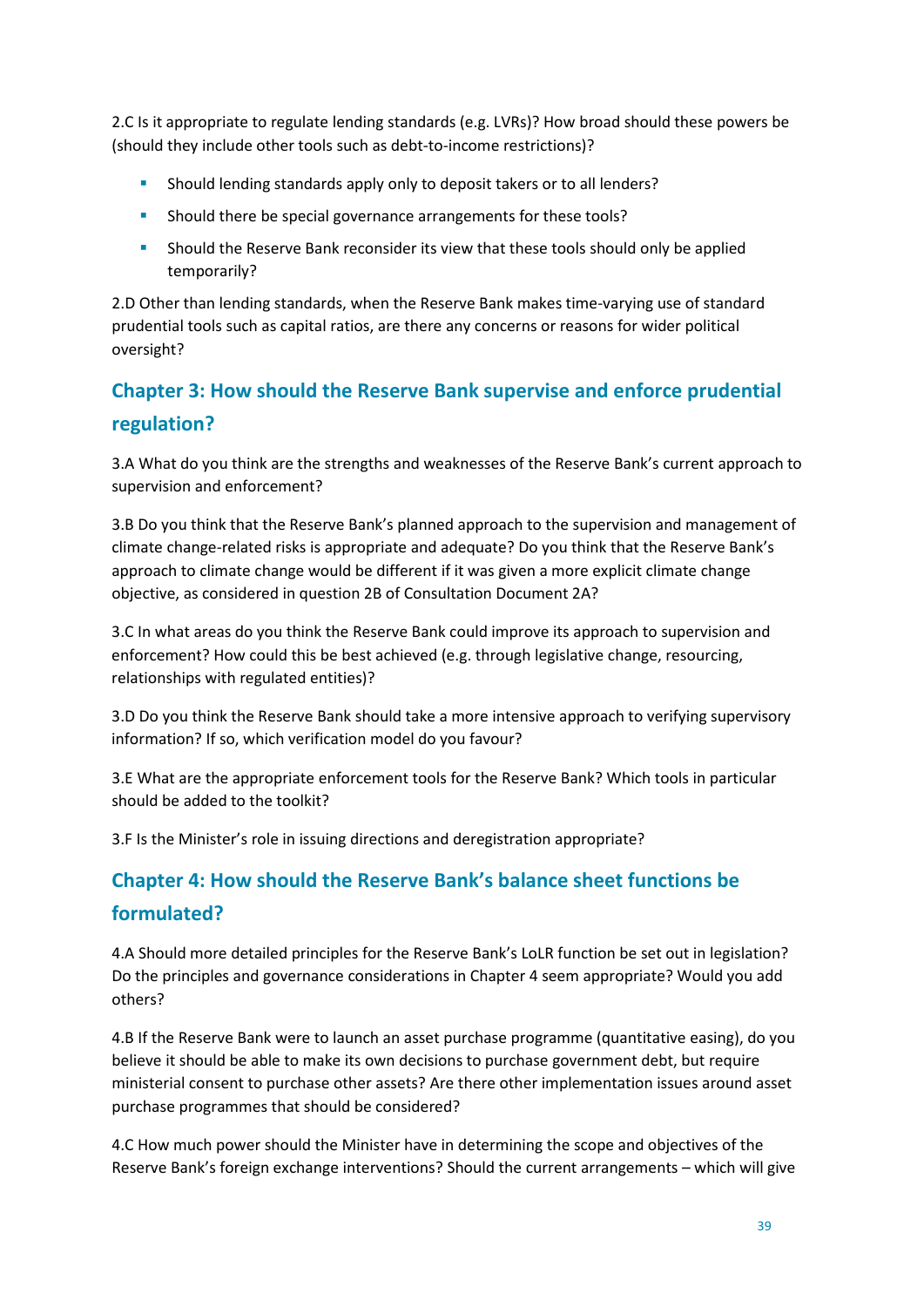some decision-making power to the Minister, the MPC and the new Reserve Bank governance board – be broadly retained, or should the Reserve Bank's autonomy be increased?

4.D Do you have any other comments on the balance sheet functions described in Chapter 4?

### **Chapter 5: What features should New Zealand's bank crisis management regime have?**

5.A What are the most important objectives for New Zealand's resolution authority? Should they be ranked in order of importance? Would the objectives suggested above strike the right balance between providing guidance and accountability for the Reserve Bank and flexibility for the Reserve Bank to deal effectively with a crisis?

5.B Is the proposed resolution authority function for the Reserve Bank specified appropriately? Do you see any alternatives to the Reserve Bank as resolution authority?

5.C Should the current requirements for ministerial consent be replaced with an ability for the Minister to direct the Reserve Bank when public funds could be at risk? Are there additional circumstances in which the Minister should be able to direct the Reserve Bank on a resolution if public funds are not at risk?

5.D Should the Reserve Bank, as the resolution authority, have resolution powers (instead of only statutory managers having these powers)?

5.E In principle, should the Reserve Bank have the power to 'bail in' specified categories of unsecured liabilities (with details of eligible liabilities to be determined and subject to creditor property rights safeguards – see below) in order to recapitalise a failing large bank after its owners have absorbed maximum losses, and to minimise the need for taxpayer support? Alternatively (or in addition), should the recapitalisation of a failing large bank be funded through industry-wide levies?

5.F Do you agree with the proposal to allow continuous disclosure-to-market requirements to be suspended temporarily, subject to conditions and safeguards? Are the suggested conditions and safeguards appropriate, or should there be others?

5.G Should the resolution authority always be required to respect property rights (including the hierarchy of creditors in liquidation)? Or should it have discretion to override property rights as long as compensation is made available to creditors left worse off than they would have been in a liquidation? Or should no change be made to the protection of creditor property rights?

5.H Should an industry-funded resolution fund be established (alongside any deposit insurance scheme fund)?

5.I Do any other aspects of cross-border resolution need to be considered in the design of New Zealand's crisis management framework?

### **Chapter 6: How should the Reserve Bank coordinate with other agencies?**

6.A What do you see as the main pros and cons of the existing coordination arrangements, and why?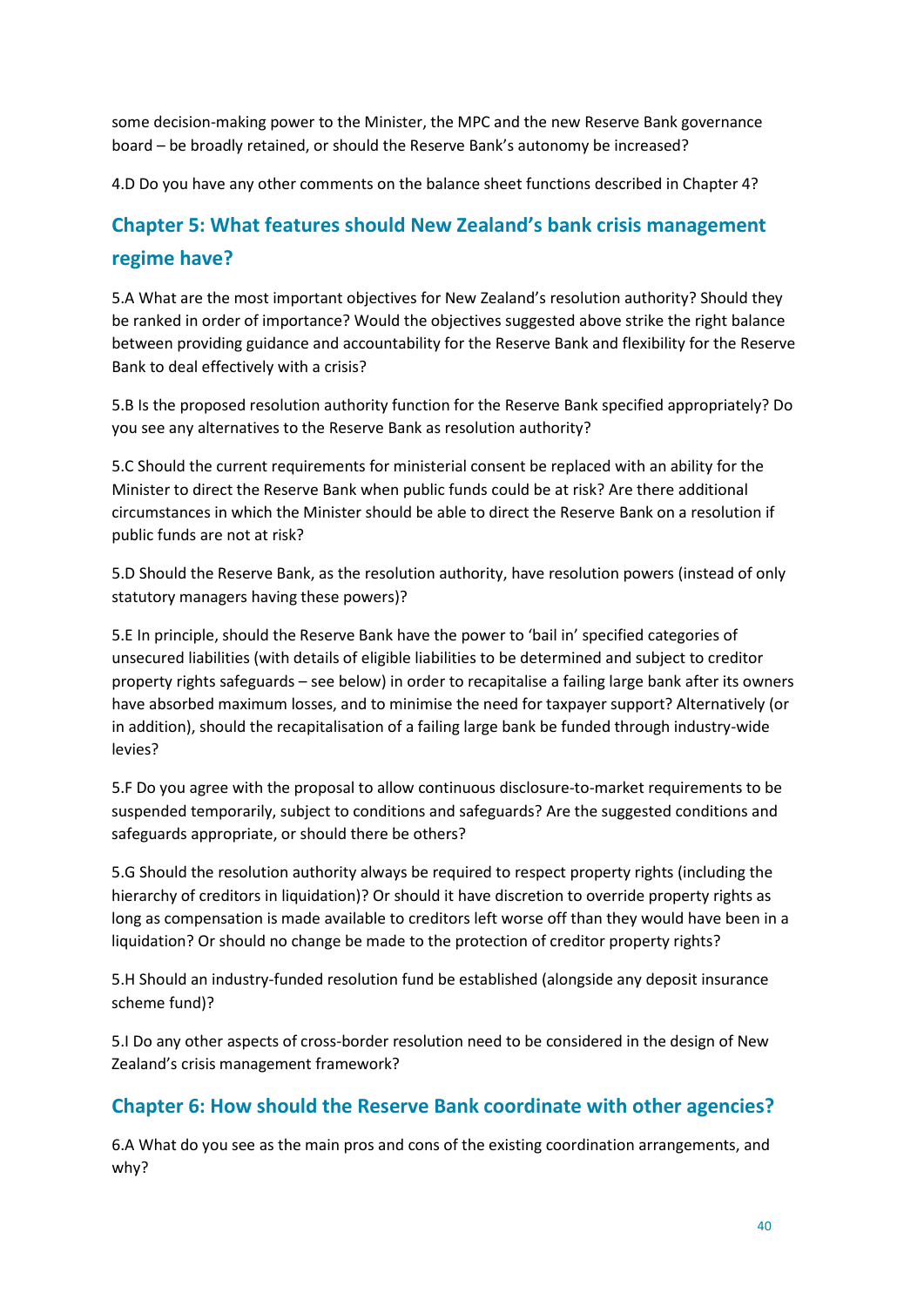6.B What would you change about current arrangements, and why?

6.C Which, if any, of the options above for enhancing support for status quo coordination arrangements do you consider would be desirable, and why?

6.D Do you think that a high-level coordination objective would be an appropriate way to ensure that the Reserve Bank is coordinating with non-financial sector agencies (for example on climate change)?

6.E Which is your preferred option for the structure of CoFR and why?

6.F Do you agree with the analysis of the pros and cons of the different options?

6.G Are there any other specific coordination mechanisms, bodies, or transparency requirements that the Review should consider?

### **Chapter 7: How should the Reserve Bank be funded and resourced?**

7.A Do you agree with the potential issues identified in the current funding model? Are there any additional issues with the current funding model?

7.B How should the Reserve Bank report its funding and spending? Do you have any comments on the transparency of, or accountability for, the Reserve Bank's funding and spending, including the possible channels to strengthen arrangements?

7.C Given the in-principle decisions to change the Reserve Bank's governance framework as outlined in Consultation Document 2A, what role should the Minister have in the Reserve Bank's funding model? Should it be different for prudential and non-prudential functions?

7.D Should the Reserve Bank continue to be fully funded from revenue (seigniorage and investment income) and fees, or should other funding sources be considered? In particular, should the Reserve Bank have the option to introduce an industry levy to fund the Reserve Bank's prudential supervisory function?

7.E Do you have any comments on the illustrative options in Figure 7C and Table 7B? Are there other options, combinations, or additional design features that should be considered?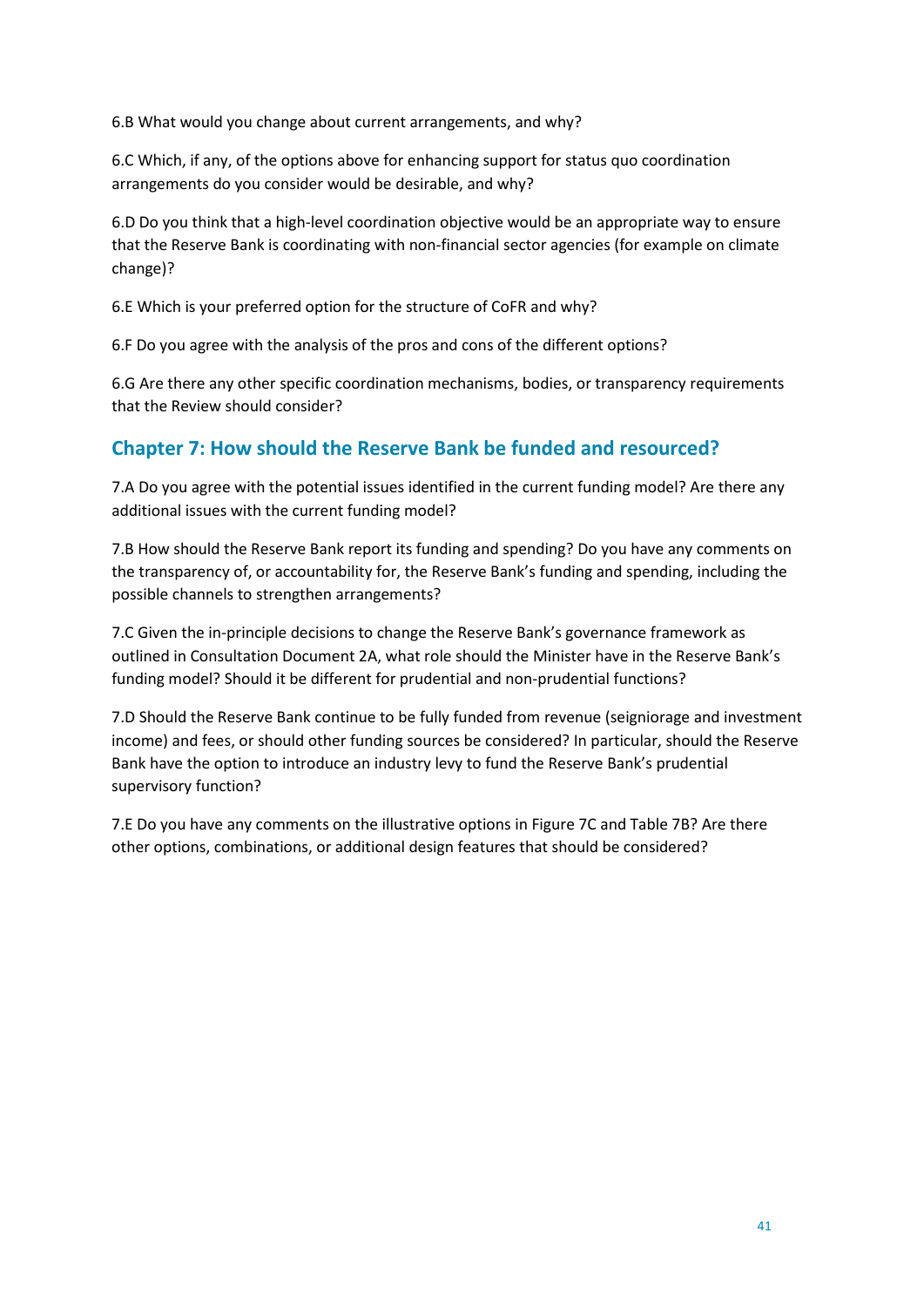## <span id="page-42-0"></span>**Appendix 3: List of submitters**

The table below is a chronological summary of all submissions made for phase 2 of the consultation.

| #   | <b>Organisation / Submitter</b>                        | #   | <b>Organisation / Submitter</b>        |
|-----|--------------------------------------------------------|-----|----------------------------------------|
| 1.  | Institute of Financial Professionals in New<br>Zealand | 31. | <b>Ben Thirkell-White</b>              |
| 2.  | [Anonymous]                                            | 32. | Bank of New Zealand                    |
| 3.  | Chris Lee                                              | 33. | <b>Alister Barry</b>                   |
| 4.  | J. McLaran                                             | 34. | <b>Financial Services Council</b>      |
| 5.  | <b>Bill Foster</b>                                     | 35. | Institute of Directors                 |
| 6.  | Andy Schmulow                                          | 36. | NZ Super Fund                          |
| 7.  | <b>Alistair Coster</b>                                 | 37. | <b>ASB</b>                             |
| 8.  | Andrew Body                                            | 38. | <b>New Zealand Bankers Association</b> |
| 9.  | <b>Stuart Bramhall</b>                                 | 39. | Westpac                                |
| 10. | Simon Jenson                                           | 40. | <b>Heartland Bank</b>                  |
| 11. | Murray Jackson                                         | 41. | Philip McIntyre                        |
| 12. | NZ Initiative                                          | 42. | <b>Bruce White</b>                     |
| 13. | Te Arawa Federation of Maori Authorities               | 43. | Dr Graham Scott                        |
| 14. | <b>NBDT Sector</b>                                     | 44. | Justine Sefton                         |
| 15. | <b>NZX</b>                                             | 45. | Rose                                   |
| 16. | Kay Robertson                                          |     |                                        |
| 17. | Payments NZ                                            |     |                                        |
| 18. | Positive Money New Zealand                             |     |                                        |
| 19. | <b>Carbon Neutral New Zealand Trust</b>                |     |                                        |
| 20. | Insurance Council of New Zealand                       |     |                                        |
| 21. | Trustee Corporations Association                       |     |                                        |
| 22. | <b>Mutual Credit Finance</b>                           |     |                                        |
| 23. | <b>Business Central</b>                                |     |                                        |
| 24. | <b>Commerce Commission</b>                             |     |                                        |
| 25. | <b>KPMG</b>                                            |     |                                        |
| 26. | <b>Grant Spencer</b>                                   |     |                                        |
| 27. | Consumer                                               |     |                                        |
| 28. | Martin Taylor                                          |     |                                        |
| 29. | David Archer                                           |     |                                        |
| 30. | <b>Financial Services Federation</b>                   |     |                                        |

| #   | <b>Organisation / Submitter</b>                                                         |  |  |  |  |
|-----|-----------------------------------------------------------------------------------------|--|--|--|--|
| 31. | <b>Ben Thirkell-White</b>                                                               |  |  |  |  |
| 32. | Bank of New Zealand                                                                     |  |  |  |  |
| 33. | Alister Barry                                                                           |  |  |  |  |
| 34. | <b>Financial Services Council</b>                                                       |  |  |  |  |
| 35. | Institute of Directors                                                                  |  |  |  |  |
| 36. | NZ Super Fund<br>37.<br>ASB<br>38.<br>New Zealand Bankers Association<br>39.<br>Westpac |  |  |  |  |
|     |                                                                                         |  |  |  |  |
|     |                                                                                         |  |  |  |  |
|     |                                                                                         |  |  |  |  |
| 40. | <b>Heartland Bank</b>                                                                   |  |  |  |  |
| 41. | <b>Philip McIntyre</b>                                                                  |  |  |  |  |
| 42. | <b>Bruce White</b>                                                                      |  |  |  |  |
| 43. | Dr Graham Scott                                                                         |  |  |  |  |
| 44. | Justine Sefton                                                                          |  |  |  |  |
| 45. | Rose                                                                                    |  |  |  |  |